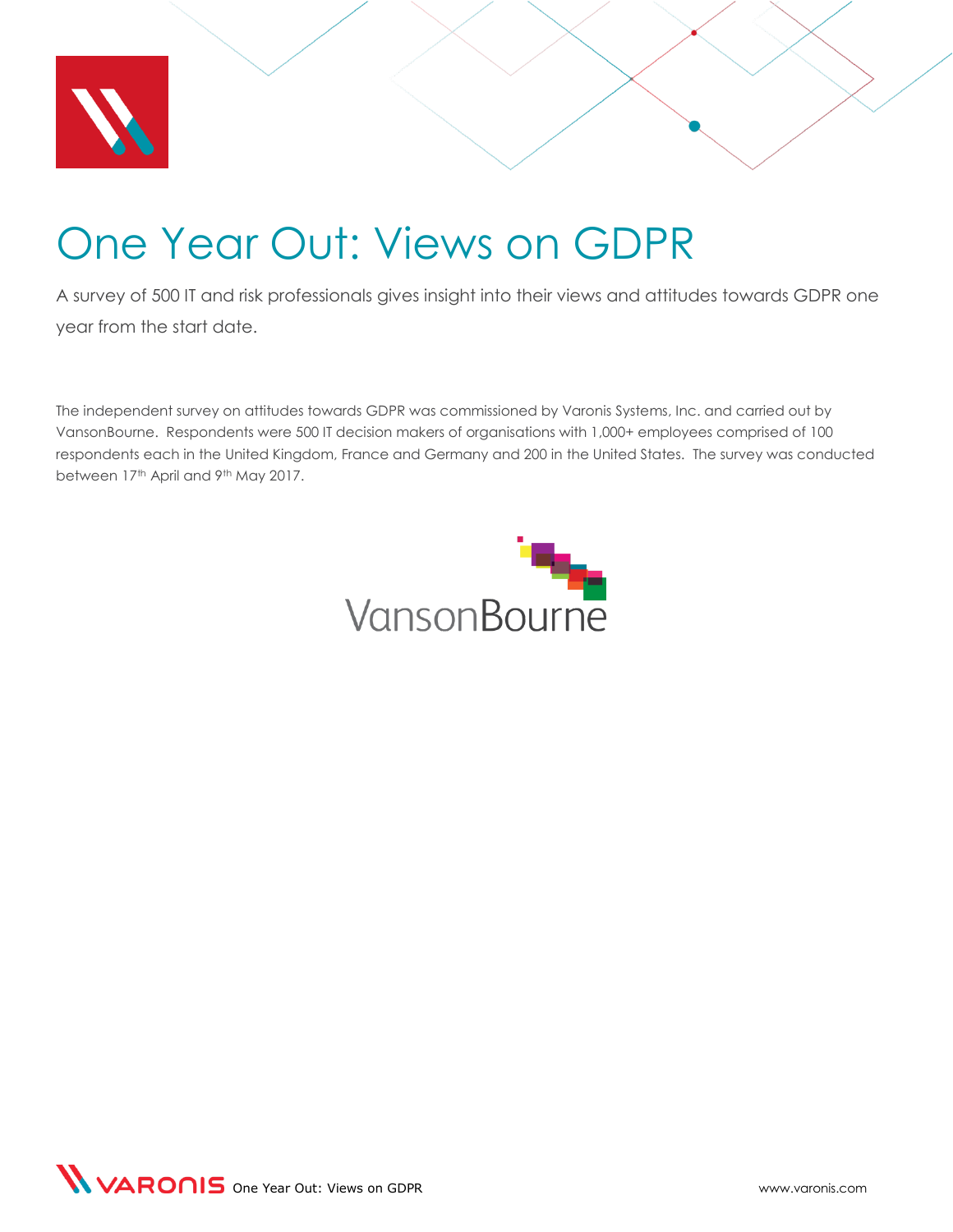

### How to Read This Data Summary

The data summary is split into topics. The statistic that supports each finding in the summary is hyperlinked to other parts in this report. The cells on the hyperlinked pages are color-matched with the topic box, so that you can easily relate the statistic to the summary finding.

#### Current State Of Play

Three quarters (75%) of surveyed IT and risk/fraud decision makers agree that they face serious challenges in being compliant with the EU GDPR by 25<sup>th</sup> May 2018. However, just over four in ten (42%) report that their organization does not view compliance with GDPR by the deadline as a priority [\(here\)](#page-31-0).

Nine in ten (90%) respondents say that there will be regulations that represent a challenge to their organization with regard to meeting the EU GDPR. Around half report Article 17 - right to erasure/"to be forgotten" (55%), Article 30 - records of processing activities (52%), and Article 32 – security of processing (50%) to be among their organization's top three greatest challenges in meeting the EU GDPR ([here\)](#page-13-0).

Half (50%) of surveyed decision makers report that their organization does not currently have a Data Protection Officer (DPO) or equivalent. Of the 83% of respondents whose organization currently has, or is planning to appoint a DPO within the next 12 months [\(here\)](#page-21-0), around half (47%) say that they would expect their DPO or equivalent to have a primarily IT based professional background [\(here\)](#page-22-0).

On average, respondents report that their organization last carried out a data impact assessment or internal audit in order to examine who has access to their organization's PII data five months ago. However, nearly a third (32%) of respondents say that their organization has not carried out a data impact assessment or internal audit in the past 12 months. Of the 68% of respondents whose organization has carried out a data impact assessment or internal audit [\(here\)](#page-16-0), nearly six in ten (59%) say that they have found at least one instance of overly permissive data access policies giving free access to PII data [\(here\)](#page-20-0).

A third (33%) of surveyed decision makers report that Article 35 - data protection impact assessment, will represent one of the top three greatest challenges to their organization with regards to meeting the EU GDPR [\(here\)](#page-13-0).

 Nearly half (49%) of respondents believe that, of their organization's entire IT environment, the area containing PII data most likely to be among their organization's top three greatest challenges when complying to EU GDPR is employees' personal/mobile devices. Other challenging areas containing PII data for around a third or more are cloud (39%) and on premise workstations (32%) [\(here\)](#page-18-0).

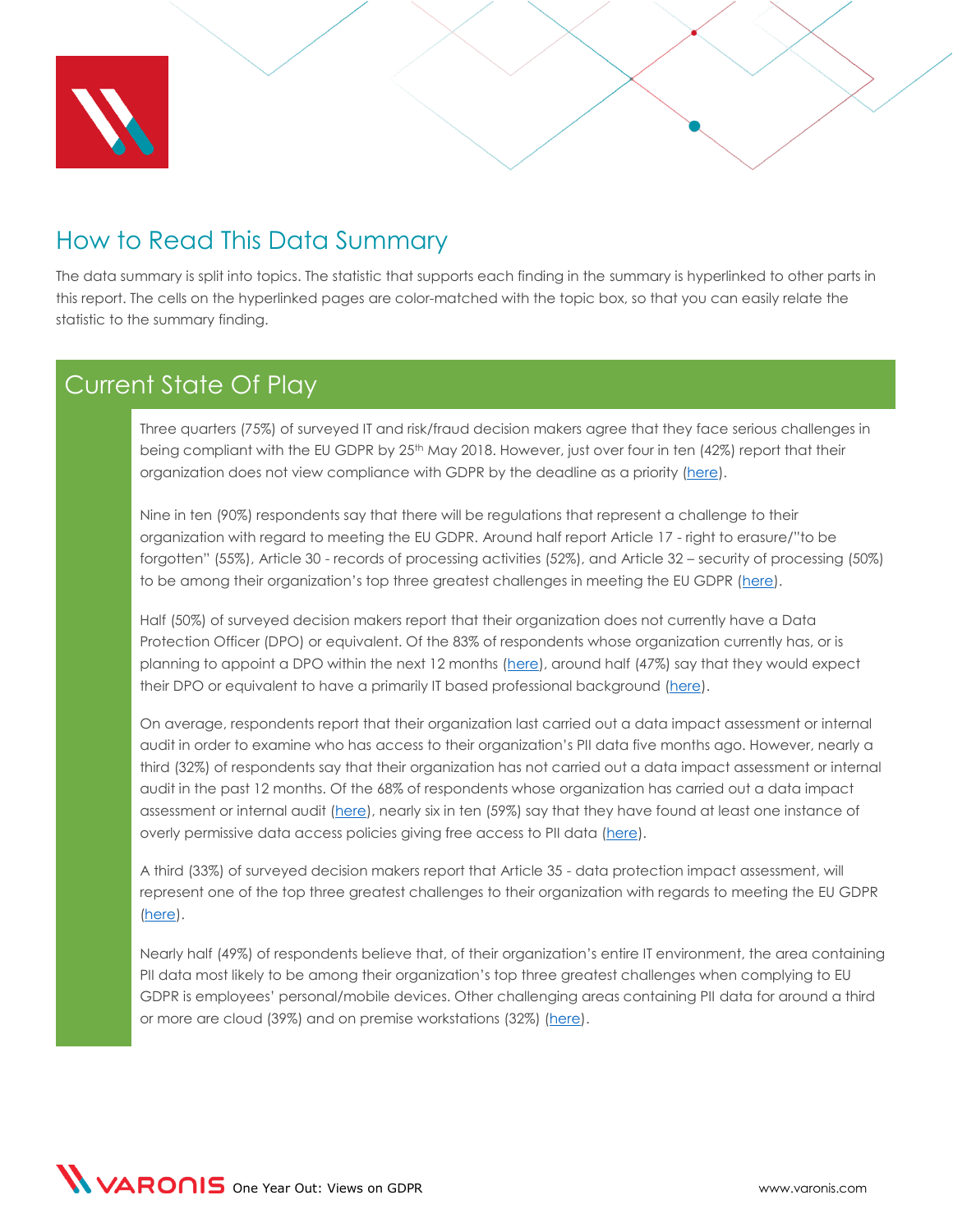

#### Benefits And Drawbacks

Over a third (36%) of surveyed decision makers believe that EU GDPR is going to be very beneficial for both consumers and organizations [\(here\)](#page-5-0).

The vast majority (94%) of respondents believe that there are benefits to the EU GDPR for independent citizens. Over half believe that their PII data will be better protected (54%) or is now less likely to be passed onto third parties (53%). Respondents also report that rules such as the right to be forgotten will protect their consumer rights (46%) [\(here\)](#page-6-0).

Just over nine in ten (91%) surveyed decision makers anticipate that there will be benefits to their organization from the EU GDPR. Approaching half (47%) of respondents believe that it will be beneficial for their organization to know the location of the PII data they hold, with a similar proportion (44%) reporting that it will reduce their organization's chances of experiencing a high profile data breach which would prove damaging to their reputation. Just over four in ten (42%) say that compulsory data removal and deletion will help them keep the amount of data held under control [\(here\)](#page-9-0). Six in ten (60%) believe that adhering to the EU GDPR will give them a competitive advantage over other organizations in their sector [\(here\)](#page-31-0).

However, the majority (85%) of respondents believe that there are drawbacks to EU GDPR for independent citizens, with over four in ten (44%) reporting that companies may increase prices as they aim to insulate themselves against fines [\(here\)](#page-7-0).

Over four in ten (43%) surveyed decision makers say that the EU GDPR is great for consumers, but could prove troublesome for organizations, and a further one in ten (10%) believe that it is going to cause more problems than it is worth for organizations [\(here\)](#page-5-0).

More than four in five (85%) respondents anticipate that there will be business drawbacks to their organization from the EU GDPR. Nearly four in ten (38%) report that ensuring compliance will mean more costs, and almost a third (32%) believe GDPR adds complexity to their job [\(here\)](#page-11-0).

#### **Budget**

Around four in ten (38%) surveyed decision makers report that their organization has allocated a separate budget to becoming compliant and maintaining compliance with the EU GDPR and it is enough, but three in ten (30%) say that this separate budget is looking a bit short. Just over a quarter (26%) state that their organization does not currently have a separate budget allocated to becoming compliant and maintaining EU GDPR compliance [\(here\)](#page-23-0).

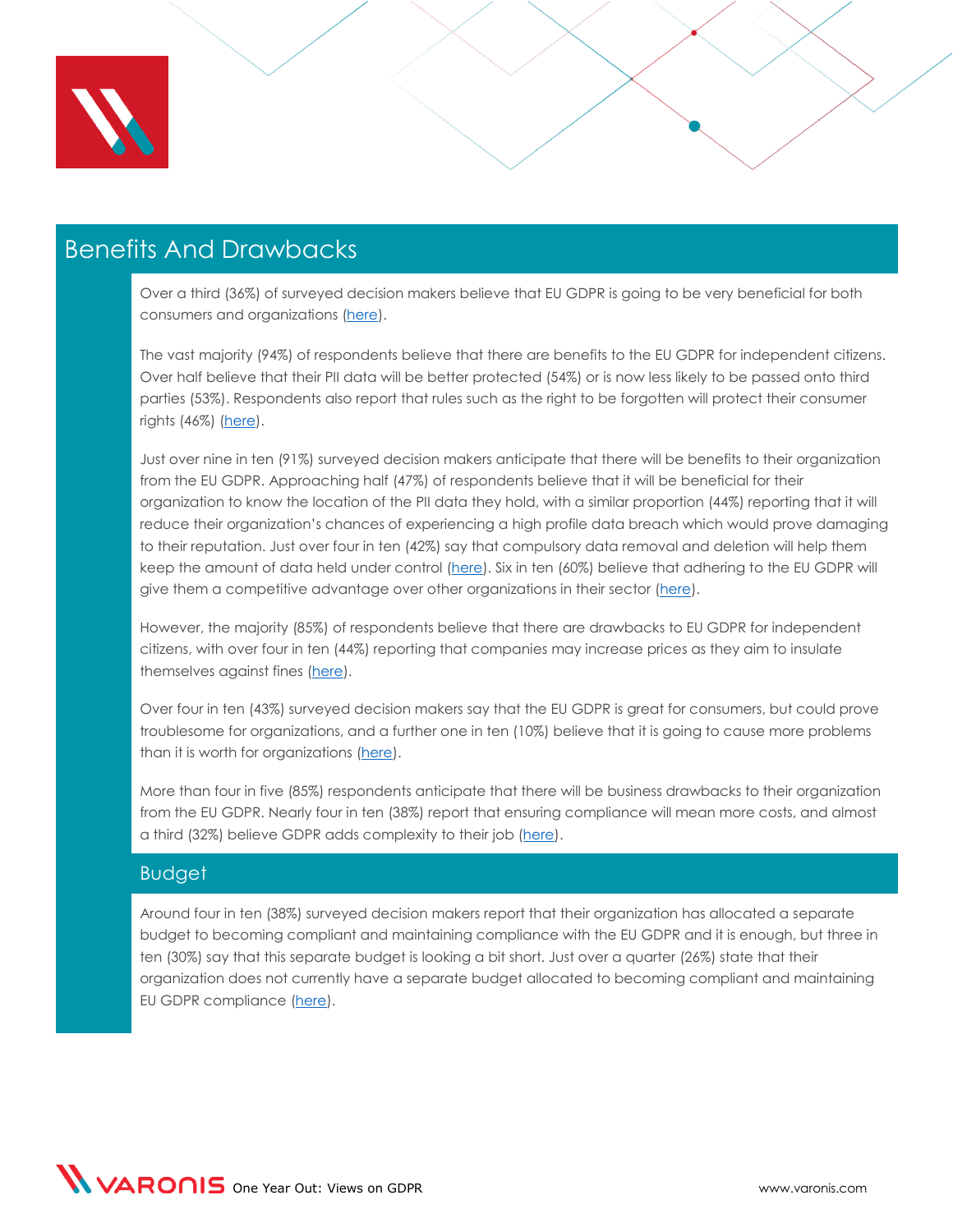

Of respondents whose organization currently has, or is looking to set aside a separate budget for becoming compliant and maintaining compliance with the EU GDPR, just over four in ten (41%) report that this separate budget has been broadly derived from reassigning previous data protection budgets. Around a third (32%) state that it is a brand new budget entirely [\(here\)](#page-24-0).

Three quarters (75%) of surveyed decision makers agree that the fines imposed as a result of breaching regulations could cripple some organizations. However, just over six in ten (62%) report that the EU GDPR has meant that their organization has extra budget available to focus resources onto 'housekeeping' tasks like data access rights that would have previously been neglected [\(here\)](#page-31-0).

#### **Expectations**

Nine in ten (90%) of those surveyed believe that at least one EU country will enforce the EU GDPR rigorously. Just over three quarters (76%) report that Germany is among the top three EU countries that they believe will enforce the EU GDPR the most rigorously. Over half believe that the UK (57%) and France (57%) will be amongst the most rigorous [\(here\)](#page-25-0).

The majority (92%) of respondents believe that particular industries are more likely to be made an example of if an organization from that industry breaches the EU GDPR. Just over a quarter (26%) of surveyed decision makers believe that this is most likely to happen to the banking industry [\(here\)](#page-27-0).

Just over eight in ten (82%) respondents believe that a particular country is more likely to be made an example of should one of their organizations breach the EU GDPR. Over two in ten believe that the UK (23%) and Germany (21%) are most likely to be made an example of [\(here\)](#page-29-0).

 Just over two thirds (68%) of surveyed decision makers agree that an organization from the UK will be made an example of should they breach any part of the EU GDPR, as a result of Brexit [\(here\)](#page-31-0).

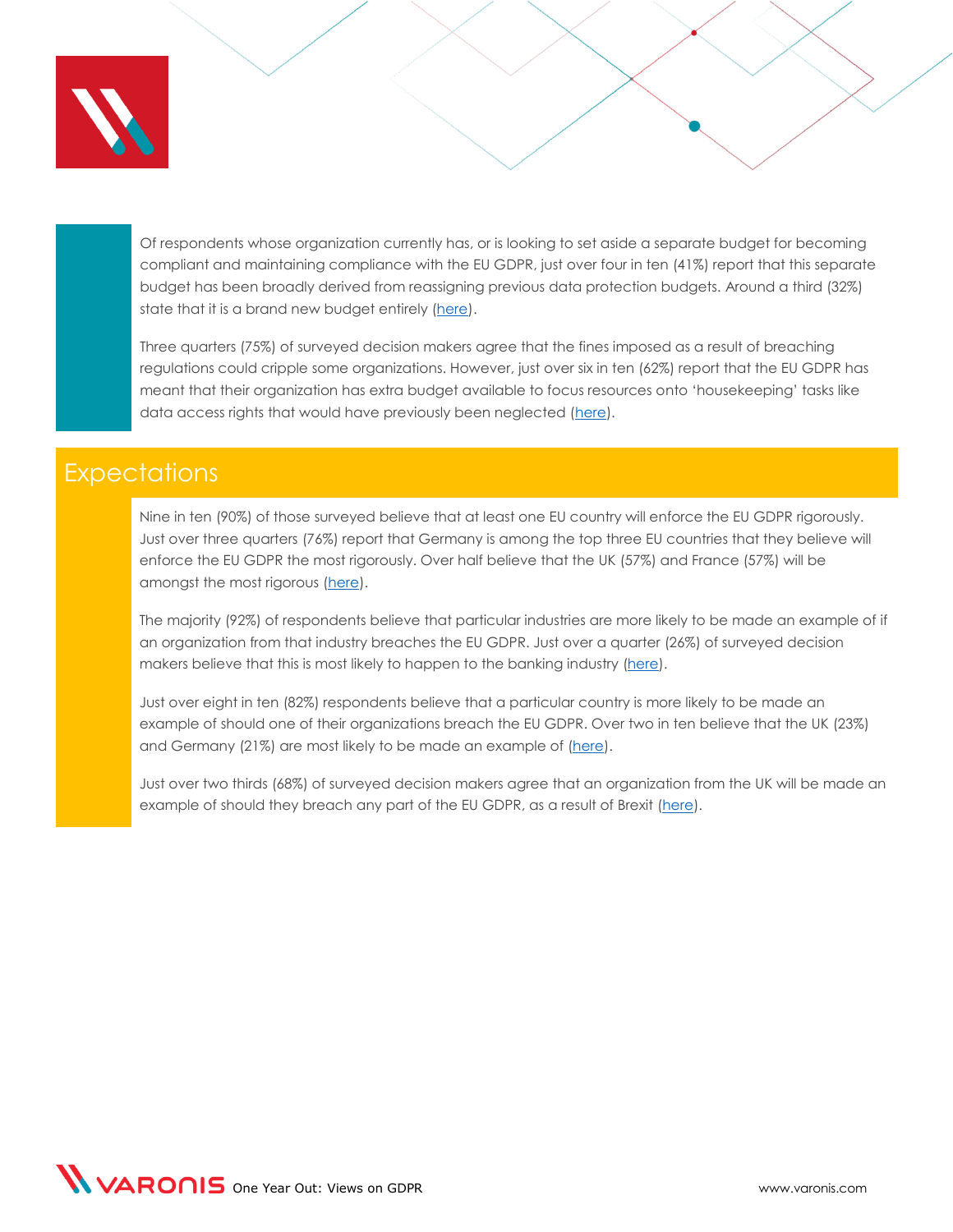

# Table of Contents

| What do you anticipate will be the business benefits to your organization from EU GDPR?                                                                  |  |
|----------------------------------------------------------------------------------------------------------------------------------------------------------|--|
|                                                                                                                                                          |  |
| Which of the following rules do you believe are going to represent the greatest challenge to your organization with regard to meeting the EU GDPR? 14    |  |
| Has your organization carried out a data impact assessment, or internal audit in order to examine who has access to your organization's PII data?  17    |  |
| When thinking about your organization's entire IT environment, what areas containing PII data are most likely to pose the greatest challenge when        |  |
| Upon conducting a data impact assessment or internal audit into who has access to your organization's PII data, did you discover any instances of overly |  |
|                                                                                                                                                          |  |
|                                                                                                                                                          |  |
|                                                                                                                                                          |  |
|                                                                                                                                                          |  |
|                                                                                                                                                          |  |
|                                                                                                                                                          |  |
|                                                                                                                                                          |  |
|                                                                                                                                                          |  |
|                                                                                                                                                          |  |
|                                                                                                                                                          |  |
|                                                                                                                                                          |  |
|                                                                                                                                                          |  |
|                                                                                                                                                          |  |
| Demographics.                                                                                                                                            |  |
|                                                                                                                                                          |  |
|                                                                                                                                                          |  |
|                                                                                                                                                          |  |

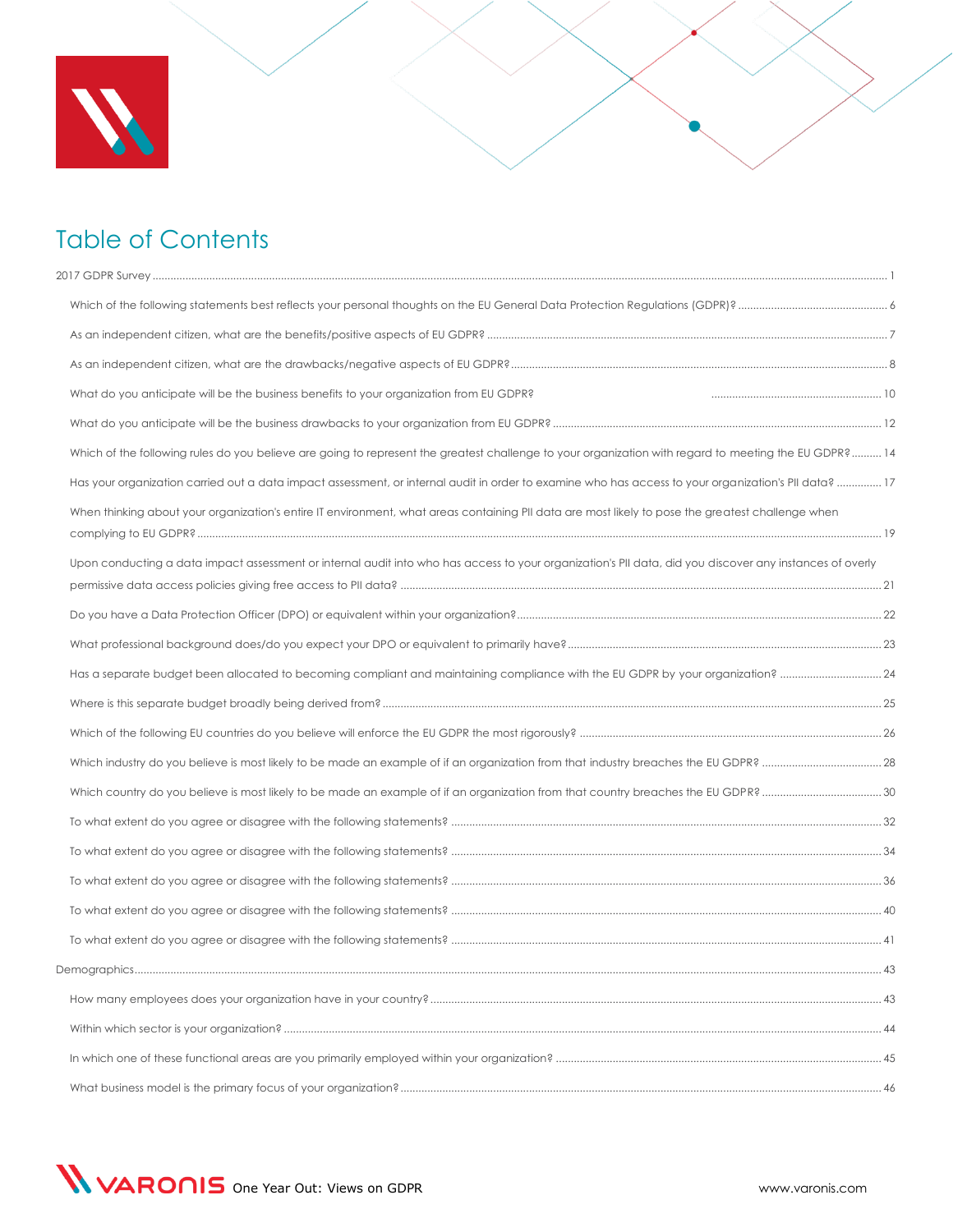

# <span id="page-5-1"></span><span id="page-5-0"></span>Which of the following statements best reflects your personal thoughts on the EU General Data Protection Regulations (GDPR)?

| Base: all respondents                                                                | <b>Total</b> | <b>UK</b> | <b>France</b> | Germany | <b>US</b> |
|--------------------------------------------------------------------------------------|--------------|-----------|---------------|---------|-----------|
| The EU GDPR is going to be very beneficial for<br>both consumers and organizations   | 36%          | 12%       | 35%           | 38%     | 47%       |
| The EU GDPR is great for consumers, but could<br>prove troublesome for organizations | 43%          | 57%       | 41%           | 43%     | 36%       |
| The EU GDPR is going to cause more problems<br>than it is worth for organizations    | 10%          | 13%       | 15%           | 10%     | 6%        |
| Other (please specify)                                                               | 0%           | 0%        | 0%            | $0\%$   | $0\%$     |
| I do not have any strong thoughts either way                                         | 11%          | 15%       | 7%            | 8%      | 12%       |
| Don't know                                                                           | 1%           | 3%        | 2%            | $1\%$   | $0\%$     |
| <b>Base</b>                                                                          | 500          | 100       | 100           | 100     | 200       |

| Base: all respondents                                                                |              |                          | Total           | UK                       |                | <b>France</b>            | Germany                      |                   | US           |
|--------------------------------------------------------------------------------------|--------------|--------------------------|-----------------|--------------------------|----------------|--------------------------|------------------------------|-------------------|--------------|
| The EU GDPR is going to be very beneficial for                                       |              |                          | 36%             | 12%                      |                | 35%                      | 38%                          |                   | 47%          |
| both consumers and organizations                                                     |              |                          |                 |                          |                |                          |                              |                   |              |
| The EU GDPR is great for consumers, but could<br>prove troublesome for organizations |              |                          | 43%             | 57%                      |                |                          | 43%                          |                   | 36%          |
| The EU GDPR is going to cause more problems                                          |              |                          | 10%             | 13%                      |                | 15%                      | 10%                          |                   | 6%           |
| than it is worth for organizations                                                   |              |                          |                 |                          |                |                          |                              |                   |              |
| Other (please specify)                                                               |              |                          | 0%              | 0%                       |                | 0%<br>7%                 | 0%                           |                   | $0\%$        |
| I do not have any strong thoughts either way                                         |              |                          | 11%<br>1%       | 15%                      |                | 2%                       | 8%                           |                   | 12%          |
| Don't know                                                                           |              |                          | 500             | 3%<br>100                |                | 100                      | $1\%$<br>100                 |                   | $0\%$<br>200 |
| <b>Base</b>                                                                          |              |                          |                 |                          |                |                          |                              |                   |              |
|                                                                                      |              |                          | <b>Total</b>    | 1,000-2,999<br>employees |                | 3,000-5,000<br>employees | More than 5,000<br>employees |                   |              |
| Base: all respondents                                                                |              |                          |                 |                          |                |                          |                              |                   |              |
| The EU GDPR is going to be very beneficial for                                       |              |                          | 36%             | 39%                      |                | 43%                      | 24%                          |                   |              |
| both consumers and organizations                                                     |              |                          |                 |                          |                |                          |                              |                   |              |
| The EU GDPR is great for consumers, but could                                        |              |                          | 43%             | 37%                      |                | 41%                      | 51%                          |                   |              |
| prove troublesome for organizations                                                  |              |                          |                 |                          |                |                          |                              |                   |              |
| The EU GDPR is going to cause more problems                                          |              |                          | 10%             | 13%                      |                | 8%                       | 8%                           |                   |              |
| than it is worth for organizations                                                   |              |                          |                 |                          |                |                          |                              |                   |              |
| Other (please specify)                                                               |              |                          | 0%              | 0%<br>11%                |                | 0%                       | 0%                           |                   |              |
| I do not have any strong thoughts either way                                         |              |                          | 11%             |                          |                | 6%                       | 16%                          |                   |              |
| Don't know                                                                           |              |                          | 1%              | $1\%$                    |                | 2%                       | $1\%$                        |                   |              |
| <b>Base</b>                                                                          |              |                          | 500             | 171                      |                | 176                      | 153                          |                   |              |
|                                                                                      |              |                          |                 |                          |                |                          |                              |                   |              |
|                                                                                      |              |                          |                 |                          |                |                          |                              |                   |              |
|                                                                                      |              | <b>Business and</b>      | Energy, oil/gas | <b>Financial</b>         | IT, technology | <b>Manufacturing</b>     |                              |                   |              |
| Base: all respondents                                                                | <b>Total</b> | professional<br>services | and utilities   | services                 | and telecoms   | and production           | <b>Public education</b>      | <b>Government</b> | he           |
| The EU GDPR is going to be very beneficial for<br>both consumers and organizations   | 36%          | 42%                      | 33%             | 28%                      | 48%            | 33%                      | 40%                          | 38%               |              |
| The EU GDPR is great for consumers, but could                                        | 43%          | 40%                      | 50%             | 50%                      | 40%            | 37%                      | 40%                          | 30%               |              |
| prove troublesome for organizations<br>The EU GDPR is going to cause more problems   |              |                          |                 |                          |                |                          |                              |                   |              |
| than it is worth for organizations                                                   | 10%          | 16%                      | 6%              | 12%                      | 1%             | 13%                      | 16%                          | 8%                |              |
| Other (please specify)<br>I do not have any strong thoughts either way               | 0%<br>11%    | 0%<br>2%                 | 0%<br>11%       | 0%<br>7%                 | 0%<br>11%      | 0%<br>17%                | 0%<br>4%                     | 0%<br>22%         |              |
| Don't know                                                                           | 1%           | 0%                       | 0%              | 3%                       | 0%             | 0%                       | 0%                           | 3%                |              |
| Base                                                                                 | 500          | 43                       | 18              | 74                       | 95             | 60                       | 25                           | 37                |              |
|                                                                                      |              |                          |                 |                          |                |                          |                              |                   |              |
| Base: all respondents                                                                |              |                          |                 |                          |                |                          |                              |                   |              |
|                                                                                      |              |                          | <b>Total</b>    | <b>Private sector</b>    |                | <b>Public sector</b>     |                              |                   |              |
| The EU GDPR is going to be very beneficial for<br>both consumers and organizations   |              |                          | 36%             | 37%                      |                | 31%                      |                              |                   |              |
| The EU GDPR is great for consumers, but could                                        |              |                          |                 |                          |                |                          |                              |                   |              |
| prove troublesome for organizations                                                  |              |                          | 43%             | 43%                      |                | 42%                      |                              |                   |              |
| The EU GDPR is going to cause more problems                                          |              |                          |                 |                          |                |                          |                              |                   |              |
| than it is worth for organizations                                                   |              |                          | 10%             | 10%                      |                | 10%                      |                              |                   |              |
| Other (please specify)                                                               |              |                          | 0%              | 0%                       |                | 0%                       |                              |                   |              |
| I do not have any strong thoughts either way                                         |              |                          | 11%             | 9%                       |                | 17%                      |                              |                   |              |
| Don't know                                                                           |              |                          | 1%              | $1\%$                    |                | $1\%$                    |                              |                   |              |
| <b>Base</b>                                                                          |              |                          | 500             | 397                      |                | 103                      |                              |                   |              |
|                                                                                      |              |                          |                 |                          |                |                          |                              |                   |              |
|                                                                                      |              |                          |                 |                          |                |                          |                              |                   |              |
|                                                                                      |              |                          |                 |                          |                |                          |                              |                   |              |
|                                                                                      |              |                          |                 |                          |                |                          |                              |                   |              |
|                                                                                      |              |                          | <b>Total</b>    |                          |                | <b>Business model</b>    | <b>Even focus</b>            |                   |              |

| Base: all respondents                          | <b>Total</b> | <b>Business and</b><br>professional<br>services | Energy, oil/gas<br>and utilities | <b>Financial</b><br>services |     | and telecoms and production | IT, technology Manufacturing Public education Government |     | <b>Public</b><br>healthcare | Retail.<br>distribution and<br>transport | Other public<br>sector | Other<br>commercial<br>sectors |
|------------------------------------------------|--------------|-------------------------------------------------|----------------------------------|------------------------------|-----|-----------------------------|----------------------------------------------------------|-----|-----------------------------|------------------------------------------|------------------------|--------------------------------|
| The EU GDPR is going to be very beneficial for | 36%          | 42%                                             | 33%                              | 28%                          | 48% | 33%                         | 40%                                                      | 38% | 19%                         | 31%                                      | 25%                    | 38%                            |
| both consumers and organizations               |              |                                                 |                                  |                              |     |                             |                                                          |     |                             |                                          |                        |                                |
| The EU GDPR is great for consumers, but could  | 43%          | 40%                                             | 50%                              | 50%                          | 40% | 37%                         | 40%                                                      | 30% | 54%                         | 46%                                      | 50%                    | 41%                            |
| prove troublesome for organizations            |              |                                                 |                                  |                              |     |                             |                                                          |     |                             |                                          |                        |                                |
| The EU GDPR is going to cause more problems    | 10%          | 16%                                             | 6%                               | 12%                          | 1%  | 13%                         | 16%                                                      | 8%  | 8%                          | 10%                                      | 0%                     | 15%                            |
| than it is worth for organizations             |              |                                                 |                                  |                              |     |                             |                                                          |     |                             |                                          |                        |                                |
| Other (please specify)                         | 0%           | 0%                                              | 0%                               | 0%                           | 0%  | 0%                          | 0%                                                       | 0%  | 0%                          | 0%                                       | 0%                     | 0%                             |
| I do not have any strong thoughts either way   | 11%          | 2%                                              | 11%                              | 7%                           | 11% | 17%                         | 4%                                                       | 22% | 19%                         | 9%                                       | 25%                    | 5%                             |
| Don't know                                     | 1%           | 0%                                              | 0%                               | 3%                           | 0%  | 0%                          | 0%                                                       | 3%  | 0%                          | 4%                                       | 0%                     | 0%                             |
| Base                                           | 500          |                                                 |                                  |                              |     | 60.                         |                                                          |     |                             | 68                                       |                        |                                |

| Base: all respondents                                                                | <b>Total</b> | <b>Private sector</b> | <b>Public sector</b> |
|--------------------------------------------------------------------------------------|--------------|-----------------------|----------------------|
| The EU GDPR is going to be very beneficial for<br>both consumers and organizations   | 36%          | 37%                   | 31%                  |
| The EU GDPR is great for consumers, but could<br>prove troublesome for organizations | 43%          | 43%                   | 42%                  |
| The EU GDPR is going to cause more problems<br>than it is worth for organizations    | 10%          | 10%                   | 10%                  |
| Other (please specify)                                                               | 0%           | 0%                    | 0%                   |
| I do not have any strong thoughts either way                                         | 11%          | 9%                    | 17%                  |
| Don't know                                                                           | 1%           | $1\%$                 | $1\%$                |
| <b>Base</b>                                                                          | 500          | 397                   | 103                  |

|                                                                                      |              |                  | <b>Business model</b> |                                                         |
|--------------------------------------------------------------------------------------|--------------|------------------|-----------------------|---------------------------------------------------------|
| Base: all respondents                                                                | <b>Total</b> | <b>B2B</b> focus | <b>B2C focus</b>      | <b>Even focus</b><br>between B2B<br>and B <sub>2C</sub> |
| The EU GDPR is going to be very beneficial for<br>both consumers and organizations   | 36%          | 43%              | 27%                   | 35%                                                     |
| The EU GDPR is great for consumers, but could<br>prove troublesome for organizations | 43%          | 39%              | 43%                   | 45%                                                     |
| The EU GDPR is going to cause more problems<br>than it is worth for organizations    | 10%          | 12%              | 8%                    | 9%                                                      |
| Other (please specify)                                                               | 0%           | 0%               | 0%                    | 0%                                                      |
| I do not have any strong thoughts either way                                         | 11%          | 5%               | 20%                   | 10%                                                     |
| Don't know                                                                           | 1%           | 1%               | 2%                    | 1%                                                      |
| <b>Base</b>                                                                          | 500          | 165              | 104                   | 231                                                     |

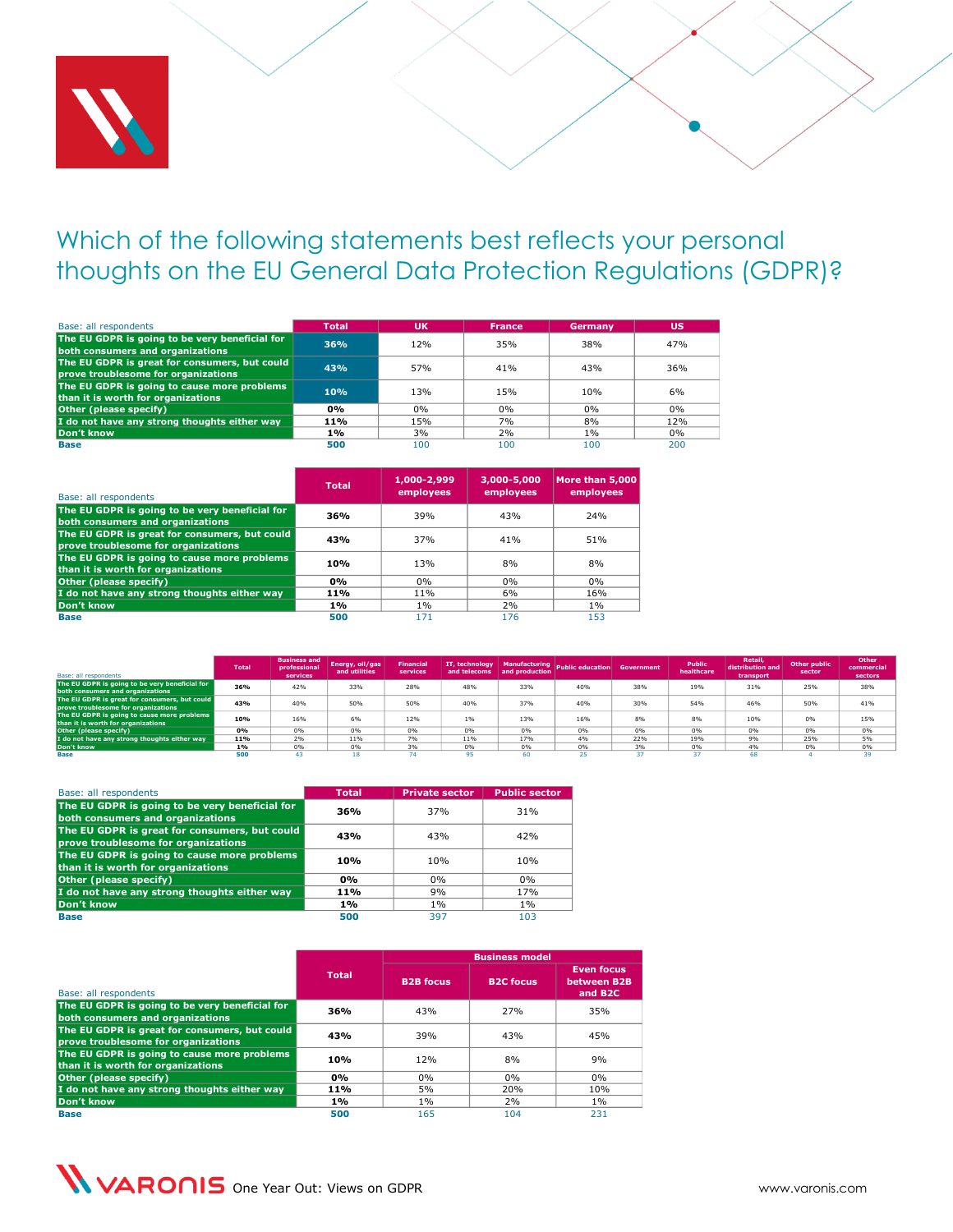

#### <span id="page-6-0"></span>As an independent citizen, what are the benefits/positive aspects of EU GDPR?

| Base: all respondents                                                 | <b>Total</b> | <b>UK</b> | <b>France</b> | Germany | <b>US</b> |
|-----------------------------------------------------------------------|--------------|-----------|---------------|---------|-----------|
| My PII data will be better protected                                  | 54%          | 61%       | 45%           | 47%     | 59%       |
| My PII data is now less likely to be passed on<br>to third parties    | 53%          | 54%       | 61%           | 52%     | 48%       |
| Rules such as the right to be forgotten protect<br>my consumer rights | 46%          | 49%       | 41%           | 55%     | 43%       |
| Less of my PII data will be collected by<br><b>organizations</b>      | 32%          | 24%       | 35%           | 36%     | 32%       |
| I can regain access and ownership of my PII                           | 29%          | 26%       | 38%           | 24%     | 30%       |
| *Other (please specify)                                               | 0%           | 0%        | $1\%$         | 0%      | $1\%$     |
| There are no benefits to EU GDPR for<br>independent citizens          | 6%           | 11%       | 6%            | 5%      | 5%        |
| <b>Base</b>                                                           | 500          | 100       | 100           | 100     | 200       |

| Base: all respondents                                                 | <b>Total</b> | 1,000-2,999<br>employees | 3,000-5,000<br>employees | More than 5,000<br>employees |
|-----------------------------------------------------------------------|--------------|--------------------------|--------------------------|------------------------------|
| My PII data will be better protected                                  | 54%          | 57%                      | 50%                      | 55%                          |
| My PII data is now less likely to be passed on<br>to third parties    | 53%          | 48%                      | 56%                      | 54%                          |
| Rules such as the right to be forgotten protect<br>my consumer rights | 46%          | 44%                      | 44%                      | 50%                          |
| Less of my PII data will be collected by<br>organizations             | 32%          | 30%                      | 35%                      | 30%                          |
| I can regain access and ownership of my PII                           | 29%          | 27%                      | 32%                      | 29%                          |
| Other (please specify)                                                | 0%           | $1\%$                    | 0%                       | $1\%$                        |
| There are no benefits to EU GDPR for<br>independent citizens          | 6%           | 4%                       | 6%                       | 9%                           |
| <b>Base</b>                                                           | 500          | 171                      | 176                      | 153                          |

| Base: all respondents                                                 | <b>Total</b> | <b>Business and</b><br>professional<br>services | Energy, oil/gas<br>and utilities | <b>Financial</b><br>services | IT, technology | and telecoms and production | Manufacturing Public education Government |     | <b>Public</b><br>healthcare | <b>Retail.</b><br>distribution and<br>transport | Other public<br>sector | Other<br>commercial<br>sectors |
|-----------------------------------------------------------------------|--------------|-------------------------------------------------|----------------------------------|------------------------------|----------------|-----------------------------|-------------------------------------------|-----|-----------------------------|-------------------------------------------------|------------------------|--------------------------------|
| My PII data will be better protected                                  | 54%          | 49%                                             | 44%                              | 55%                          | 63%            | 57%                         | 32%                                       | 49% | 51%                         | 54%                                             | 50%                    | 56%                            |
| My PII data is now less likely to be passed on<br>to third parties    | 53%          | 47%                                             | 78%                              | 53%                          | 57%            | 52%                         | 24%                                       | 49% | 68%                         | 56%                                             | 25%                    | 44%                            |
| Rules such as the right to be forgotten protect<br>my consumer rights | 46%          | 37%                                             | 33%                              | 49%                          | 44%            | 53%                         | 56%                                       | 38% | 41%                         | 46%                                             | 75%                    | 54%                            |
| Less of my PII data will be collected by<br>organizations             | 32%          | 37%                                             | 50%                              | 26%                          | 31%            | 35%                         | 36%                                       | 19% | 38%                         | 26%                                             | 25%                    | 41%                            |
| I can regain access and ownership of my PII                           | 29%          | 35%                                             | 22%                              | 36%                          | 32%            | 23%                         | 28%                                       | 16% | 35%                         | 31%                                             | 25%                    | 23%                            |
| Other (please specify)                                                | 0%           | 0%                                              | 0%                               | 0%                           | 0%             | 2%                          | 0%                                        | 0%  | 0%                          | 1%                                              | 0%                     | 0%                             |
| There are no benefits to EU GDPR for<br>independent citizens          | 6%           | 7%                                              | 6%                               | 7%                           | 5%             | 7%                          | 0%                                        | 11% | 8%                          | 7%                                              | 0%                     | 3%                             |
| Base                                                                  | 500          |                                                 |                                  |                              |                |                             |                                           |     |                             | 68                                              |                        |                                |

| Base: all respondents                                                 | <b>Total</b> | <b>Private sector</b> | <b>Public sector</b>  |                                                         |
|-----------------------------------------------------------------------|--------------|-----------------------|-----------------------|---------------------------------------------------------|
| My PII data will be better protected                                  | 54%          | 56%                   | 46%                   |                                                         |
| My PII data is now less likely to be passed on<br>to third parties    | 53%          | 54%                   | 49%                   |                                                         |
| Rules such as the right to be forgotten protect<br>my consumer rights | 46%          | 46%                   | 45%                   |                                                         |
| Less of my PII data will be collected by<br>organizations             | 32%          | 32%                   | 30%                   |                                                         |
| I can regain access and ownership of my PII                           | 29%          | 30%                   | 26%                   |                                                         |
| Other (please specify)                                                | 0%           | 1%                    | 0%                    |                                                         |
| There are no benefits to EU GDPR for                                  |              |                       | <b>Business model</b> |                                                         |
| independent citizens                                                  |              |                       |                       |                                                         |
| Base: all respondents                                                 | <b>Total</b> | <b>B2B focus</b>      | <b>B2C</b> focus      | <b>Even focus</b><br>between B2B<br>and B <sub>2C</sub> |
| My PII data will be better protected                                  | 54%          | 61%                   | 48%                   | 52%                                                     |
| My PII data is now less likely to be passed on<br>to third parties    | 53%          | 49%                   | 57%                   | 53%                                                     |
| Rules such as the right to be forgotten protect<br>my consumer rights | 46%          | 44%                   | 32%                   | 54%                                                     |
| Less of my PII data will be collected by<br>organizations             | 32%          | 30%                   | 35%                   | 32%                                                     |
| I can regain access and ownership of my PII                           | 29%          | 29%                   | 24%                   | 32%                                                     |
| Other (please specify)                                                | 0%           | 0%                    | $1\%$                 | 0%                                                      |
| There are no benefits to EU GDPR for<br>independent citizens          | 6%           | 6%                    | 11%                   | 4%                                                      |
| <b>Base</b>                                                           | 500          | 165                   | 104                   | 231                                                     |

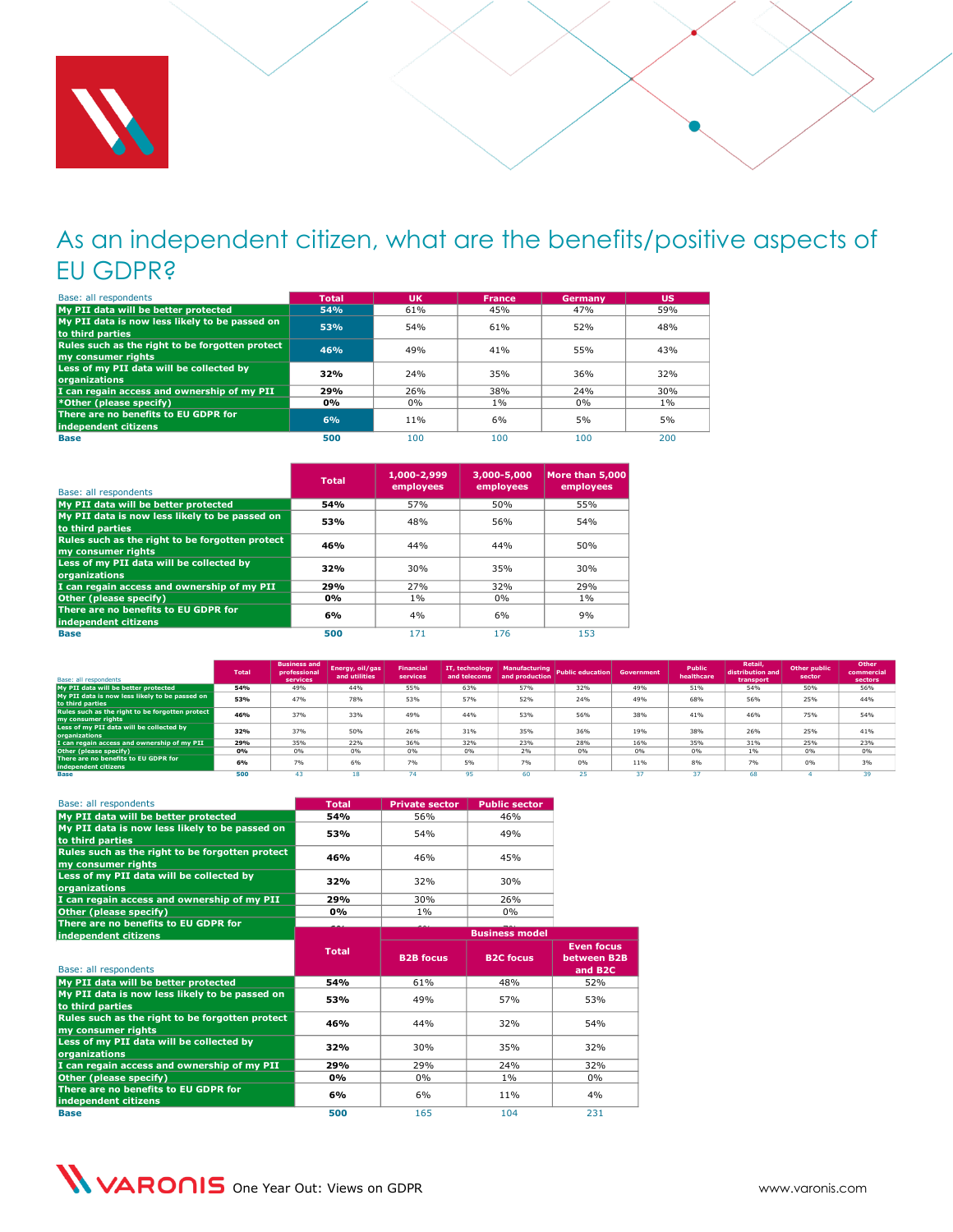

# <span id="page-7-0"></span>As an independent citizen, what are the drawbacks/negative aspects of EU GDPR?

| Base: all respondents                                                                                       | <b>Total</b> | <b>UK</b> | <b>France</b> | Germany | <b>US</b> |
|-------------------------------------------------------------------------------------------------------------|--------------|-----------|---------------|---------|-----------|
| Companies may increase prices as they aim to<br>insulate themselves against fines                           | 44%          | 56%       | 34%           | 37%     | 46%       |
| My data is no safer as a result, cyber attackers<br>will still find a way to access it if they want         | 37%          | 44%       | 35%           | 47%     | 30%       |
| There is the risk of important data being<br>deleted                                                        | 36%          | 31%       | 41%           | 40%     | 34%       |
| With companies collecting less of my data, the<br>customer experience will be negatively<br><i>impacted</i> | 30%          | 22%       | 31%           | 28%     | 34%       |
| By not passing on my data to third parties, I<br>may lose out on relevant offers and deals                  | 19%          | 9%        | 28%           | 15%     | 22%       |
| Other (please specify)                                                                                      | 0%           | $0\%$     | $0\%$         | $0\%$   | 0%        |
| There are no drawbacks to EU GDPR for<br>independent citizens                                               | 15%          | 11%       | 23%           | 15%     | 14%       |
| <b>Base</b>                                                                                                 | 500          | 100       | 100           | 100     | 200       |

| Base: all respondents                                                                                | <b>Total</b> | 1,000-2,999<br>employees | 3,000-5,000<br>employees | More than 5,000<br>employees |
|------------------------------------------------------------------------------------------------------|--------------|--------------------------|--------------------------|------------------------------|
| Companies may increase prices as they aim to<br>insulate themselves against fines                    | 44%          | 43%                      | 44%                      | 44%                          |
| My data is no safer as a result, cyber attackers<br>will still find a way to access it if they want  | 37%          | 33%                      | 41%                      | 36%                          |
| There is the risk of important data being<br>deleted                                                 | 36%          | 32%                      | 39%                      | 37%                          |
| With companies collecting less of my data, the<br>customer experience will be negatively<br>impacted | 30%          | 29%                      | 32%                      | 28%                          |
| By not passing on my data to third parties, I<br>may lose out on relevant offers and deals           | 19%          | 15%                      | 22%                      | 20%                          |
| Other (please specify)                                                                               | 0%           | 0%                       | $0\%$                    | 0%                           |
| There are no drawbacks to EU GDPR for<br>independent citizens                                        | 15%          | 20%                      | 15%                      | 10%                          |
| <b>Base</b>                                                                                          | 500          | 171                      | 176                      | 153                          |

| Base: all respondents                                                                                       | <b>Total</b> | <b>Business and</b><br>professional<br>services | Energy, oil/gas<br>and utilities | <b>Financial</b><br>services | IT, technology<br>and telecoms | and production | Manufacturing Public education Government |     | Public<br>healthcare | Retail.<br>distribution and<br>transport | Other public<br>sector | Other<br>commercial<br>sectors |
|-------------------------------------------------------------------------------------------------------------|--------------|-------------------------------------------------|----------------------------------|------------------------------|--------------------------------|----------------|-------------------------------------------|-----|----------------------|------------------------------------------|------------------------|--------------------------------|
| Companies may increase prices as they aim to<br>insulate themselves against fines                           | 44%          | 42%                                             | 56%                              | 36%                          | 46%                            | 53%            | 36%                                       | 32% | 51%                  | 46%                                      | 25%                    | 41%                            |
| My data is no safer as a result, cyber attackers<br>will still find a way to access it if they want         | 37%          | 40%                                             | 33%                              | 45%                          | 28%                            | 38%            | 52%                                       | 27% | 43%                  | 35%                                      | 75%                    | 33%                            |
| There is the risk of important data being<br>deleted                                                        | 36%          | 26%                                             | 44%                              | 35%                          | 40%                            | 33%            | 40%                                       | 27% | 30%                  | 40%                                      | 25%                    | 46%                            |
| With companies collecting less of my data, the<br>customer experience will be negatively<br><i>impacted</i> | 30%          | 28%                                             | 50%                              | 16%                          | 37%                            | 23%            | 28%                                       | 30% | 35%                  | 25%                                      | 25%                    | 46%                            |
| By not passing on my data to third parties, I<br>may lose out on relevant offers and deals                  | 19%          | 9%                                              | 17%                              | 15%                          | 22%                            | 17%            | 20%                                       | 16% | 30%                  | 28%                                      | 0%                     | 13%                            |
| Other (please specify)                                                                                      | 0%           | 0%                                              | 0%                               | 0%                           | 0%                             | 0%             | 0%                                        | 0%  | 0%                   | 0%                                       | 0%                     | 0%                             |
| There are no drawbacks to EU GDPR for<br>independent citizens                                               | 15%          | 28%                                             | 22%                              | 20%                          | 15%                            | 17%            | 4%                                        | 14% | 11%                  | 13%                                      | 0%                     | 8%                             |

**Base 500** 43 18 74 95 60 25 37 37 68 4 39

| Base: all respondents                                                                                | <b>Total</b> | <b>Private sector</b> | <b>Public sector</b> |
|------------------------------------------------------------------------------------------------------|--------------|-----------------------|----------------------|
| Companies may increase prices as they aim to<br>insulate themselves against fines                    | 44%          | 45%                   | 40%                  |
| My data is no safer as a result, cyber attackers<br>will still find a way to access it if they want  | 37%          | 36%                   | 41%                  |
| There is the risk of important data being<br>deleted                                                 | 36%          | 37%                   | 31%                  |
| With companies collecting less of my data, the<br>customer experience will be negatively<br>impacted | 30%          | 29%                   | 31%                  |
| By not passing on my data to third parties, I<br>may lose out on relevant offers and deals           | 19%          | 18%                   | 21%                  |
| Other (please specify)                                                                               | 0%           | 0%                    | 0%                   |
| There are no drawbacks to EU GDPR for<br>independent citizens                                        | 15%          | 17%                   | 10%                  |
| <b>Base</b>                                                                                          | 500          | 397                   | 103                  |

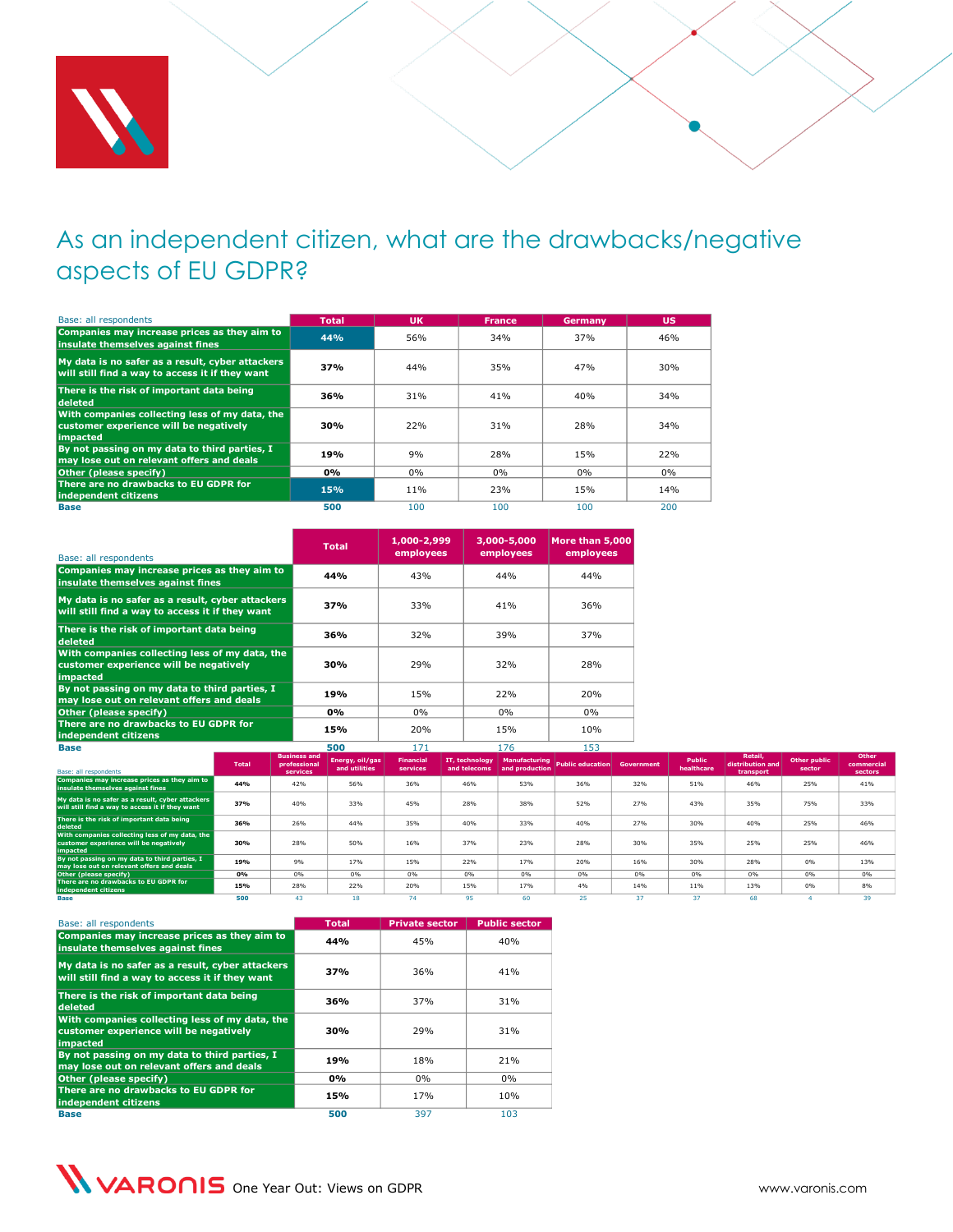

|                                                                                                      |              | <b>Business model</b> |                  |                                                         |  |  |  |
|------------------------------------------------------------------------------------------------------|--------------|-----------------------|------------------|---------------------------------------------------------|--|--|--|
| Base: all respondents                                                                                | <b>Total</b> | <b>B2B focus</b>      | <b>B2C focus</b> | <b>Even focus</b><br>between B2B<br>and B <sub>2C</sub> |  |  |  |
| Companies may increase prices as they aim to<br>insulate themselves against fines                    | 44%          | 38%                   | 40%              | 50%                                                     |  |  |  |
| My data is no safer as a result, cyber attackers<br>will still find a way to access it if they want  | 37%          | 36%                   | 38%              | 37%                                                     |  |  |  |
| There is the risk of important data being<br>deleted                                                 | 36%          | 38%                   | 22%              | 41%                                                     |  |  |  |
| With companies collecting less of my data, the<br>customer experience will be negatively<br>impacted | 30%          | 31%                   | 33%              | 28%                                                     |  |  |  |
| By not passing on my data to third parties, I<br>may lose out on relevant offers and deals           | 19%          | 22%                   | 13%              | 19%                                                     |  |  |  |
| Other (please specify)                                                                               | 0%           | 0%                    | 0%               | $0\%$                                                   |  |  |  |
| There are no drawbacks to EU GDPR for<br>independent citizens                                        | 15%          | 15%                   | 14%              | 16%                                                     |  |  |  |
| <b>Base</b>                                                                                          | 500          | 165                   | 104              | 231                                                     |  |  |  |

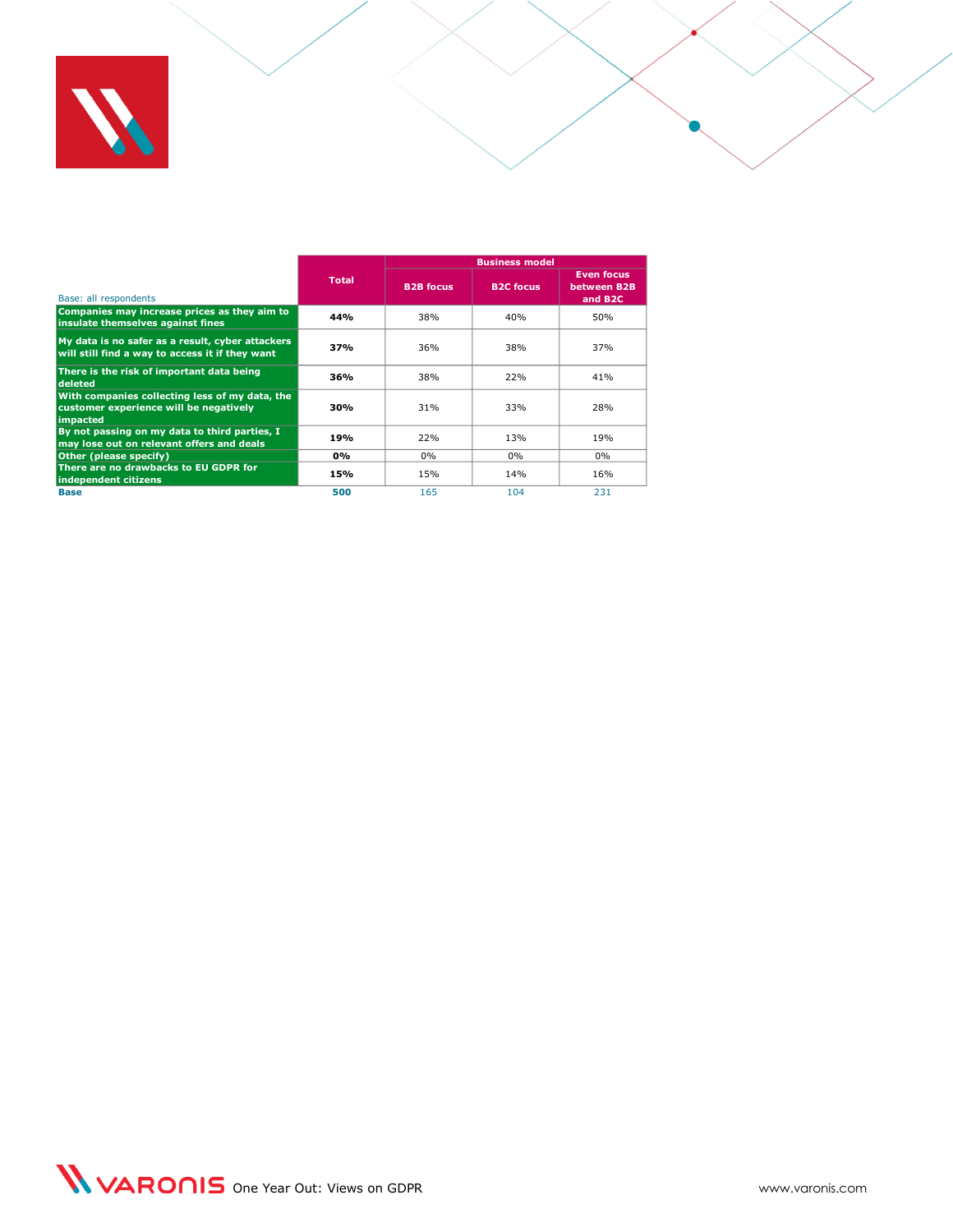

# <span id="page-9-1"></span><span id="page-9-0"></span>What do you anticipate will be the business benefits to your organization from EU GDPR?

| Base: all respondents                                                                                                   | <b>Total</b> | <b>UK</b> | <b>France</b> | Germany | <b>US</b> |
|-------------------------------------------------------------------------------------------------------------------------|--------------|-----------|---------------|---------|-----------|
| It will be beneficial for my organization to<br>know the location of PII data held by my<br>organization                | 47%          | 42%       | 47%           | 48%     | 50%       |
| It reduces the chances of us experiencing a<br>high profile data breach which would prove<br>damaging to our reputation | 44%          | 37%       | 37%           | 42%     | 53%       |
| Compulsory data removal and deletion will<br>help us keep the amount of data held under<br>control                      | 42%          | 41%       | 46%           | 50%     | 38%       |
| It will give us a competitive advantage                                                                                 | 30%          | 14%       | 35%           | 26%     | 38%       |
| <b>GDPR</b> simplifies my job                                                                                           | <b>27%</b>   | 13%       | 38%           | 25%     | 31%       |
| <b>GDPR will eventually lead to cost savings</b>                                                                        | 16%          | 7%        | 20%           | 11%     | 22%       |
| Other (please specify)                                                                                                  | $0\%$        | 0%        | $0\%$         | $0\%$   | $0\%$     |
| There would be no business benefits to my<br>organization                                                               | 9%           | 22%       | 7%            | 11%     | 4%        |
| <b>Base</b>                                                                                                             | 500          | 100       | 100           | 100     | 200       |

| Base: all respondents                                                                                                   | <b>Total</b> | 1,000-2,999<br>employees | 3,000-5,000<br>employees | More than 5.000<br>employees |
|-------------------------------------------------------------------------------------------------------------------------|--------------|--------------------------|--------------------------|------------------------------|
| It will be beneficial for my organization to<br>know the location of PII data held by my<br>organization                | 47%          | 52%                      | 50%                      | 39%                          |
| It reduces the chances of us experiencing a<br>high profile data breach which would prove<br>damaging to our reputation | 44%          | 41%                      | 45%                      | 46%                          |
| Compulsory data removal and deletion will<br>help us keep the amount of data held under<br>control                      | 42%          | 41%                      | 39%                      | 48%                          |
| It will give us a competitive advantage                                                                                 | 30%          | 29%                      | 34%                      | 27%                          |
| <b>GDPR</b> simplifies my job                                                                                           | 27%          | 23%                      | 36%                      | 22%                          |
| <b>GDPR</b> will eventually lead to cost savings                                                                        | 16%          | 18%                      | 14%                      | 18%                          |
| Other (please specify)                                                                                                  | 0%           | 0%                       | $0\%$                    | $0\%$                        |
| There would be no business benefits to my<br>organization                                                               | 9%           | 8%                       | 9%                       | 12%                          |
| <b>Base</b>                                                                                                             | 500          | 171                      | 176                      | 153                          |

| Base: all respondents                                     | <b>Total</b> | <b>Business and</b><br>professional<br>services | Energy, oil/gas<br>and utilities | <b>Financial</b><br>services | IT. technology<br>and telecoms | <b>Manufacturing</b><br>and production | <b>Public education</b> | <b>Government</b> | <b>Public</b><br>healthcare | Retail.<br>distribution and<br>transport | <b>Other public</b><br>sector | Other<br>commercial<br>sectors |
|-----------------------------------------------------------|--------------|-------------------------------------------------|----------------------------------|------------------------------|--------------------------------|----------------------------------------|-------------------------|-------------------|-----------------------------|------------------------------------------|-------------------------------|--------------------------------|
| It will be beneficial for my organization to              |              |                                                 |                                  |                              |                                |                                        |                         |                   |                             |                                          |                               |                                |
| know the location of PII data held by my                  | 47%          | 37%                                             | 67%                              | 47%                          | 59%                            | 42%                                    | 28%                     | 30%               | 54%                         | 50%                                      | 75%                           | 46%                            |
| organization                                              |              |                                                 |                                  |                              |                                |                                        |                         |                   |                             |                                          |                               |                                |
| It reduces the chances of us experiencing a               |              |                                                 |                                  |                              |                                |                                        |                         |                   |                             |                                          |                               |                                |
| high profile data breach which would prove                | 44%          | 44%                                             | 50%                              | 49%                          | 45%                            | 45%                                    | 36%                     | 27%               | 51%                         | 46%                                      | 25%                           | 44%                            |
| damaging to our reputation                                |              |                                                 |                                  |                              |                                |                                        |                         |                   |                             |                                          |                               |                                |
| Compulsory data removal and deletion will                 |              |                                                 |                                  |                              |                                |                                        |                         |                   |                             |                                          |                               |                                |
| help us keep the amount of data held under                | 42%          | 35%                                             | 44%                              | 45%                          | 42%                            | 48%                                    | 32%                     | 38%               | 57%                         | 37%                                      | 50%                           | 44%                            |
| control<br>It will give us a competitive advantage        | 30%          | 37%                                             | 28%                              | 20%                          | 43%                            | 23%                                    | 20%                     | 35%               | 11%                         | 32%                                      | 25%                           | 36%                            |
| <b>GDPR</b> simplifies my job                             | 27%          | 21%                                             | 33%                              | 19%                          | 38%                            | 23%                                    | 28%                     | 30%               | 27%                         | 29%                                      | 0%                            | 26%                            |
| GDPR will eventually lead to cost savings                 | 16%          | 7%                                              | 22%                              | 19%                          | 18%                            | 17%                                    | 4%                      | 19%               | 22%                         | 16%                                      | 25%                           | 15%                            |
| Other (please specify)                                    | 0%           | 0%                                              | 0%                               | 0%                           | 0%                             | 0%                                     | 0%                      | 0%                | 0%                          | 0%                                       | 0%                            | 0%                             |
| There would be no business benefits to my                 | 9%           | 7%                                              | 6%                               | 11%                          | 6%                             | 17%                                    | 8%                      | 11%               | 3%                          | 13%                                      | 0%                            | 8%                             |
| Base: all respondents                                     |              |                                                 | <b>Total</b>                     | <b>Private sector</b>        |                                | <b>Public sector</b>                   | 25                      | 37                | 37                          | 68                                       | $\Delta$                      | 39                             |
| It will be beneficial for my organization to              |              |                                                 |                                  |                              |                                |                                        |                         |                   |                             |                                          |                               |                                |
| know the location of PII data held by my<br>organization  |              |                                                 | 47%                              | 49%                          |                                | 40%                                    |                         |                   |                             |                                          |                               |                                |
| It reduces the chances of us experiencing a               |              |                                                 |                                  |                              |                                |                                        |                         |                   |                             |                                          |                               |                                |
| high profile data breach which would prove                |              |                                                 | 44%                              | 46%                          |                                | 38%                                    |                         |                   |                             |                                          |                               |                                |
| damaging to our reputation                                |              |                                                 |                                  |                              |                                |                                        |                         |                   |                             |                                          |                               |                                |
| Compulsory data removal and deletion will                 |              |                                                 |                                  |                              |                                |                                        |                         |                   |                             |                                          |                               |                                |
| help us keep the amount of data held under                |              |                                                 | 42%                              | 42%                          |                                | 44%                                    |                         |                   |                             |                                          |                               |                                |
| control                                                   |              |                                                 |                                  |                              |                                |                                        |                         |                   |                             |                                          |                               |                                |
| It will give us a competitive advantage                   |              |                                                 | 30%                              | 32%                          |                                | 22%                                    |                         |                   |                             |                                          |                               |                                |
| <b>GDPR simplifies my job</b>                             |              |                                                 | 27%                              | 27%                          |                                | 27%                                    |                         |                   |                             |                                          |                               |                                |
| <b>GDPR will eventually lead to cost savings</b>          |              |                                                 | 16%                              | 16%                          |                                | 17%                                    |                         |                   |                             |                                          |                               |                                |
| Other (please specify)                                    |              |                                                 | 0%                               | $0\%$                        |                                | $0\%$                                  |                         |                   |                             |                                          |                               |                                |
| There would be no business benefits to my<br>organization |              |                                                 | 9%                               | 10%                          |                                | 7%                                     |                         |                   |                             |                                          |                               |                                |



**Base 500** 397 103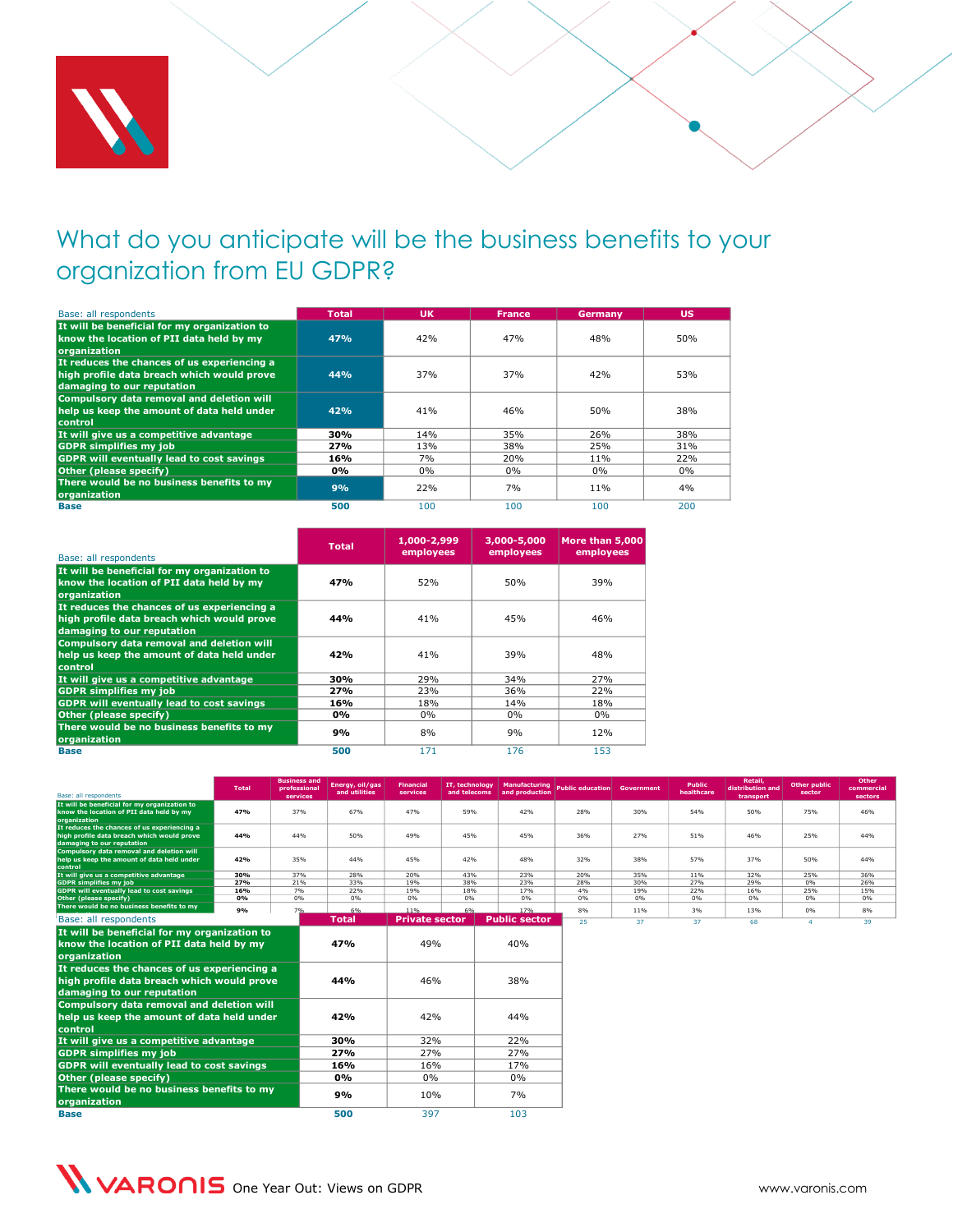

|                                                                                                                         |              | <b>Business model</b> |                  |                                                         |  |  |  |
|-------------------------------------------------------------------------------------------------------------------------|--------------|-----------------------|------------------|---------------------------------------------------------|--|--|--|
| Base: all respondents                                                                                                   | <b>Total</b> | <b>B2B</b> focus      | <b>B2C focus</b> | <b>Even focus</b><br>between B2B<br>and B <sub>2C</sub> |  |  |  |
| It will be beneficial for my organization to<br>know the location of PII data held by my<br>organization                | 47%          | 55%                   | 39%              | 46%                                                     |  |  |  |
| It reduces the chances of us experiencing a<br>high profile data breach which would prove<br>damaging to our reputation | 44%          | 43%                   | 35%              | 49%                                                     |  |  |  |
| Compulsory data removal and deletion will<br>help us keep the amount of data held under<br>control                      | 42%          | 37%                   | 41%              | 47%                                                     |  |  |  |
| It will give us a competitive advantage                                                                                 | 30%          | 35%                   | 23%              | 30%                                                     |  |  |  |
| <b>GDPR</b> simplifies my job                                                                                           | 27%          | 29%                   | 17%              | 31%                                                     |  |  |  |
| <b>GDPR will eventually lead to cost savings</b>                                                                        | 16%          | 15%                   | 13%              | 19%                                                     |  |  |  |
| Other (please specify)                                                                                                  | $0\%$        | $0\%$                 | $0\%$            | $0\%$                                                   |  |  |  |
| There would be no business benefits to my<br>organization                                                               | 9%           | 7%                    | 17%              | 7%                                                      |  |  |  |
| <b>Base</b>                                                                                                             | 500          | 165                   | 104              | 231                                                     |  |  |  |

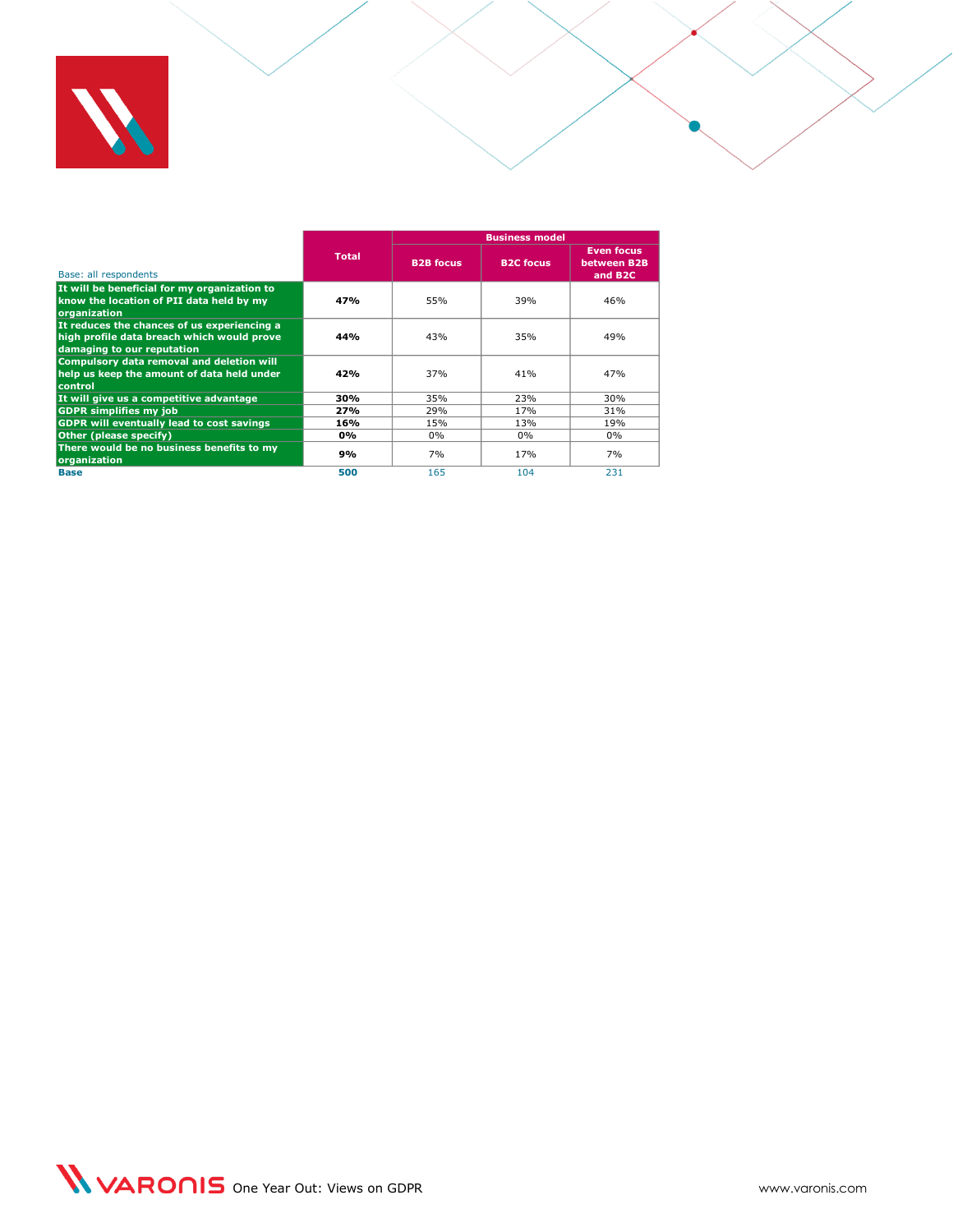

# <span id="page-11-0"></span>What do you anticipate will be the business drawbacks to your organization from EU GDPR?

| Base: all respondents                                                                                                           | <b>Total</b> | <b>UK</b>       | <b>France</b> | Germany | <b>US</b> |
|---------------------------------------------------------------------------------------------------------------------------------|--------------|-----------------|---------------|---------|-----------|
| <b>Ensuring compliance will mean more costs</b>                                                                                 | 38%          | 50%             | 33%           | 32%     | 39%       |
| <b>GDPR</b> adds complexity to my job                                                                                           | 32%          | 48%             | 21%           | 38%     | 26%       |
| Compulsory data removal and deletion could<br>mean that we are deleting valuable information                                    | 21%          | 21%             | 20%           | 22%     | 21%       |
| It will not reduce the chances of us<br>experiencing a high profile data breach which<br>would prove damaging to our reputation | 17%          | 16%             | 23%           | 21%     | 14%       |
| It is impossible to know the location of all the<br>PII data held by my organization                                            | 15%          | 14 <sub>%</sub> | 16%           | 20%     | 12%       |
| It will reduce our ability to be competitive                                                                                    | 11%          | 9%              | 9%            | 10%     | 15%       |
| *Other (please specify)                                                                                                         | 0%           | 1%              | 0%            | $0\%$   | $0\%$     |
| There would be no business drawbacks to my<br>organization                                                                      | <b>15%</b>   | 10%             | 24%           | 7%      | 17%       |
| <b>Base</b>                                                                                                                     | 500          | 100             | 100           | 100     | 200       |

\*Other (please specify): We are going to have serious difficulties when it comes to checking a large amount of data in order to classify it

| Base: all respondents                                                                                                           | <b>Total</b>    | 1,000-2,999<br>employees | 3,000-5,000<br>employees | More than 5,000<br>employees |
|---------------------------------------------------------------------------------------------------------------------------------|-----------------|--------------------------|--------------------------|------------------------------|
| <b>Ensuring compliance will mean more costs</b>                                                                                 | 38%             | 39%                      | 37%                      | 40%                          |
| <b>GDPR</b> adds complexity to my job                                                                                           | 32%             | 30%                      | 31%                      | 34%                          |
| Compulsory data removal and deletion could<br>mean that we are deleting valuable information                                    | 21%             | 23%                      | 26%                      | 14%                          |
| It will not reduce the chances of us<br>experiencing a high profile data breach which<br>would prove damaging to our reputation | 17 <sub>%</sub> | 18%                      | 16%                      | 18%                          |
| It is impossible to know the location of all the<br>PII data held by my organization                                            | 15%             | 10%                      | 16%                      | 18%                          |
| It will reduce our ability to be competitive                                                                                    | 11%             | 15%                      | 11%                      | 8%                           |
| Other (please specify)                                                                                                          | 0%              | 0%                       | 0%                       | 1%                           |
| There would be no business drawbacks to my<br>organization                                                                      | 15%             | 16%                      | 16%                      | 12%                          |
| <b>Base</b>                                                                                                                     | 500             | 171                      | 176                      | 153                          |

| Base: all respondents                                                                                                           | <b>Total</b> | <b>Business and</b><br>professional<br>services | Energy, oil/gas<br>and utilities | <b>Financial</b><br>services | IT, technology<br>and telecoms | <b>Manufacturing</b><br>and production | <b>Public education</b> Government |     | Public<br>healthcare | Retail.<br>distribution and<br>transport | Other public<br>sector | Other<br>commercial<br>sectors |
|---------------------------------------------------------------------------------------------------------------------------------|--------------|-------------------------------------------------|----------------------------------|------------------------------|--------------------------------|----------------------------------------|------------------------------------|-----|----------------------|------------------------------------------|------------------------|--------------------------------|
| <b>Ensuring compliance will mean more costs</b>                                                                                 | 38%          | 42%                                             | 28%                              | 41%                          | 32%                            | 52%                                    | 44%                                | 30% | 43%                  | 35%                                      | 50%                    | 36%                            |
| <b>GDPR</b> adds complexity to my job                                                                                           | 32%          | 26%                                             | 33%                              | 34%                          | 32%                            | 32%                                    | 24%                                | 27% | 41%                  | 34%                                      | 50%                    | 31%                            |
| <b>Compulsory data removal and deletion could</b><br>mean that we are deleting valuable information                             | 21%          | 19%                                             | 33%                              | 18%                          | 19%                            | 17%                                    | 20%                                | 16% | <b>19%</b>           | 28%                                      | 25%                    | 31%                            |
| It will not reduce the chances of us<br>experiencing a high profile data breach which<br>would prove damaging to our reputation | 17%          | 9%                                              | 11%                              | 9%                           | 23%                            | 22%                                    | 28%                                | 16% | 22%                  | 13%                                      | 25%                    | 21%                            |
| It is impossible to know the location of all the<br>PII data held by my organization                                            | 15%          | 5%                                              | 11%                              | 14%                          | 14%                            | 15%                                    | 28%                                | 11% | 24%                  | 12%                                      | 0%                     | 26%                            |
| It will reduce our ability to be competitive                                                                                    | 11%          | 9%                                              | 22%                              | 5%                           | 15%                            | 12%                                    | 12%                                | 5%  | 5%                   | 15%                                      | 0%                     | 18%                            |
| Other (please specify)                                                                                                          | 0%           | 0%                                              | 0%                               | 0%                           | 0%                             | 0%                                     | 0%                                 | 0%  | 3%                   | 0%                                       | 0%                     | 0%                             |
| There would be no business drawbacks to my<br>organization                                                                      | 15%          | 30%                                             | 17%                              | 18%                          | 14%                            | 13%                                    | 4%                                 | 14% | 11%                  | 16%                                      | 25%                    | 5%                             |
| Base                                                                                                                            | 500          | 43                                              | 18                               | 74                           | 95                             | 60                                     | 25                                 | 37  |                      | 68                                       |                        | 39                             |

| Base: all respondents                                                                                                           | <b>Total</b> | <b>Private sector</b> | <b>Public sector</b> |
|---------------------------------------------------------------------------------------------------------------------------------|--------------|-----------------------|----------------------|
| <b>Ensuring compliance will mean more costs</b>                                                                                 | 38%          | 38%                   | 39%                  |
| <b>GDPR</b> adds complexity to my job                                                                                           | 32%          | 32%                   | 32%                  |
| Compulsory data removal and deletion could<br>mean that we are deleting valuable information                                    | 21%          | 22%                   | 18%                  |
| It will not reduce the chances of us<br>experiencing a high profile data breach which<br>would prove damaging to our reputation | 17%          | 16%                   | 21%                  |
| It is impossible to know the location of all the<br>PII data held by my organization                                            | 15%          | 14%                   | 19%                  |
| It will reduce our ability to be competitive                                                                                    | 11%          | 13%                   | 7%                   |
| Other (please specify)                                                                                                          | $0\%$        | 0%                    | $1\%$                |
| There would be no business drawbacks to my<br>organization                                                                      | 15%          | 16%                   | 11%                  |
| <b>Base</b>                                                                                                                     | 500          | 397                   | 103                  |

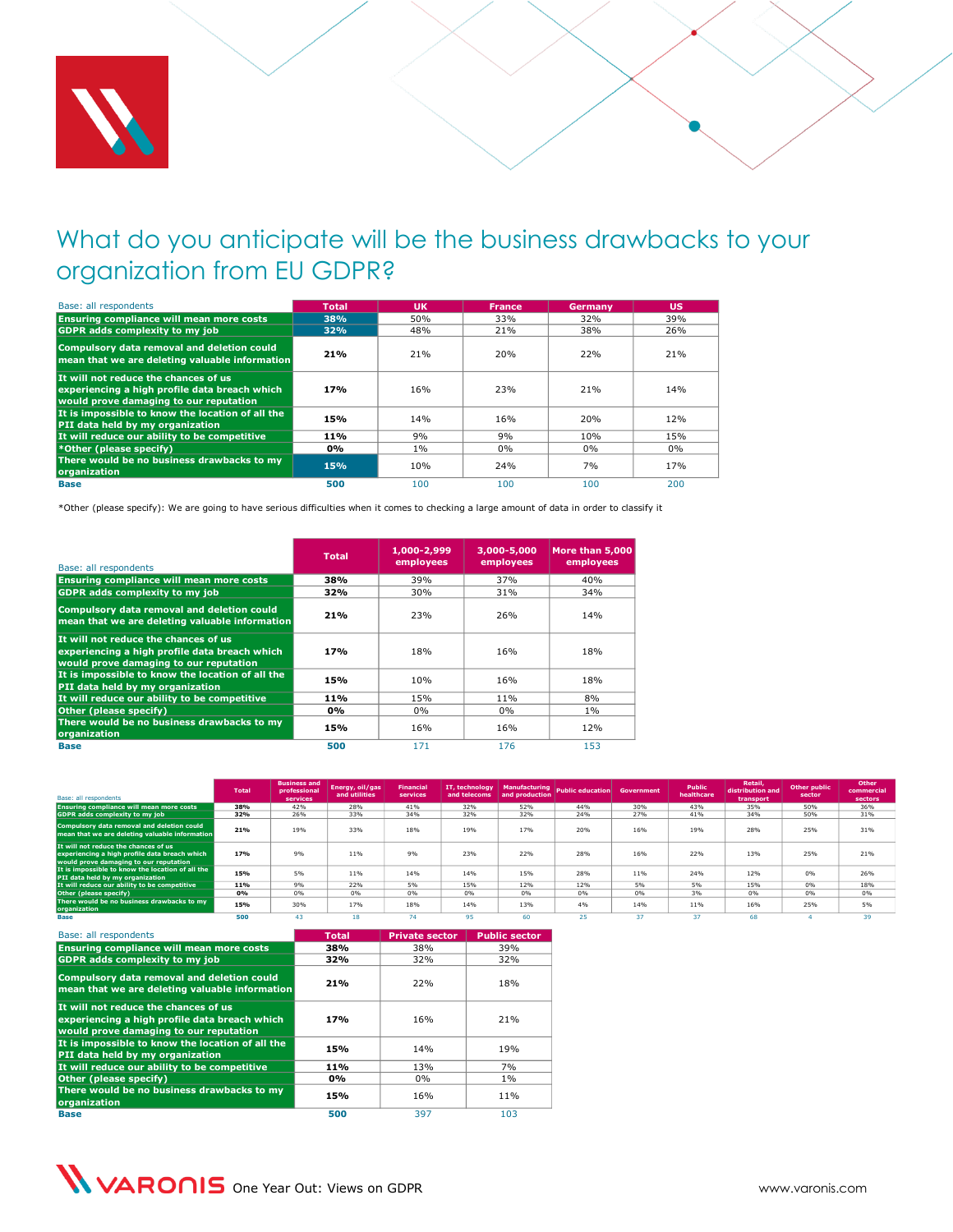

|                                                                                                                                 |              | <b>Business model</b> |                  |                                                         |  |
|---------------------------------------------------------------------------------------------------------------------------------|--------------|-----------------------|------------------|---------------------------------------------------------|--|
| Base: all respondents                                                                                                           | <b>Total</b> | <b>B2B</b> focus      | <b>B2C focus</b> | <b>Even focus</b><br>between B2B<br>and B <sub>2C</sub> |  |
| Ensuring compliance will mean more costs                                                                                        | 38%          | 41%                   | 35%              | 39%                                                     |  |
| <b>GDPR</b> adds complexity to my job                                                                                           | 32%          | 29%                   | 33%              | 33%                                                     |  |
| Compulsory data removal and deletion could<br>mean that we are deleting valuable information                                    | 21%          | 25%                   | 13%              | 22%                                                     |  |
| It will not reduce the chances of us<br>experiencing a high profile data breach which<br>would prove damaging to our reputation | 17%          | 18%                   | 24%              | 14%                                                     |  |
| It is impossible to know the location of all the<br>PII data held by my organization                                            | 15%          | 11%                   | 17%              | 16%                                                     |  |
| It will reduce our ability to be competitive                                                                                    | 11%          | 14%                   | 9%               | 11%                                                     |  |
| Other (please specify)                                                                                                          | 0%           | 0%                    | $1\%$            | $0\%$                                                   |  |
| There would be no business drawbacks to my<br>organization                                                                      | 15%          | 15%                   | 14%              | 15%                                                     |  |
| <b>Base</b>                                                                                                                     | 500          | 165                   | 104              | 231                                                     |  |

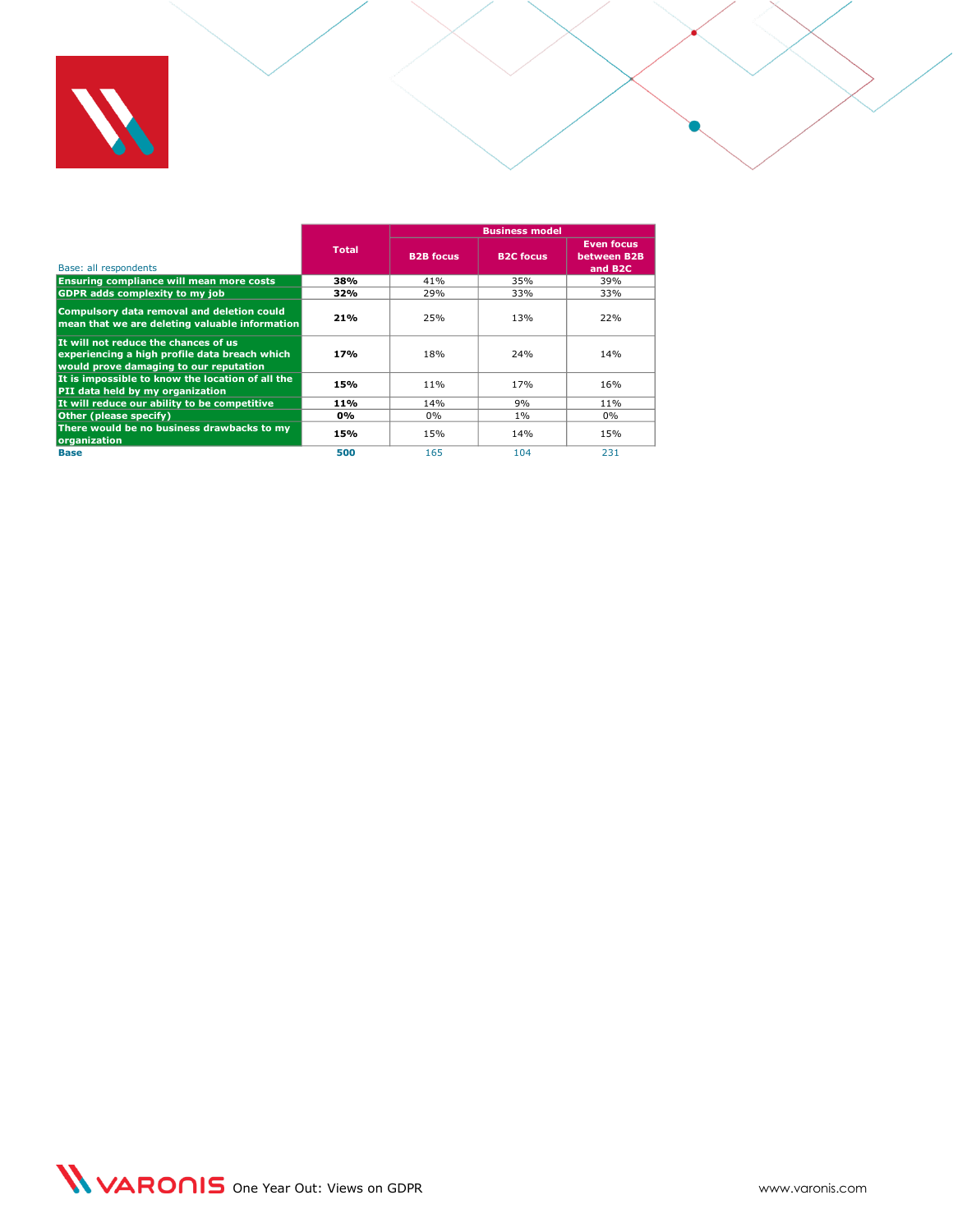

### <span id="page-13-0"></span>Which of the following rules do you believe are going to represent the greatest challenge to your organization with regard to meeting the EU GDPR?

Combination of responses ranked first, second and third

| Base: all respondents                                                                                                                                                                                                                      | <b>Total</b> | <b>UK</b> | <b>France</b> | <b>Germany</b> | <b>US</b> |
|--------------------------------------------------------------------------------------------------------------------------------------------------------------------------------------------------------------------------------------------|--------------|-----------|---------------|----------------|-----------|
| Right to erasure/"to be forgotten" (Article 17)<br>- data subject has the right to obtain their PII<br>data from the organization and have this<br>erased if they so wish; data is no longer<br>necessary for the purpose it was collected | 55%          | 71%       | 50%           | 57%            | 48%       |
| Records of processing activities (Article 30) -<br>maintenance of an asset register of sensitive<br>files including visibility of who has access to<br>what data and when data can and should be<br>deleted                                | 52%          | 50%       | 51%           | 52%            | 53%       |
| Security of processing (Article 32) - automate<br>and impose least privilege access, implement<br>accountability via data owners, and provide<br>reports that policies and processes are in place                                          | <b>50%</b>   | 41%       | 53%           | 55%            | 51%       |
| Data protection by design (Article 25) -<br>minimized data collection and retention,<br>consent must be gained from consumers when<br>processing data                                                                                      | 48%          | 43%       | 35%           | 52%            | 55%       |
| Data protection impact assessment (Article<br>35) - carry out regular quantified data risk<br>assessments for special classes of sensitive<br>data                                                                                         | 33%          | 33%       | 28%           | 21%            | 43%       |
| Notification of a personal data breach to the<br>supervisory authority (Article 33) - the<br>supervisory authority is to be notified within<br>72 hours of a PII data breach                                                               | 33%          | 32%       | 38%           | 39%            | 28%       |
| Other (please specify)                                                                                                                                                                                                                     | 0%           | 0%        | 0%            | 0%             | 0%        |
| None of the regulations will represent a<br>challenge for my organization                                                                                                                                                                  | 8%           | 4%        | 12%           | 8%             | 7%        |
| Don't know                                                                                                                                                                                                                                 | 2%           | 6%        | 3%            | 0%             | $1\%$     |
| <b>Base</b>                                                                                                                                                                                                                                | 500          | 100       | 100           | 100            | 200       |

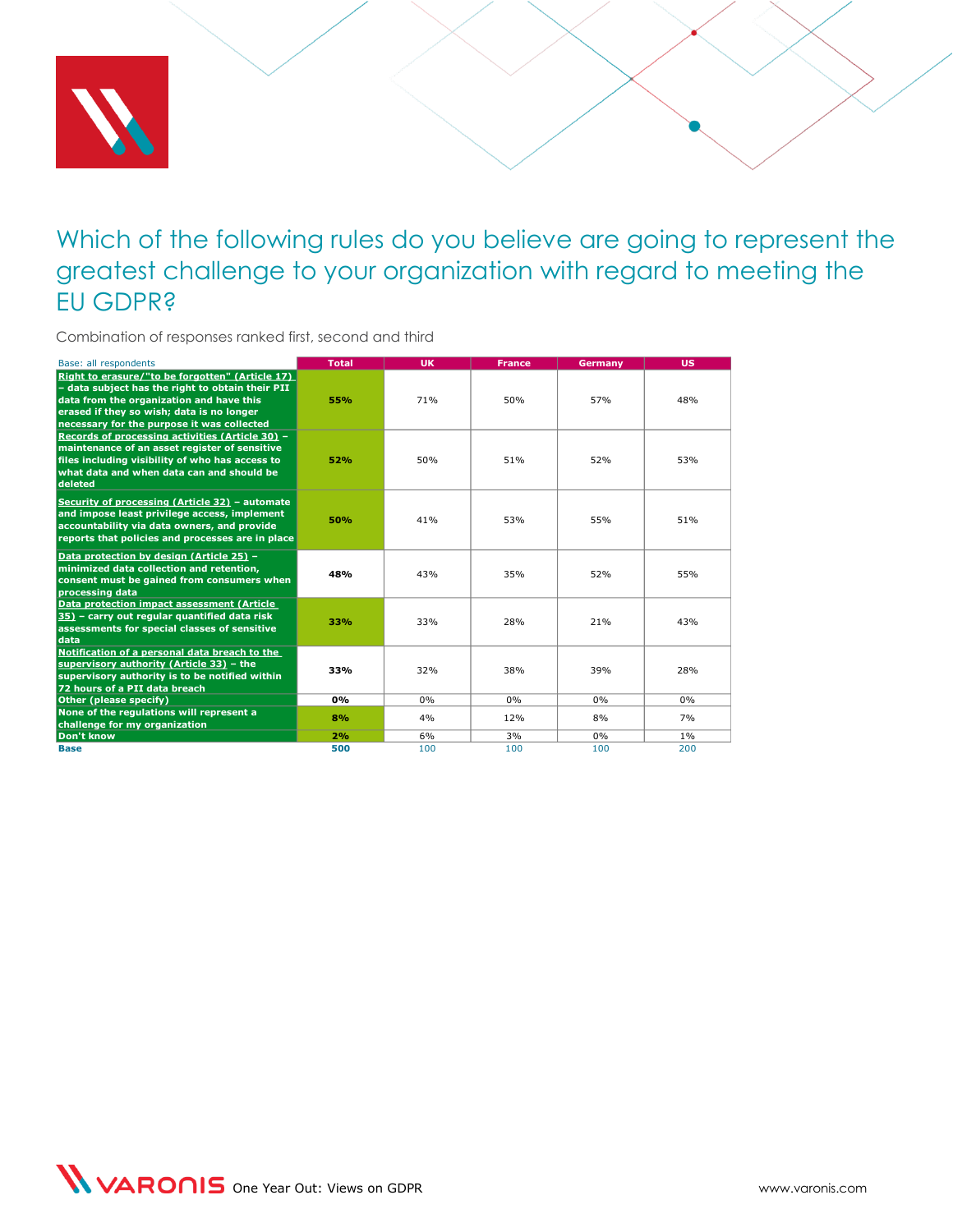

| Base: all respondents                                                                                                                                                                                                                      | <b>Total</b> | 1,000-2,999<br>employees | 3,000-5,000<br>employees | More than 5,000<br>employees |
|--------------------------------------------------------------------------------------------------------------------------------------------------------------------------------------------------------------------------------------------|--------------|--------------------------|--------------------------|------------------------------|
| Right to erasure/"to be forgotten" (Article 17)<br>- data subject has the right to obtain their PII<br>data from the organization and have this<br>erased if they so wish; data is no longer<br>necessary for the purpose it was collected | 55%          | 53%                      | 56%                      | 56%                          |
| Records of processing activities (Article 30) -<br>maintenance of an asset register of sensitive<br>files including visibility of who has access to<br>what data and when data can and should be<br>deleted                                | 52%          | 48%                      | 57%                      | 50%                          |
| Security of processing (Article 32) - automate<br>and impose least privilege access, implement<br>accountability via data owners, and provide<br>reports that policies and processes are in place                                          | 50%          | 49%                      | 55%                      | 46%                          |
| Data protection by design (Article 25) -<br>minimized data collection and retention,<br>consent must be gained from consumers when<br>processing data                                                                                      | 48%          | 53%                      | 45%                      | 45%                          |
| Data protection impact assessment (Article<br>35) - carry out regular quantified data risk<br>assessments for special classes of sensitive<br>data                                                                                         | 33%          | 30%                      | 32%                      | 38%                          |
| Notification of a personal data breach to the<br>supervisory authority (Article 33) - the<br>supervisory authority is to be notified within<br>72 hours of a PII data breach                                                               | 33%          | 34%                      | 33%                      | 31%                          |
| Other (please specify)                                                                                                                                                                                                                     | 0%           | 0%                       | 0%                       | 0%                           |
| None of the regulations will represent a<br>challenge for my organization                                                                                                                                                                  | 8%           | 9%                       | 7%                       | 7%                           |
| <b>Don't know</b>                                                                                                                                                                                                                          | 2%           | 2%                       | $1\%$                    | 4%                           |
| <b>Base</b>                                                                                                                                                                                                                                | 500          | 171                      | 176                      | 153                          |

| Base: all respondents                                                                                                                                                                                                                      | <b>Total</b> | <b>Business and</b><br>professional<br>services | Energy, oil/gas<br>and utilities | <b>Financial</b><br>services | IT, technology<br>and telecoms | Manufacturing<br>and production | Public education | Government | <b>Public</b><br>healthcare | Retail,<br>distribution and<br>transport | Other public<br>sector | Other<br>commercial<br>sectors |
|--------------------------------------------------------------------------------------------------------------------------------------------------------------------------------------------------------------------------------------------|--------------|-------------------------------------------------|----------------------------------|------------------------------|--------------------------------|---------------------------------|------------------|------------|-----------------------------|------------------------------------------|------------------------|--------------------------------|
| Right to erasure/"to be forgotten" (Article 17)<br>- data subject has the right to obtain their PII<br>data from the organization and have this<br>erased if they so wish; data is no longer<br>necessary for the purpose it was collected | 55%          | 56%                                             | 39%                              | 49%                          | 74%                            | 48%                             | 44%              | 54%        | 65%                         | 49%                                      | 50%                    | 46%                            |
| Records of processing activities (Article 30) -<br>maintenance of an asset register of sensitive<br>files including visibility of who has access to<br>what data and when data can and should be<br>deleted                                | 52%          | 58%                                             | 50%                              | 51%                          | 46%                            | 47%                             | 68%              | 51%        | 51%                         | 46%                                      | 50%                    | 69%                            |
| Security of processing (Article 32) - automate<br>and impose least privilege access, implement<br>accountability via data owners, and provide<br>reports that policies and processes are in place                                          | 50%          | 42%                                             | 50%                              | 53%                          | 48%                            | 57%                             | 60%              | 38%        | 59%                         | 57%                                      | 25%                    | 33%                            |
| Data protection by design (Article 25) -<br>minimized data collection and retention,<br>consent must be gained from consumers when<br>processing data                                                                                      | 48%          | 28%                                             | 44%                              | 45%                          | 54%                            | 55%                             | 48%              | 49%        | 38%                         | 49%                                      | 75%                    | 56%                            |
| Data protection impact assessment (Article<br>35) - carry out regular quantified data risk<br>assessments for special classes of sensitive<br>data                                                                                         | 33%          | 30%                                             | 28%                              | 34%                          | 31%                            | 22%                             | 32%              | 49%        | 35%                         | 38%                                      | 25%                    | 41%                            |
| Notification of a personal data breach to the<br>supervisory authority (Article 33) - the<br>supervisory authority is to be notified within<br>72 hours of a PII data breach                                                               | 33%          | 23%                                             | 39%                              | 41%                          | 28%                            | 42%                             | 36%              | 19%        | 35%                         | 31%                                      | 0%                     | 38%                            |
| Other (please specify)                                                                                                                                                                                                                     | 0%           | 0%                                              | 0%                               | 0%                           | 0%                             | 0%                              | 0%               | 0%         | 0%                          | 0%                                       | 0%                     | 0%                             |
| None of the regulations will represent a<br>challenge for my organization                                                                                                                                                                  | 8%           | 21%                                             | 17%                              | 8%                           | 4%                             | 7%                              | 0%               | 11%        | 3%                          | 7%                                       | 0%                     | 5%                             |
| Don't know                                                                                                                                                                                                                                 | 2%           | 0%                                              | 0%                               | 1%                           | 2%                             | 3%                              | 4%               | 3%         | 3%                          | 3%                                       | 25%                    | 0%                             |
| Base                                                                                                                                                                                                                                       | 500          | 43                                              | 18                               | 74                           | 95                             | 60                              | 25               | 37         | 37                          | 68                                       |                        | 39                             |

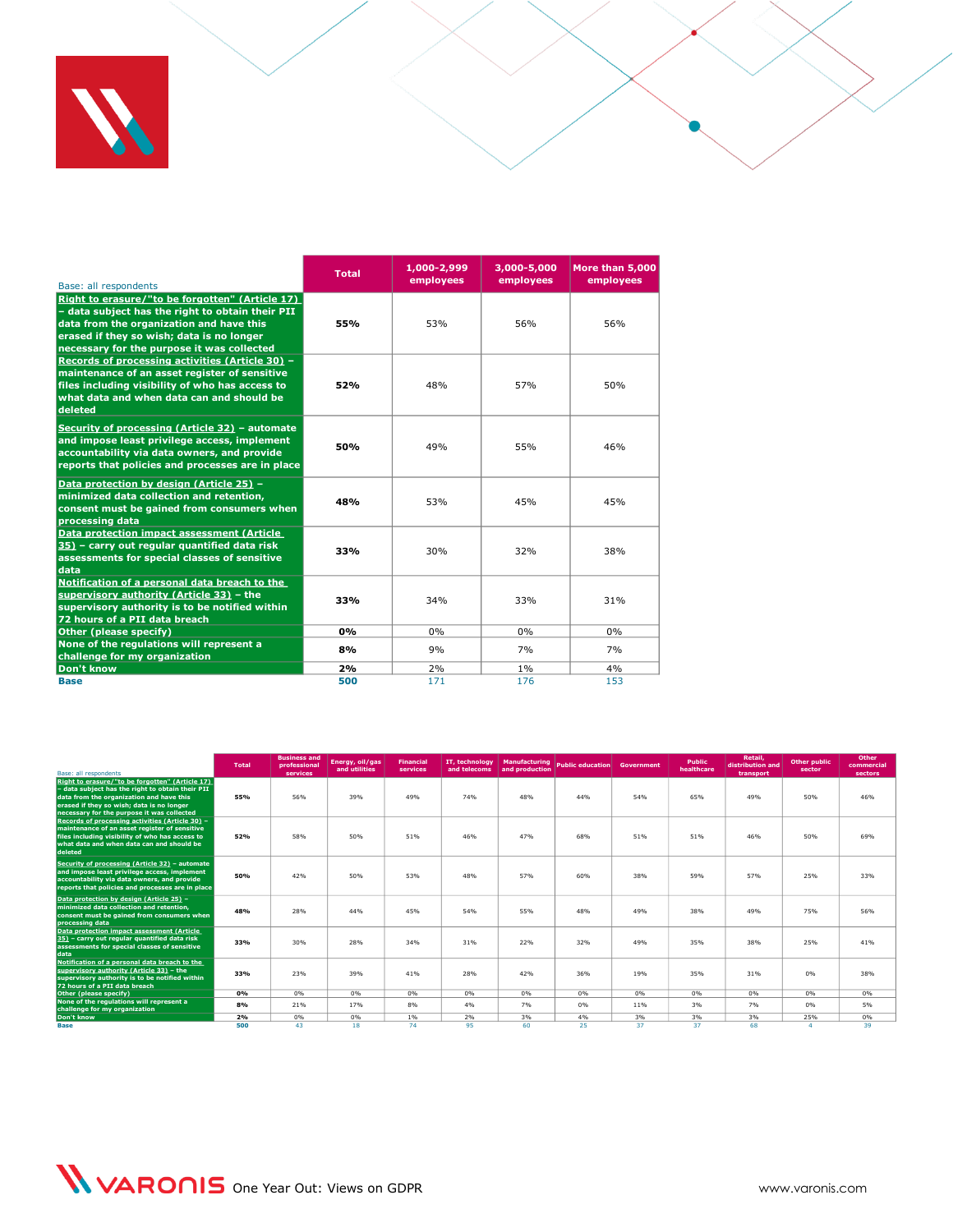

| Base: all respondents                                                                                                                                                                                                                      | <b>Total</b> | <b>Private sector</b> | <b>Public sector</b> |
|--------------------------------------------------------------------------------------------------------------------------------------------------------------------------------------------------------------------------------------------|--------------|-----------------------|----------------------|
| Right to erasure/"to be forgotten" (Article 17)<br>- data subject has the right to obtain their PII<br>data from the organization and have this<br>erased if they so wish; data is no longer<br>necessary for the purpose it was collected | 55%          | 55%                   | 55%                  |
| Records of processing activities (Article 30) -<br>maintenance of an asset register of sensitive<br>files including visibility of who has access to<br>what data and when data can and should be<br>deleted                                | 52%          | 51%                   | 55%                  |
| Security of processing (Article 32) - automate<br>and impose least privilege access, implement<br>accountability via data owners, and provide<br>reports that policies and processes are in place                                          | 50%          | 50%                   | 50%                  |
| Data protection by design (Article 25) -<br>minimized data collection and retention,<br>consent must be gained from consumers when<br>processing data                                                                                      | 48%          | 48%                   | 46%                  |
| Data protection impact assessment (Article<br>35) – carry out regular quantified data risk<br>assessments for special classes of sensitive<br>data                                                                                         | 33%          | 32%                   | 39%                  |
| Notification of a personal data breach to the<br>supervisory authority (Article 33) - the<br>supervisory authority is to be notified within<br>72 hours of a PII data breach                                                               | 33%          | 34%                   | 28%                  |
| Other (please specify)                                                                                                                                                                                                                     | 0%           | 0%                    | 0%                   |
| None of the regulations will represent a<br>challenge for my organization                                                                                                                                                                  | 8%           | 8%                    | 5%                   |
| Don't know                                                                                                                                                                                                                                 | 2%           | 2%                    | 4%                   |
| <b>Base</b>                                                                                                                                                                                                                                | 500          | 397                   | 103                  |

|                                                                                                                                                                                                                                            |              | <b>Business model</b> |                  |                                                         |  |  |
|--------------------------------------------------------------------------------------------------------------------------------------------------------------------------------------------------------------------------------------------|--------------|-----------------------|------------------|---------------------------------------------------------|--|--|
| Base: all respondents                                                                                                                                                                                                                      | <b>Total</b> | <b>B2B focus</b>      | <b>B2C focus</b> | <b>Even focus</b><br>between B2B<br>and B <sub>2C</sub> |  |  |
| Right to erasure/"to be forgotten" (Article 17)<br>- data subject has the right to obtain their PII<br>data from the organization and have this<br>erased if they so wish; data is no longer<br>necessary for the purpose it was collected | 55%          | 58%                   | 46%              | 56%                                                     |  |  |
| Records of processing activities (Article 30) -<br>maintenance of an asset register of sensitive<br>files including visibility of who has access to<br>what data and when data can and should be<br>deleted                                | 52%          | 56%                   | 51%              | 49%                                                     |  |  |
| Security of processing (Article 32) - automate<br>and impose least privilege access, implement<br>accountability via data owners, and provide<br>reports that policies and processes are in place                                          | 50%          | 48%                   | 45%              | 53%                                                     |  |  |
| Data protection by design (Article 25) -<br>minimized data collection and retention,<br>consent must be gained from consumers when<br>processing data                                                                                      | 48%          | 44%                   | 45%              | 52%                                                     |  |  |
| <b>Data protection impact assessment (Article</b><br>35) - carry out regular quantified data risk<br>assessments for special classes of sensitive<br>data                                                                                  | 33%          | 30%                   | 35%              | 35%                                                     |  |  |
| Notification of a personal data breach to the<br>supervisory authority (Article 33) - the<br>supervisory authority is to be notified within<br>72 hours of a PII data breach                                                               | 33%          | 31%                   | 38%              | 32%                                                     |  |  |
| Other (please specify)                                                                                                                                                                                                                     | 0%           | 0%                    | 0%               | 0%                                                      |  |  |
| None of the regulations will represent a<br>challenge for my organization                                                                                                                                                                  | 8%           | 9%                    | 8%               | 6%                                                      |  |  |
| <b>Don't know</b>                                                                                                                                                                                                                          | 2%           | 2%                    | 6%               | $1\%$                                                   |  |  |
| <b>Base</b>                                                                                                                                                                                                                                | 500          | 165                   | 104              | 231                                                     |  |  |

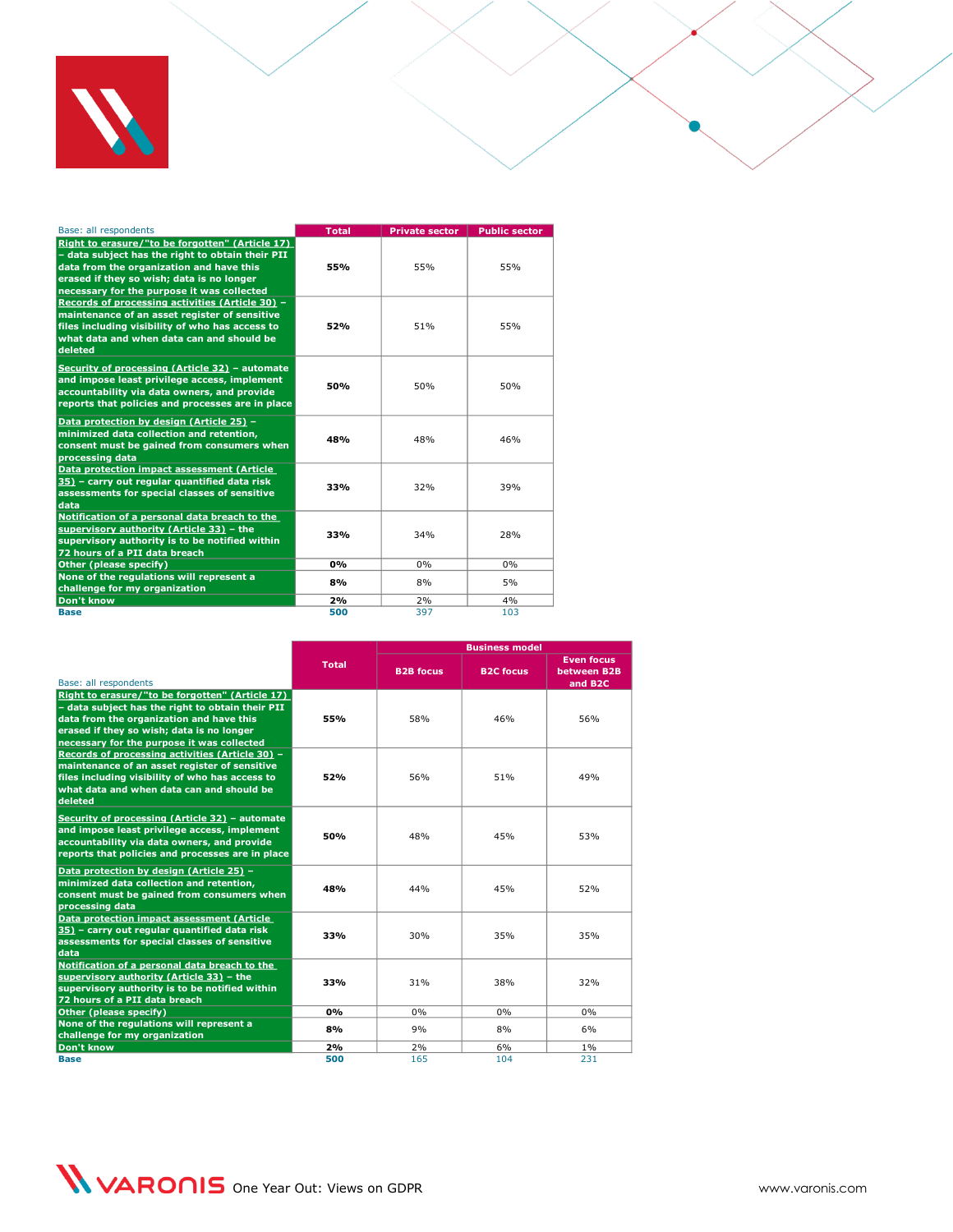

# <span id="page-16-0"></span>Has your organization carried out a data impact assessment, or internal audit in order to examine who has access to your organization's PII data?

| Base: all respondents                                                                                                                                                       | <b>Total</b> | <b>UK</b> | <b>France</b> | Germany | <b>US</b> |
|-----------------------------------------------------------------------------------------------------------------------------------------------------------------------------|--------------|-----------|---------------|---------|-----------|
| Yes, we carried this out within the last month                                                                                                                              | 14%          | 4%        | 14%           | 9%      | 22%       |
| Yes, we did this between one and six months<br>ago                                                                                                                          | 31%          | 26%       | 22%           | 31%     | 38%       |
| Yes, we did this between six months and a<br>vear ago                                                                                                                       | 23%          | 30%       | 22%           | 25%     | 18%       |
| No, but we are planning to do this within the<br>next six months                                                                                                            | 21%          | 25%       | 22%           | 24%     | 16%       |
| No, but we are planning to do this in between<br>six months and a year's time                                                                                               | 5%           | 6%        | 7%            | 6%      | 4%        |
| No, but we are planning to do this in more than<br>a vear's time                                                                                                            | 2%           | $1\%$     | 6%            | $1\%$   | 2%        |
| No, and we are not planning to do this                                                                                                                                      | 4%           | 8%        | 7%            | 4%      | 2%        |
| Average number of months since respondents'<br>organizations have carried out a data impact<br>assessment, or internal audit to examine who<br>has access to their PII data | Б            | 6         | 5             | 5       | 4         |
| <b>Base</b>                                                                                                                                                                 | 500          | 100       | 100           | 100     | 200       |

| Base: all respondents                                                                                                                                                       | <b>Total</b> | 1,000-2,999<br>employees | 3,000-5,000<br>employees | More than 5,000<br>employees |
|-----------------------------------------------------------------------------------------------------------------------------------------------------------------------------|--------------|--------------------------|--------------------------|------------------------------|
| Yes, we carried this out within the last month                                                                                                                              | 14%          | 8%                       | 20%                      | 14%                          |
| Yes, we did this between one and six months<br>ago                                                                                                                          | 31%          | 34%                      | 31%                      | 27%                          |
| Yes, we did this between six months and a<br>year ago                                                                                                                       | 23%          | 23%                      | 20%                      | 25%                          |
| No, but we are planning to do this within the<br>next six months                                                                                                            | 21%          | 23%                      | 18%                      | 21%                          |
| No, but we are planning to do this in between<br>six months and a vear's time                                                                                               | 5%           | 6%                       | 5%                       | 5%                           |
| No, but we are planning to do this in more than<br>la vear's time                                                                                                           | 2%           | 2%                       | 3%                       | $1\%$                        |
| No, and we are not planning to do this                                                                                                                                      | 4%           | 3%                       | 3%                       | 7%                           |
| Average number of months since respondents'<br>organizations have carried out a data impact<br>assessment, or internal audit to examine who<br>has access to their PII data | 5            | 5                        | 4                        | 5                            |
| <b>Base</b>                                                                                                                                                                 | 500          | 171                      | 176                      | 153                          |

| Base: all respondents                                                         | <b>Total</b> | <b>Business and</b><br>professional<br>services | Energy, oil/gas<br>and utilities | <b>Financial</b><br>services | IT, technology<br>and telecoms | Manufacturing<br>and production | Public education Government |     | <b>Public</b><br>healthcare | Retail,<br>distribution and<br>transport | Other public<br>sector | Other<br>commercial<br>sectors |
|-------------------------------------------------------------------------------|--------------|-------------------------------------------------|----------------------------------|------------------------------|--------------------------------|---------------------------------|-----------------------------|-----|-----------------------------|------------------------------------------|------------------------|--------------------------------|
|                                                                               | 14%          | 16%                                             | 22%                              | 15%                          | 24%                            | 5%                              | 8%                          | 22% | 11%                         |                                          | 25%                    | 13%                            |
| Yes, we carried this out within the last month                                |              |                                                 |                                  |                              |                                |                                 |                             |     |                             | 3%                                       |                        |                                |
| Yes, we did this between one and six months<br>ago                            | 31%          | 30%                                             | 22%                              | 22%                          | 36%                            | 25%                             | 36%                         | 22% | 32%                         | 35%                                      | 0%                     | 51%                            |
| Yes, we did this between six months and a<br>year ago                         | 23%          | 9%                                              | 17%                              | 26%                          | 23%                            | 32%                             | 20%                         | 14% | 22%                         | 29%                                      | 25%                    | 18%                            |
| No, but we are planning to do this within the<br>next six months              | 21%          | 26%                                             | 28%                              | 32%                          | 8%                             | 23%                             | 28%                         | 24% | 24%                         | 18%                                      | 0%                     | 10%                            |
| No, but we are planning to do this in between<br>six months and a year's time | 5%           | 12%                                             | 0%                               | 3%                           | 1%                             | 12%                             | 4%                          | 5%  | 5%                          | 6%                                       | 0%                     | 5%                             |
| No, but we are planning to do this in more than<br>a year's time              | 2%           | 2%                                              | 0%                               | 1%                           | 3%                             | 0%                              | 4%                          | 3%  | 3%                          | 3%                                       | 25%                    | 0%                             |
| No, and we are not planning to do this                                        | 4%           | 5%                                              | 11%                              | 1%                           | 4%                             | 3%                              | 0%                          | 11% | 3%                          | 6%                                       | 25%                    | 3%                             |
| Average number of months since respondents'                                   |              |                                                 |                                  |                              |                                |                                 |                             |     |                             |                                          |                        |                                |
| organizations have carried out a data impact                                  | 5            |                                                 |                                  |                              |                                |                                 |                             |     |                             |                                          |                        |                                |
| assessment, or internal audit to examine who                                  |              |                                                 |                                  |                              |                                |                                 |                             |     |                             |                                          |                        |                                |
| has access to their PII data                                                  |              |                                                 |                                  |                              |                                |                                 |                             |     |                             |                                          |                        |                                |
| <b>Base</b>                                                                   | 500          | 43                                              | 18                               | 74                           | 95                             | 60                              | 25                          | 37  | 37                          | 68                                       |                        | 39                             |

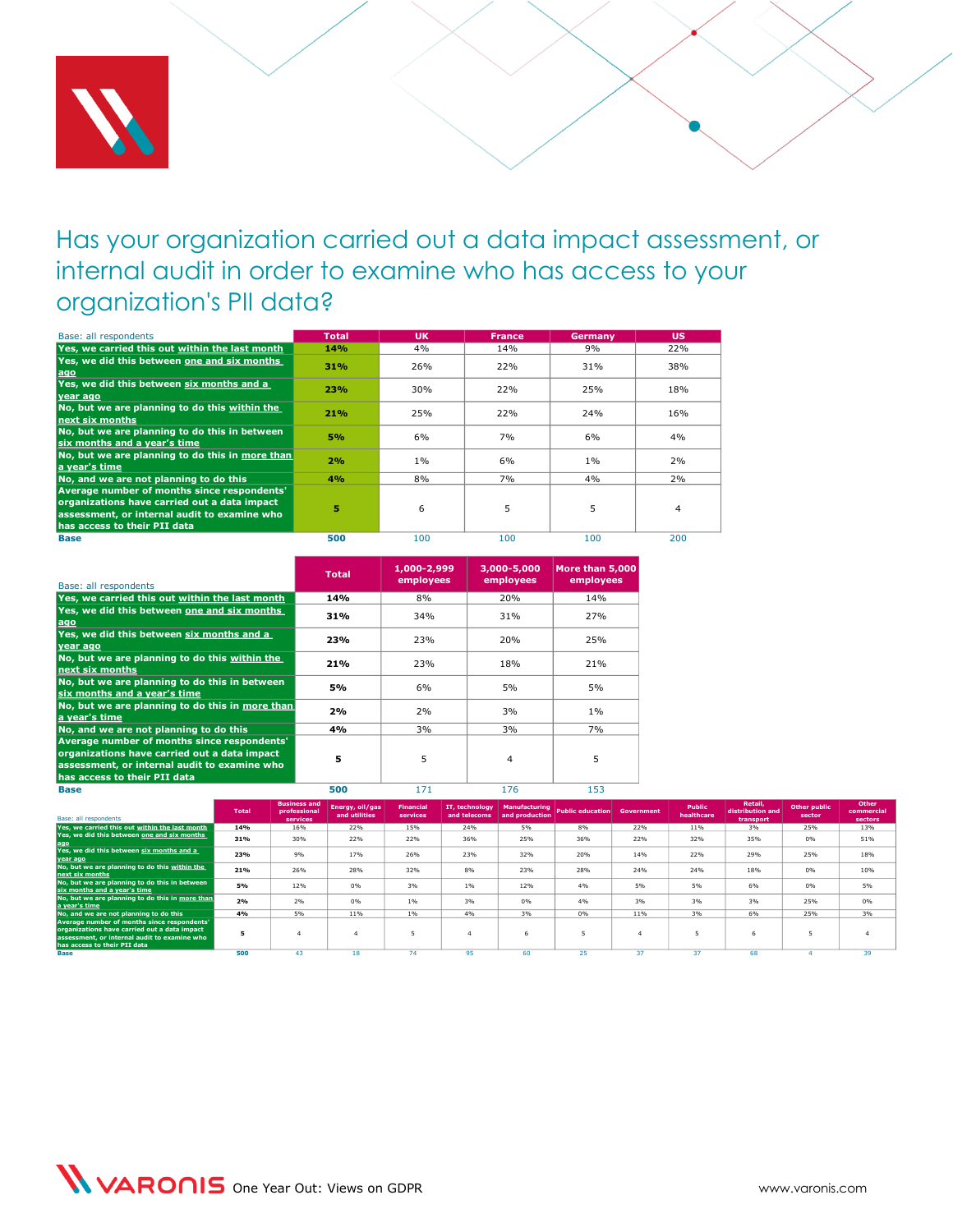

| Base: all respondents                                                                                                                                                       | <b>Total</b> | <b>Private sector</b> | <b>Public sector</b> |
|-----------------------------------------------------------------------------------------------------------------------------------------------------------------------------|--------------|-----------------------|----------------------|
| Yes, we carried this out within the last month                                                                                                                              | 14%          | 14%                   | 15%                  |
| Yes, we did this between one and six months<br>ago                                                                                                                          | 31%          | 32%                   | 28%                  |
| Yes, we did this between six months and a<br>year ago                                                                                                                       | 23%          | 24%                   | 18%                  |
| No, but we are planning to do this within the<br>next six months                                                                                                            | 21%          | 20%                   | 24%                  |
| No, but we are planning to do this in between<br>six months and a year's time                                                                                               | 5%           | 5%                    | 5%                   |
| No, but we are planning to do this in more than<br>a vear's time                                                                                                            | 2%           | 2%                    | 4%                   |
| No, and we are not planning to do this                                                                                                                                      | 4%           | 4%                    | 6%                   |
| Average number of months since respondents'<br>organizations have carried out a data impact<br>assessment, or internal audit to examine who<br>has access to their PII data | 5            | 5                     | 4                    |
| <b>Base</b>                                                                                                                                                                 | 500          | 397                   | 103                  |

|                                                                                                                                                                             |              | <b>Business model</b> |                  |                                                         |  |  |
|-----------------------------------------------------------------------------------------------------------------------------------------------------------------------------|--------------|-----------------------|------------------|---------------------------------------------------------|--|--|
| Base: all respondents                                                                                                                                                       | <b>Total</b> | <b>B2B</b> focus      | <b>B2C focus</b> | <b>Even focus</b><br>between B2B<br>and B <sub>2C</sub> |  |  |
| Yes, we carried this out within the last month                                                                                                                              | 14%          | 15%                   | 9%               | 16%                                                     |  |  |
| Yes, we did this between one and six months<br>ago                                                                                                                          | 31%          | 33%                   | 29%              | 30%                                                     |  |  |
| Yes, we did this between six months and a<br>vear ago                                                                                                                       | 23%          | 23%                   | 21%              | 23%                                                     |  |  |
| No, but we are planning to do this within the<br>next six months                                                                                                            | 21%          | 18%                   | 23%              | 22%                                                     |  |  |
| No, but we are planning to do this in between<br>six months and a year's time                                                                                               | 5%           | 5%                    | 6%               | 5%                                                      |  |  |
| No, but we are planning to do this in more than<br>a vear's time                                                                                                            | 2%           | 2%                    | 4%               | $1\%$                                                   |  |  |
| No, and we are not planning to do this                                                                                                                                      | 4%           | 3%                    | 9%               | 3%                                                      |  |  |
| Average number of months since respondents'<br>organizations have carried out a data impact<br>assessment, or internal audit to examine who<br>has access to their PII data | 5            | 5                     | 5                | 5                                                       |  |  |
| <b>Base</b>                                                                                                                                                                 | 500          | 165                   | 104              | 231                                                     |  |  |

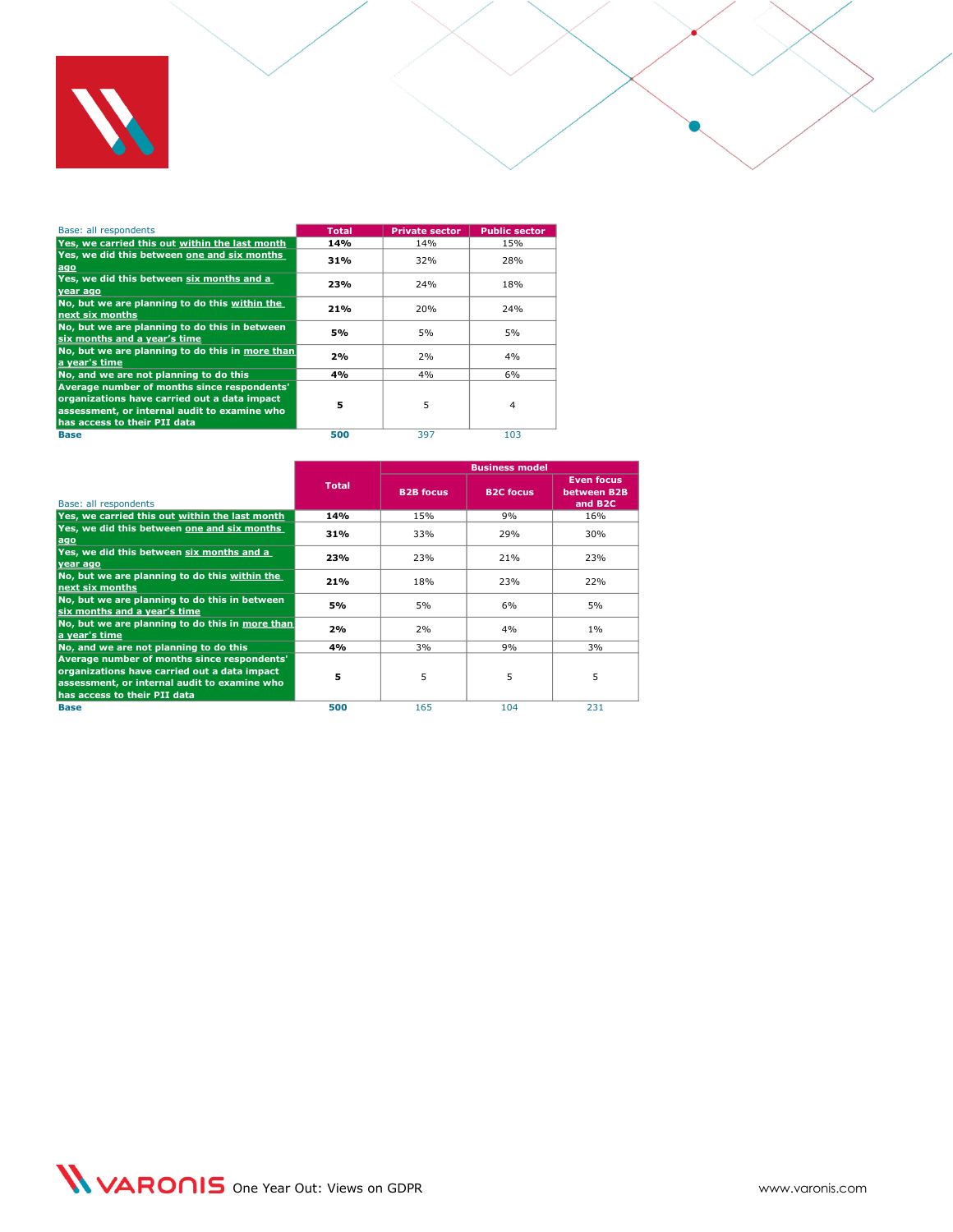

# <span id="page-18-0"></span>When thinking about your organization's entire IT environment, what areas containing PII data are most likely to pose the greatest challenge when complying to EU GDPR?

Combination of responses ranked first, second and third

| Base: all respondents                                          | <b>Total</b> | <b>UK</b> | <b>France</b> | Germany | <b>US</b> |
|----------------------------------------------------------------|--------------|-----------|---------------|---------|-----------|
| Employees' personal/mobile devices                             | 49%          | 45%       | 49%           | 48%     | 51%       |
| File shares/network attached storage                           | 43%          | 46%       | 45%           | 45%     | 40%       |
| <b>Externally hosted applications/application</b><br>databases | 41%          | 35%       | 33%           | 44%     | 46%       |
| <b>Cloud</b>                                                   | 39%          | 41%       | 43%           | 40%     | 36%       |
| <b>File sharing devices</b>                                    | 38%          | 37%       | 38%           | 29%     | 42%       |
| On premise workstations                                        | 32%          | 28%       | 39%           | 36%     | 29%       |
| <b>Application databases</b>                                   | 26%          | 32%       | 25%           | 29%     | 21%       |
| Third party/external service providers                         | 24%          | 21%       | 13%           | 23%     | 33%       |
| Other (please specify)                                         | 0%           | 0%        | 0%            | 0%      | $0\%$     |
| Don't know                                                     | 3%           | 5%        | 5%            | 2%      | $1\%$     |
| <b>Base</b>                                                    | 500          | 100       | 100           | 100     | 200       |

| Base: all respondents                                          | <b>Total</b> | 1,000-2,999<br>employees | 3,000-5,000<br>employees | More than 5,000<br>employees |
|----------------------------------------------------------------|--------------|--------------------------|--------------------------|------------------------------|
| Employees' personal/mobile devices                             | 49%          | 47%                      | 51%                      | 49%                          |
| File shares/network attached storage                           | 43%          | 44%                      | 43%                      | 42%                          |
| <b>Externally hosted applications/application</b><br>databases | 41%          | 41%                      | 42%                      | 39%                          |
| <b>Cloud</b>                                                   | 39%          | 42%                      | 38%                      | 39%                          |
| <b>File sharing devices</b>                                    | 38%          | 42%                      | 38%                      | 33%                          |
| On premise workstations                                        | 32%          | 31%                      | 34%                      | 31%                          |
| <b>Application databases</b>                                   | 26%          | 25%                      | 25%                      | 27%                          |
| Third party/external service providers                         | 24%          | 24%                      | 26%                      | 24%                          |
| Other (please specify)                                         | 0%           | $0\%$                    | 0%                       | $0\%$                        |
| Don't know                                                     | 3%           | 2%                       | 2%                       | 5%                           |
| <b>Base</b>                                                    | 500          | 171                      | 176                      | 153                          |

| Base: all respondents                                          | <b>Total</b> | <b>Business and</b><br>professional<br>services | Energy, oil/gas<br>and utilities | <b>Financial</b><br>services |     | and telecoms and production | IT, technology Manufacturing Public education Government |     | <b>Public</b><br>healthcare | Retail,<br>distribution and<br>transport | Other public<br>sector | Other<br>commercial<br>sectors |
|----------------------------------------------------------------|--------------|-------------------------------------------------|----------------------------------|------------------------------|-----|-----------------------------|----------------------------------------------------------|-----|-----------------------------|------------------------------------------|------------------------|--------------------------------|
| Employees' personal/mobile devices                             | 49%          | 49%                                             | 50%                              | 43%                          | 48% | 52%                         | 40%                                                      | 46% | 59%                         | 50%                                      | 50%                    | 51%                            |
| File shares/network attached storage                           | 43%          | 60%                                             | 28%                              | 47%                          | 39% | 43%                         | 28%                                                      | 41% | 43%                         | 44%                                      | 25%                    | 44%                            |
| <b>Externally hosted applications/application</b><br>databases | 41%          | 33%                                             | 50%                              | 41%                          | 46% | 47%                         | 36%                                                      | 32% | 32%                         | 34%                                      | 50%                    | 54%                            |
| <b>Cloud</b>                                                   | 39%          | 19%                                             | 56%                              | 47%                          | 36% | 42%                         | 36%                                                      | 38% | 43%                         | 43%                                      | 25%                    | 38%                            |
| <b>File sharing devices</b>                                    | 38%          | 47%                                             | 44%                              | 31%                          | 40% | 33%                         | 64%                                                      | 35% | 30%                         | 35%                                      | 25%                    | 36%                            |
| On premise workstations                                        | 32%          | 42%                                             | 28%                              | 27%                          | 45% | 27%                         | 40%                                                      | 27% | 19%                         | 29%                                      | 0%                     | 31%                            |
| <b>Application databases</b>                                   | 26%          | 21%                                             | 6%                               | 28%                          | 25% | 17%                         | 40%                                                      | 35% | 43%                         | 24%                                      | 50%                    | 15%                            |
| Third party/external service providers                         | 24%          | 16%                                             | 39%                              | 31%                          | 11% | 30%                         | 16%                                                      | 30% | 22%                         | 32%                                      | 0%                     | 31%                            |
| Other (please specify)                                         | 0%           | 0%                                              | 0%                               | 0%                           | 0%  | 0%                          | 0%                                                       | 0%  | 0%                          | 0%                                       | 0%                     | 0%                             |
| Don't know                                                     | 3%           | 5%                                              | 0%                               | 1%                           | 3%  | 3%                          | 0%                                                       | 5%  | 3%                          | 3%                                       | 25%                    | 0%                             |
| Base                                                           | 500          |                                                 |                                  |                              |     |                             |                                                          |     |                             | 68                                       |                        |                                |

| Base: all respondents                                          | <b>Total</b> | <b>Private sector</b> | <b>Public sector</b> |
|----------------------------------------------------------------|--------------|-----------------------|----------------------|
| Employees' personal/mobile devices                             | 49%          | 49%                   | 50%                  |
| File shares/network attached storage                           | 43%          | 44%                   | 38%                  |
| <b>Externally hosted applications/application</b><br>databases | 41%          | 43%                   | 34%                  |
| <b>Cloud</b>                                                   | 39%          | 39%                   | 39%                  |
| <b>File sharing devices</b>                                    | 38%          | 37%                   | 40%                  |
| On premise workstations                                        | 32%          | 34%                   | 26%                  |
| <b>Application databases</b>                                   | 26%          | 22%                   | 40%                  |
| Third party/external service providers                         | 24%          | 25%                   | 22%                  |
| Other (please specify)                                         | $0\%$        | $0\%$                 | $0\%$                |
| Don't know                                                     | 3%           | 3%                    | 4%                   |
| <b>Base</b>                                                    | 500          | 397                   | 103                  |

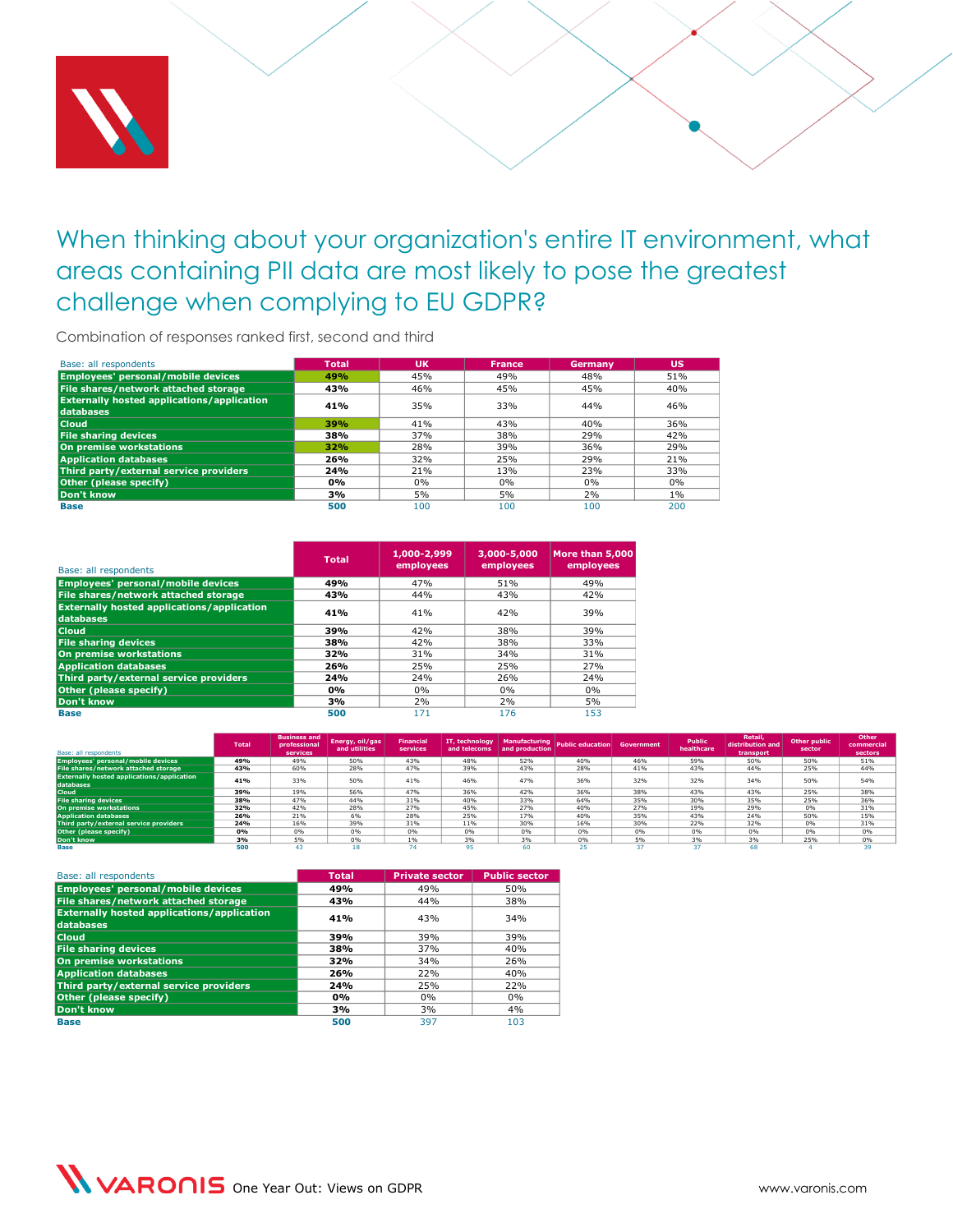

|                                                                |              | <b>Business model</b> |                  |                                                         |  |  |  |
|----------------------------------------------------------------|--------------|-----------------------|------------------|---------------------------------------------------------|--|--|--|
| Base: all respondents                                          | <b>Total</b> | <b>B2B focus</b>      | <b>B2C</b> focus | <b>Even focus</b><br>between B2B<br>and B <sub>2C</sub> |  |  |  |
| Employees' personal/mobile devices                             | 49%          | 50%                   | 46%              | 49%                                                     |  |  |  |
| File shares/network attached storage                           | 43%          | 44%                   | 39%              | 44%                                                     |  |  |  |
| <b>Externally hosted applications/application</b><br>databases | 41%          | 39%                   | 40%              | 42%                                                     |  |  |  |
| <b>Cloud</b>                                                   | 39%          | 36%                   | 38%              | 42%                                                     |  |  |  |
| <b>File sharing devices</b>                                    | 38%          | 41%                   | 38%              | 35%                                                     |  |  |  |
| On premise workstations                                        | 32%          | 38%                   | 28%              | 30%                                                     |  |  |  |
| <b>Application databases</b>                                   | 26%          | 24%                   | 28%              | 26%                                                     |  |  |  |
| Third party/external service providers                         | 24%          | 22%                   | 32%              | 23%                                                     |  |  |  |
| Other (please specify)                                         | 0%           | 0%                    | $0\%$            | 0%                                                      |  |  |  |
| Don't know                                                     | 3%           | 2%                    | 4%               | 3%                                                      |  |  |  |
| <b>Base</b>                                                    | 500          | 165                   | 104              | 231                                                     |  |  |  |

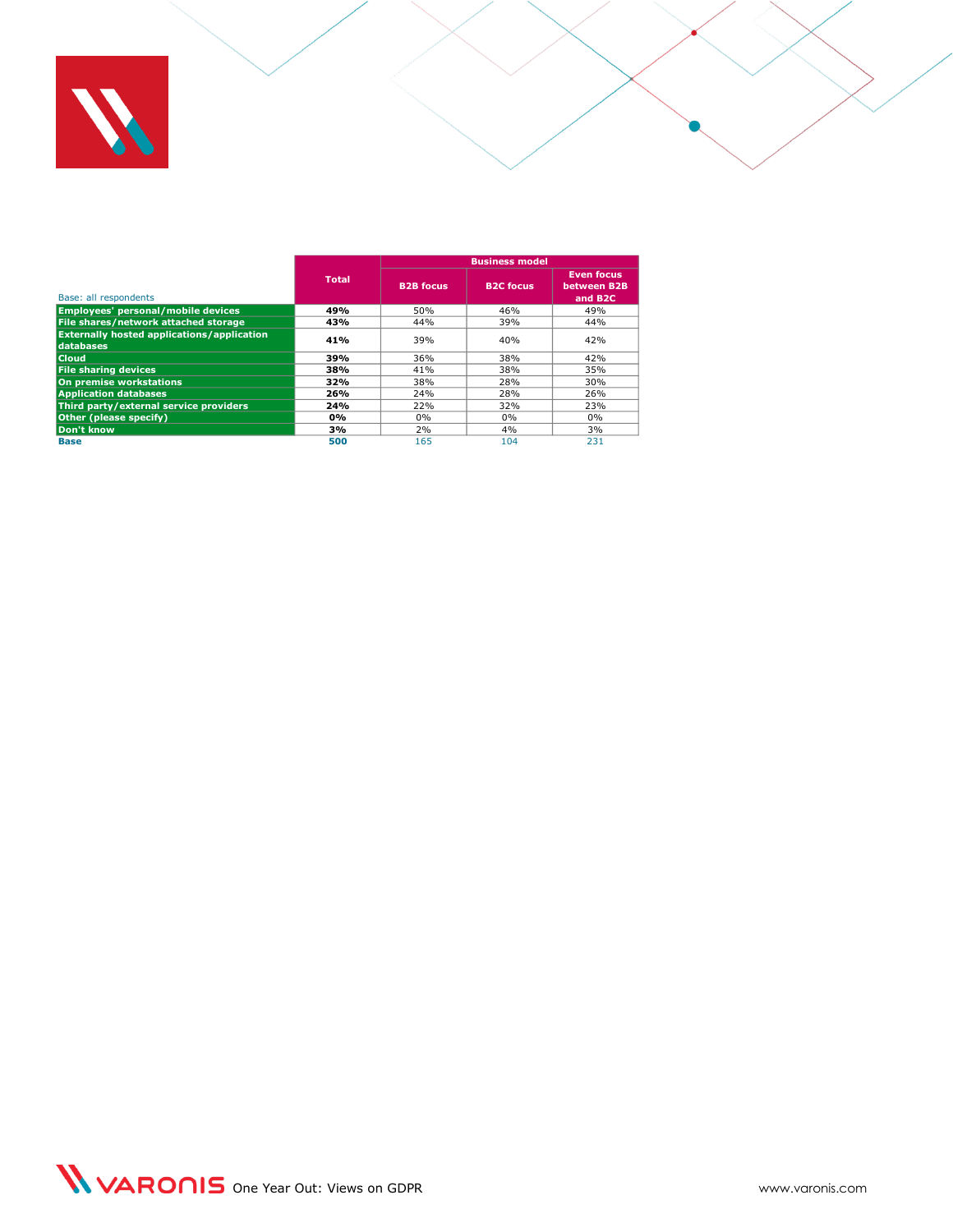

<span id="page-20-0"></span>Upon conducting a data impact assessment or internal audit into who has access to your organization's PII data, did you discover any instances of overly permissive data access policies giving free access to PII data?

| Base: respondents whose organization has carried<br>out a data impact assessment, or internal audit to<br>examine who has access to their PII data (sheet 10) | <b>Total</b> | <b>UK</b> | <b>France</b>   | Germany | <b>US</b> |
|---------------------------------------------------------------------------------------------------------------------------------------------------------------|--------------|-----------|-----------------|---------|-----------|
| Yes, we have discovered multiple instances of<br>this                                                                                                         | 27%          | 15%       | 24%             | 15%     | 38%       |
| Yes, we have discovered one instance of this                                                                                                                  | 31%          | 32%       | 45%             | 40%     | 23%       |
| No, we have not discovered this but cannot be<br>certain that it isn't happening                                                                              | 27%          | 25%       | 19 <sub>%</sub> | 32%     | 28%       |
| No, we have not discovered instances of this<br>and do not expect to                                                                                          | 11%          | 17%       | 5%              | 11%     | 12%       |
| Don't know                                                                                                                                                    | 4%           | 12%       | 7%              | 2%      | $0\%$     |
| <b>Base</b>                                                                                                                                                   | 338          | 60        | 58              | 65      | 155       |

| Base: respondents whose organization has carried<br>out a data impact assessment, or internal audit to<br>examine who has access to their PII data (sheet 10) | <b>Total</b> | 1,000-2,999<br>employees | 3,000-5,000<br>employees | More than 5,000<br>employees |
|---------------------------------------------------------------------------------------------------------------------------------------------------------------|--------------|--------------------------|--------------------------|------------------------------|
| Yes, we have discovered multiple instances of<br>this                                                                                                         | 27%          | 25%                      | 31%                      | 25%                          |
| Yes, we have discovered one instance of this                                                                                                                  | 31%          | 29%                      | 31%                      | 34%                          |
| No, we have not discovered this but cannot be<br>certain that it isn't happening                                                                              | 27%          | 33%                      | 22%                      | 25%                          |
| No, we have not discovered instances of this<br>and do not expect to                                                                                          | 11%          | 11%                      | 11%                      | 12%                          |
| Don't know                                                                                                                                                    | 4%           | 2%                       | 4%                       | 5%                           |
| Base                                                                                                                                                          | 338          | 112                      | 125                      | 101                          |

| Base: respondents whose organization has carried<br>out a data impact assessment, or internal audit to<br>examine who has access to their PII data (sheet 10) | <b>Total</b> | <b>Business and</b><br>professional<br>services | Energy, oil/gas<br>and utilities | <b>Financial</b><br>services |     |     | IT, technology Manufacturing Public education Government |     | <b>Public</b><br>healthcare | Retail.<br>distribution and<br>transport | Other public<br>sector | Other<br>commercial<br>sectors |
|---------------------------------------------------------------------------------------------------------------------------------------------------------------|--------------|-------------------------------------------------|----------------------------------|------------------------------|-----|-----|----------------------------------------------------------|-----|-----------------------------|------------------------------------------|------------------------|--------------------------------|
| Yes, we have discovered multiple instances of<br>this                                                                                                         | 27%          | 17%                                             | 9%                               | 37%                          | 41% | 19% | 44%                                                      | 24% | 8%                          | 26%                                      | 0%                     | 16%                            |
| Yes, we have discovered one instance of this                                                                                                                  | 31%          | 42%                                             | 55%                              | 30%                          | 25% | 14% | 25%                                                      | 38% | 33%                         | 37%                                      | 0%                     | 44%                            |
| No, we have not discovered this but cannot be<br>certain that it isn't happening                                                                              | 27%          | 25%                                             | 18%                              | 15%                          | 24% | 41% | 25%                                                      | 19% | 50%                         | 26%                                      | 100%                   | 22%                            |
| No, we have not discovered instances of this<br>and do not expect to                                                                                          | 11%          | 17%                                             | 9%                               | 13%                          | 6%  | 22% | 6%                                                       | 14% | 8%                          | 7%                                       | 0%                     | 16%                            |
| Don't know                                                                                                                                                    | 4%           | 0%                                              | 9%                               | 4%                           | 4%  | 5%  | 0%                                                       | 5%  | 0%                          | 4%                                       | 0%                     | 3%                             |
| Base                                                                                                                                                          | 338          |                                                 |                                  |                              |     |     |                                                          |     |                             |                                          |                        |                                |

| Base: respondents whose organization has carried<br>out a data impact assessment, or internal audit to<br>examine who has access to their PII data (sheet 10) | <b>Total</b> | <b>Private sector</b> | <b>Public sector</b> |                                                         |
|---------------------------------------------------------------------------------------------------------------------------------------------------------------|--------------|-----------------------|----------------------|---------------------------------------------------------|
| Yes, we have discovered multiple instances of<br>this                                                                                                         | 27%          | 28%                   | 22%                  |                                                         |
| Yes, we have discovered one instance of this                                                                                                                  | 31%          | 31%                   | 32%                  |                                                         |
| No, we have not discovered this but cannot be<br>certain that it isn't happening                                                                              | 27%          | 25%                   | 35%                  |                                                         |
| No, we have not discovered instances of this<br>and do not expect to                                                                                          | 11%          | 12%                   | 10%                  |                                                         |
| Don't know                                                                                                                                                    |              |                       |                      |                                                         |
| Base: respondents whose organization has carried<br>out a data impact assessment, or internal audit to<br>examine who has access to their PII data (sheet 10) | <b>Total</b> | <b>B2B focus</b>      | <b>B2C focus</b>     | <b>Even focus</b><br>between B2B<br>and B <sub>2C</sub> |
| Yes, we have discovered multiple instances of<br>this                                                                                                         | 27%          | 31%                   | 21%                  | 27%                                                     |
| Yes, we have discovered one instance of this                                                                                                                  | 31%          | 31%                   | 30%                  | 32%                                                     |
| No, we have not discovered this but cannot be<br>certain that it isn't happening                                                                              | 27%          | 20%                   | 34%                  | 28%                                                     |
| No, we have not discovered instances of this<br>and do not expect to                                                                                          | 11%          | 11%                   | 11%                  | 11%                                                     |
|                                                                                                                                                               |              |                       |                      |                                                         |
| Don't know                                                                                                                                                    | 4%           | 7%                    | 3%                   | $1\%$                                                   |

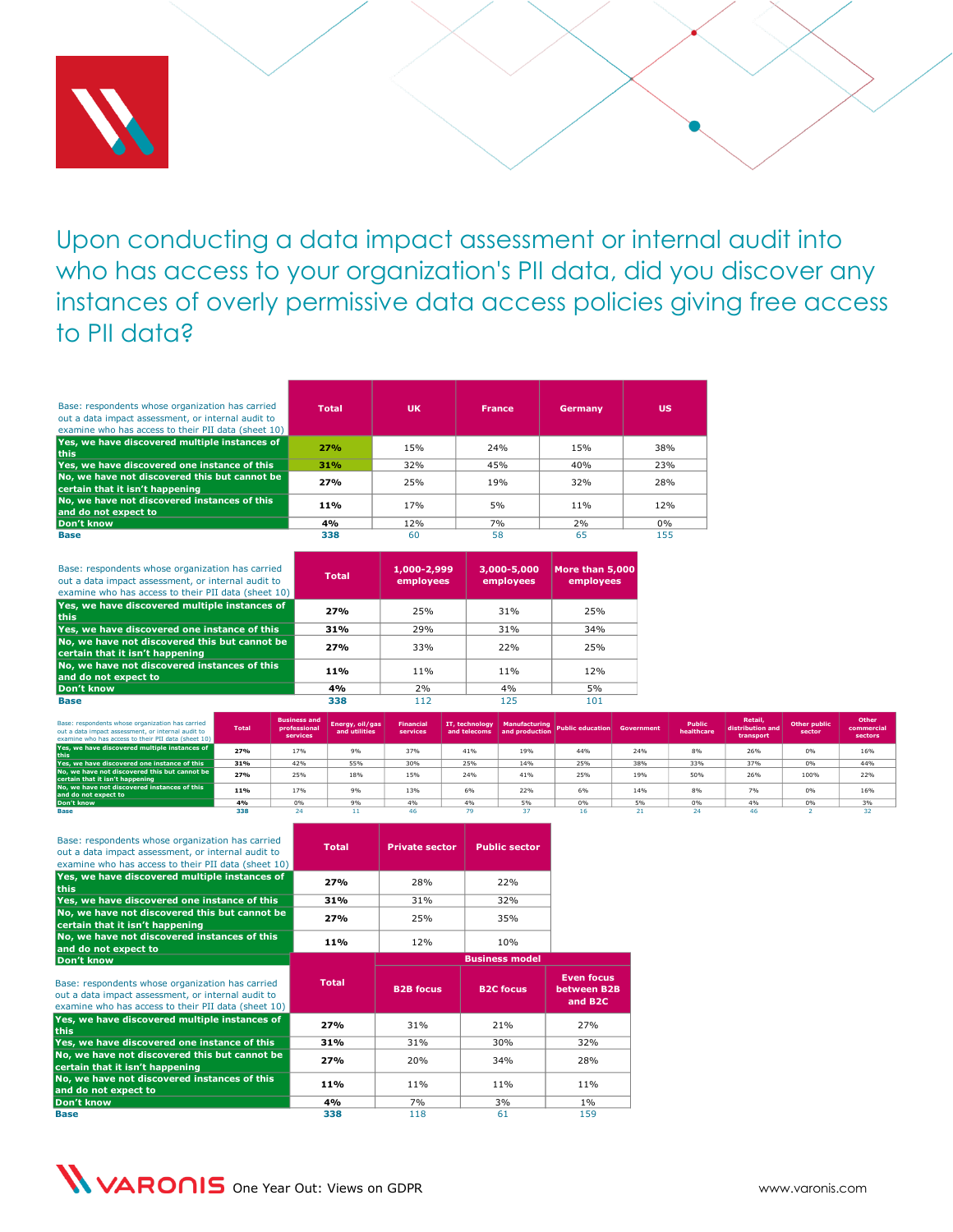

# <span id="page-21-0"></span>Do you have a Data Protection Officer (DPO) or equivalent within your organization?

| Base: all respondents                         | <b>Total</b> | <b>UK</b> | <b>France</b> | Germany | <b>US</b> |
|-----------------------------------------------|--------------|-----------|---------------|---------|-----------|
| <b>Yes</b>                                    | 47%          | 60%       | 28%           | 39%     | 54%       |
| No, but we will be appointing someone within  | <b>19%</b>   | 12%       | 20%           | 20%     | 22%       |
| the next six months                           |              |           |               |         |           |
| No, but we will be appointing someone within  | 17%          | 12%       | 22%           | 30%     | 12%       |
| the next 12 months                            |              |           |               |         |           |
| No, but we will be appointing someone in more | 7%           | 5%        | 12%           | 6%      | 6%        |
| than 12 months' time                          |              |           |               |         |           |
| No, and we have no plans to appoint anyone    | 4%           | 4%        | 5%            | 2%      | 6%        |
| No, we are not required to appoint anyone     | 2%           | 2%        | 5%            | 3%      | 1%        |
| Don't know                                    | 3%           | 5%        | 8%            | 0%      | 1%        |
| <b>Base</b>                                   | 500          | 100       | 100           | 100     | 200       |

| Base: all respondents                                                 | <b>Total</b> | 1,000-2,999<br>employees | 3,000-5,000<br>employees | More than 5.000<br>employees |
|-----------------------------------------------------------------------|--------------|--------------------------|--------------------------|------------------------------|
| <b>Yes</b>                                                            | 47%          | 42%                      | 47%                      | 53%                          |
| No, but we will be appointing someone within<br>the next six months   | 19%          | 23%                      | 16%                      | 18%                          |
| No, but we will be appointing someone within<br>the next 12 months    | <b>17%</b>   | 18%                      | 19 <sub>%</sub>          | 15%                          |
| No, but we will be appointing someone in more<br>than 12 months' time | <b>7%</b>    | 9%                       | 7%                       | 4%                           |
| No, and we have no plans to appoint anyone                            | 4%           | 4%                       | 6%                       | 3%                           |
| No, we are not required to appoint anyone                             | 2%           | 2%                       | 2%                       | 3%                           |
| Don't know                                                            | 3%           | 2%                       | 3%                       | 4%                           |
| <b>Base</b>                                                           | 500          | 171                      | 176                      | 153                          |

| Base: all respondents                         | <b>Total</b> | <b>Business and</b><br>professional<br>services | Energy, oil/gas<br>and utilities | <b>Financial</b><br>services |     | and telecoms $\overline{\phantom{x}}$ and production | IT, technology Manufacturing Public education Government |     | <b>Public</b><br>healthcare | Retail,<br>distribution and<br>transport | <b>Other public</b><br>sector | Other<br>commercial<br>sectors |
|-----------------------------------------------|--------------|-------------------------------------------------|----------------------------------|------------------------------|-----|------------------------------------------------------|----------------------------------------------------------|-----|-----------------------------|------------------------------------------|-------------------------------|--------------------------------|
| Yes                                           | 47%          | 33%                                             | 22%                              | 46%                          | 67% | 45%                                                  | 44%                                                      | 65% |                             | 35%                                      | 50%                           | 38%                            |
|                                               |              |                                                 |                                  |                              |     |                                                      |                                                          |     | 41%                         |                                          |                               |                                |
| No, but we will be appointing someone within  | 19%          | 23%                                             | 22%                              | 19%                          | 13% | 18%                                                  | 24%                                                      | 16% | 27%                         | 22%                                      | 0%                            | 21%                            |
| the next six months                           |              |                                                 |                                  |                              |     |                                                      |                                                          |     |                             |                                          |                               |                                |
| No, but we will be appointing someone within  | 17%          | 14%                                             | 33%                              | 18%                          | 12% | 20%                                                  | 12%                                                      | 11% | 22%                         | 18%                                      | 25%                           | 28%                            |
| the next 12 months                            |              |                                                 |                                  |                              |     |                                                      |                                                          |     |                             |                                          |                               |                                |
| No, but we will be appointing someone in more | 7%           | 14%                                             | 6%                               | 11%                          | 2%  | 10%                                                  | 8%                                                       | 0%  | 11%                         | 4%                                       | 0%                            | 8%                             |
| than 12 months' time                          |              |                                                 |                                  |                              |     |                                                      |                                                          |     |                             |                                          |                               |                                |
| No, and we have no plans to appoint anyone    | 4%           | 5%                                              | 11%                              | 4%                           | 3%  | 3%                                                   | 8%                                                       | 5%  | 0%                          | 9%                                       | 0%                            | 0%                             |
| No, we are not required to appoint anyone     | 2%           | 9%                                              | 0%                               | 0%                           | 0%  | 2%                                                   | 0%                                                       | 0%  | 0%                          | 6%                                       | 25%                           | 3%                             |
| Don't know                                    | 3%           | 2%                                              | 6%                               | 3%                           | 3%  | 2%                                                   | 4%                                                       | 3%  | 0%                          | 6%                                       | 0%                            | 3%                             |
| Base                                          | 500          |                                                 |                                  |                              |     |                                                      |                                                          |     |                             | 68                                       |                               |                                |

| Base: all respondents                                                 | <b>Total</b> | <b>Private sector</b> | <b>Public sector</b> |
|-----------------------------------------------------------------------|--------------|-----------------------|----------------------|
| Yes                                                                   | 47%          | 46%                   | 50%                  |
| No, but we will be appointing someone within<br>the next six months   | 19%          | 19%                   | 21%                  |
| No, but we will be appointing someone within<br>the next 12 months    | 17%          | 18%                   | 16%                  |
| No, but we will be appointing someone in more<br>than 12 months' time | <b>7%</b>    | 7%                    | 6%                   |
| No, and we have no plans to appoint anyone                            | 4%           | 5%                    | 4%                   |
| No, we are not required to appoint anyone                             | 2%           | 3%                    | 1%                   |
| Don't know                                                            | 3%           | 3%                    | 2%                   |
| <b>Base</b>                                                           | 500          | 397                   | 103                  |

|                                                                       |              | <b>Business model</b> |                  |                                                         |  |  |  |
|-----------------------------------------------------------------------|--------------|-----------------------|------------------|---------------------------------------------------------|--|--|--|
| Base: all respondents                                                 | <b>Total</b> | <b>B2B focus</b>      | <b>B2C focus</b> | <b>Even focus</b><br>between B2B<br>and B <sub>2C</sub> |  |  |  |
| <b>Yes</b>                                                            | 47%          | 47%                   | 50%              | 45%                                                     |  |  |  |
| No, but we will be appointing someone within<br>the next six months   | 19%          | 19%                   | 18%              | 19%                                                     |  |  |  |
| No, but we will be appointing someone within<br>the next 12 months    | <b>17%</b>   | 15%                   | 9%               | 23%                                                     |  |  |  |
| No, but we will be appointing someone in more<br>than 12 months' time | <b>7%</b>    | 10%                   | 6%               | 5%                                                      |  |  |  |
| No, and we have no plans to appoint anyone                            | 4%           | 2%                    | 9%               | 4%                                                      |  |  |  |
| No, we are not required to appoint anyone                             | 2%           | 4%                    | 2%               | $1\%$                                                   |  |  |  |
| Don't know                                                            | 3%           | 3%                    | 7%               | $1\%$                                                   |  |  |  |
| <b>Base</b>                                                           | 500          | 165                   | 104              | 231                                                     |  |  |  |

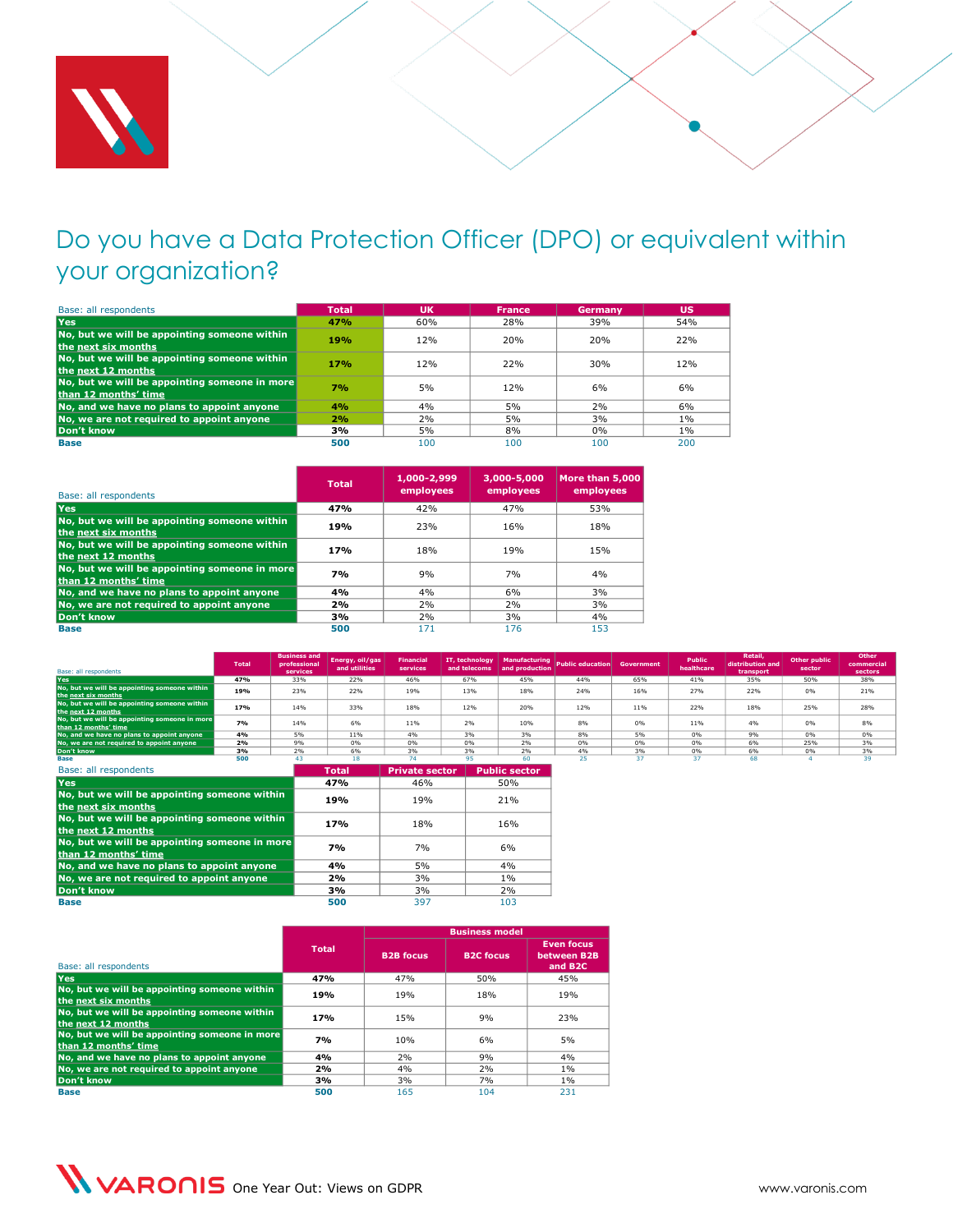

# <span id="page-22-0"></span>What professional background does/do you expect your DPO or equivalent to primarily have?

| Base: respondents whose organization currently<br>has, or is planning to appoint a Data Protection<br>Officer within the next 12 months (sheet 16) | <b>Total</b> | <b>UK</b> | <b>France</b> | Germany | <b>US</b> |
|----------------------------------------------------------------------------------------------------------------------------------------------------|--------------|-----------|---------------|---------|-----------|
| <b>IT</b>                                                                                                                                          | 47%          | 33%       | 54%           | 45%     | 52%       |
| Legal/risk/fraud/compliance/governance                                                                                                             | 23%          | 36%       | 9%            | 24%     | 22%       |
| <b>Security</b>                                                                                                                                    | 23%          | 23%       | 29%           | 18%     | 22%       |
| <b>Human resources</b>                                                                                                                             | 2%           | 2%        | 6%            | 0%      | $1\%$     |
| <b>Operations</b>                                                                                                                                  | 1%           | $1\%$     | 0%            | 3%      | $1\%$     |
| <b>Business direction and strategy</b>                                                                                                             | 1%           | $1\%$     | $1\%$         | 2%      | 1%        |
| Finance                                                                                                                                            | 1%           | 0%        | $1\%$         | 3%      | $1\%$     |
| Other (please specify)                                                                                                                             | 0%           | 0%        | 0%            | 0%      | 0%        |
| Don't know                                                                                                                                         | 2%           | 4%        | 0%            | 4%      | 1%        |
| <b>Base</b>                                                                                                                                        | 417          | 84        | 70            | 89      | 174       |

| Base: respondents whose organization currently<br>has, or is planning to appoint a Data Protection<br>Officer within the next 12 months (sheet 16) | <b>Total</b> | 1,000-2,999<br>employees | 3,000-5,000<br>employees | More than 5,000<br>employees |
|----------------------------------------------------------------------------------------------------------------------------------------------------|--------------|--------------------------|--------------------------|------------------------------|
| <b>IT</b>                                                                                                                                          | 47%          | 49%                      | 44%                      | 48%                          |
| Legal/risk/fraud/compliance/governance                                                                                                             | 23%          | 23%                      | 23%                      | 22%                          |
| <b>Security</b>                                                                                                                                    | 23%          | 23%                      | 22%                      | 23%                          |
| <b>Human resources</b>                                                                                                                             | 2%           | 1%                       | 3%                       | $0\%$                        |
| <b>Operations</b>                                                                                                                                  | 1%           | $1\%$                    | 1%                       | 2%                           |
| <b>Business direction and strategy</b>                                                                                                             | 1%           | $1\%$                    | 2%                       | 2%                           |
| <b>Finance</b>                                                                                                                                     | 1%           | $0\%$                    | 2%                       | 2%                           |
| Other (please specify)                                                                                                                             | 0%           | $0\%$                    | $0\%$                    | $0\%$                        |
| Don't know                                                                                                                                         | 2%           | $1\%$                    | 2%                       | 2%                           |
| <b>Base</b>                                                                                                                                        | 417          | 142                      | 143                      | 132                          |

| Base: respondents whose organization currently<br>has, or is planning to appoint a Data Protection<br>Officer within the next 12 months (sheet 16) | <b>Total</b> | <b>Business and</b><br>professional<br>services | Energy, oil/gas<br>and utilities | <b>Financial</b><br>services | IT, technology | and telecoms and production | Manufacturing Public education Government |     | Public<br>healthcare | Retail,<br>distribution and<br>transport | <b>Other public</b><br>sector | Other<br>commercial<br>sectors |
|----------------------------------------------------------------------------------------------------------------------------------------------------|--------------|-------------------------------------------------|----------------------------------|------------------------------|----------------|-----------------------------|-------------------------------------------|-----|----------------------|------------------------------------------|-------------------------------|--------------------------------|
|                                                                                                                                                    | 47%          | 27%                                             | 29%                              | 31%                          | 69%            | 44%                         | 30%                                       | 50% | 48%                  | 47%                                      | 67%                           | 53%                            |
| Legal/risk/fraud/compliance/governance                                                                                                             | 23%          | 40%                                             | 36%                              | 31%                          | 14%            | 22%                         | 15%                                       | 9%  | 24%                  | 31%                                      | 0%                            | 18%                            |
| <b>Security</b>                                                                                                                                    | 23%          | 27%                                             | 29%                              | 33%                          | 13%            | 28%                         | 35%                                       | 26% | 24%                  | 14%                                      | 33%                           | 15%                            |
| <b>Human resources</b>                                                                                                                             | 2%           | 0%                                              | 0%                               | 2%                           | 1%             | 4%                          | 0%                                        | 3%  | 0%                   | 2%                                       | 0%                            | 3%                             |
| <b>Operations</b>                                                                                                                                  | 1%           | 0%                                              | 0%                               | 0%                           | 1%             | 0%                          | 10%                                       | 0%  | 0%                   | 2%                                       | 0%                            | 6%                             |
| <b>Business direction and strategy</b>                                                                                                             | 1%           | 3%                                              | 7%                               | 0%                           | 1%             | 0%                          | 0%                                        | 9%  | 0%                   | 0%                                       | 0%                            | 0%                             |
| <b>Finance</b>                                                                                                                                     | 1%           | 0%                                              | 0%                               | 3%                           | 1%             | 0%                          | 5%                                        | 0%  | 3%                   | 0%                                       | 0%                            | 0%                             |
| Other (please specify)                                                                                                                             | 0%           | 0%                                              | 0%                               | 0%                           | 0%             | 0%                          | 0%                                        | 0%  | 0%                   | 0%                                       | 0%                            | 0%                             |
| Don't know                                                                                                                                         | 2%           | 3%                                              | 0%                               | 0%                           | 0%             | 2%                          | 5%                                        | 3%  | 0%                   | 4%                                       | 0%                            | 6%                             |
| <b>Base</b>                                                                                                                                        | 417          |                                                 |                                  |                              |                |                             |                                           |     |                      |                                          |                               |                                |

| Base: respondents whose organization currently<br>has, or is planning to appoint a Data Protection<br>Officer within the next 12 months (sheet 16) | <b>Total</b> | <b>Private sector</b> | <b>Public sector</b>                   |
|----------------------------------------------------------------------------------------------------------------------------------------------------|--------------|-----------------------|----------------------------------------|
| IT                                                                                                                                                 | 47%          | 47%                   | 46%                                    |
| Legal/risk/fraud/compliance/governance                                                                                                             | 23%          | 25%                   | 16%                                    |
| <b>Security</b>                                                                                                                                    | 23%          | 21%                   | 28%                                    |
| <b>Human resources</b>                                                                                                                             | 2%           | 2%                    | 1%                                     |
| <b>Operations</b>                                                                                                                                  | 1%           | 1%                    | 2%                                     |
| <b>Business direction and strategy</b>                                                                                                             | 1%           | $1\%$                 | 3%                                     |
| <b>Finance</b>                                                                                                                                     | 1%           | 1%                    | 2%                                     |
| Other (please specify)                                                                                                                             | 0%           | 0%                    | 0%                                     |
| Don't know                                                                                                                                         | --           | $\sim$ $\sim$         | $\sim$ $\sim$<br><b>Business model</b> |
| $B = -1$<br>Bace: reconordents whose organization currently                                                                                        |              |                       |                                        |

| <b>Dealer</b>                                                                                                                                      |              |                  | <b>DUSTRESS MOUL</b> |                                                         |
|----------------------------------------------------------------------------------------------------------------------------------------------------|--------------|------------------|----------------------|---------------------------------------------------------|
| Base: respondents whose organization currently<br>has, or is planning to appoint a Data Protection<br>Officer within the next 12 months (sheet 16) | <b>Total</b> | <b>B2B focus</b> | <b>B2C focus</b>     | <b>Even focus</b><br>between B2B<br>and B <sub>2C</sub> |
| <b>IT</b>                                                                                                                                          | 47%          | 46%              | 36%                  | 52%                                                     |
| Legal/risk/fraud/compliance/governance                                                                                                             | 23%          | 21%              | 29%                  | 22%                                                     |
| <b>Security</b>                                                                                                                                    | 23%          | 26%              | 23%                  | 21%                                                     |
| <b>Human resources</b>                                                                                                                             | 2%           | 4%               | $1\%$                | $0\%$                                                   |
| <b>Operations</b>                                                                                                                                  | 1%           | 0%               | 4%                   | $1\%$                                                   |
| <b>Business direction and strategy</b>                                                                                                             | 1%           | 2%               | $1\%$                | $1\%$                                                   |
| <b>Finance</b>                                                                                                                                     | 1%           | $1\%$            | 3%                   | $1\%$                                                   |
| Other (please specify)                                                                                                                             | 0%           | 0%               | $0\%$                | $0\%$                                                   |
| Don't know                                                                                                                                         | 2%           | 2%               | 4%                   | $1\%$                                                   |
| <b>Base</b>                                                                                                                                        | 417          | 133              | 80                   | 204                                                     |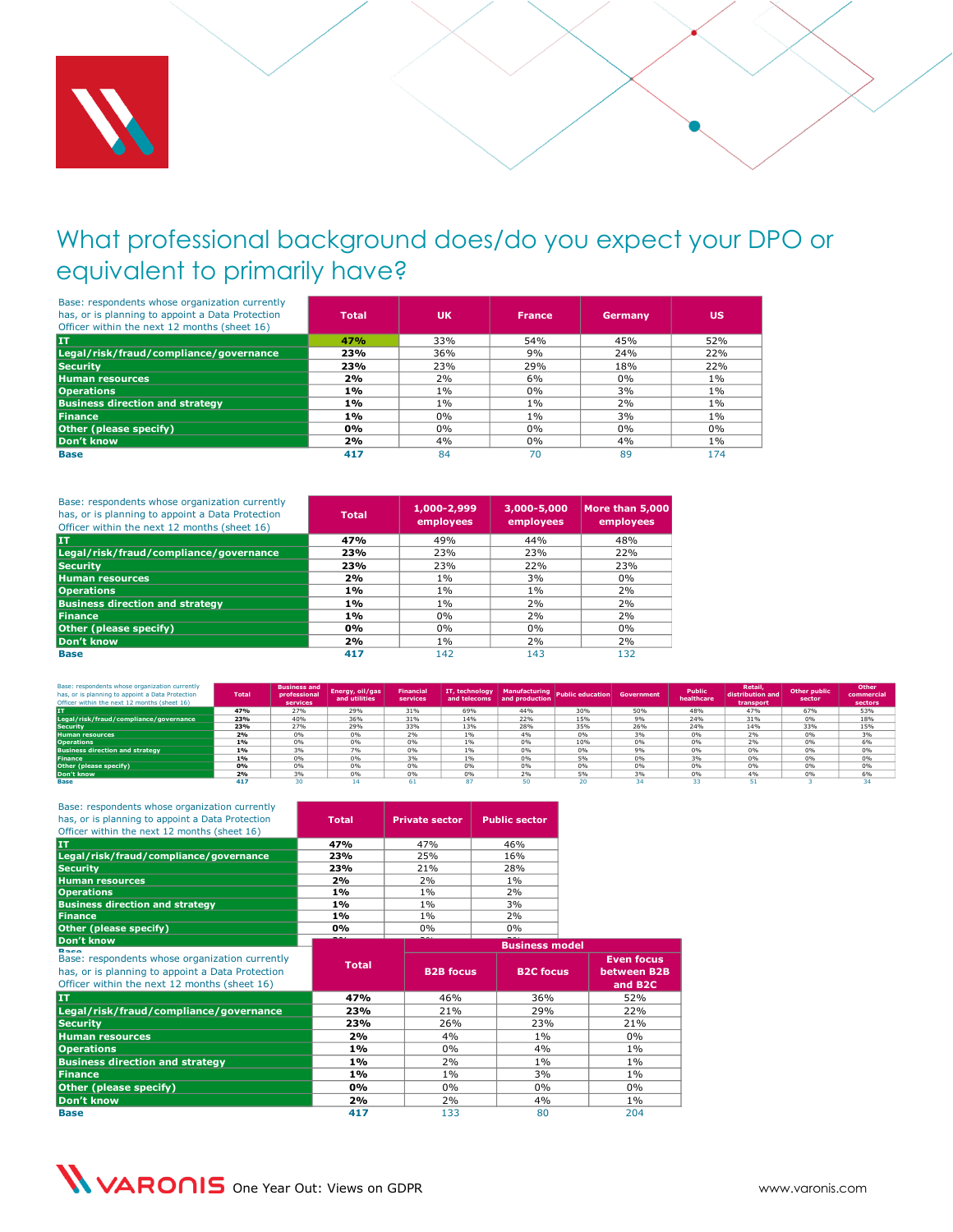

#### <span id="page-23-0"></span>Has a separate budget been allocated to becoming compliant and maintaining compliance with the EU GDPR by your organization?

| Base: all respondents                                                 | <b>Total</b> | <b>UK</b> | <b>France</b> | Germany | <b>US</b> |
|-----------------------------------------------------------------------|--------------|-----------|---------------|---------|-----------|
| Yes, we have a separate budget for this and it<br>lis enough          | 38%          | 15%       | 38%           | 35%     | 52%       |
| Yes, but the budget allocated to this is looking<br>a bit short       | 30%          | 30%       | 33%           | 41%     | 24%       |
| No, but we are currently looking at setting<br>aside budget for this  | <b>18%</b>   | 27%       | 17%           | 16%     | 16%       |
| No, we are not sure where we are going to find<br>the budget for this | 7%           | 10%       | 6%            | 6%      | 7%        |
| Don't know                                                            | 6%           | 18%       | 6%            | 2%      | 2%        |
| <b>Base</b>                                                           | 500          | 100       | 100           | 100     | 200       |

| Base: all respondents                                                 | <b>Total</b> | 1,000-2,999<br>employees | 3,000-5,000<br>employees | More than 5.000<br>employees |
|-----------------------------------------------------------------------|--------------|--------------------------|--------------------------|------------------------------|
| Yes, we have a separate budget for this and it<br>is enough           | 38%          | 35%                      | 44%                      | 35%                          |
| Yes, but the budget allocated to this is looking<br>a bit short       | 30%          | 32%                      | 28%                      | 31%                          |
| No, but we are currently looking at setting<br>aside budget for this  | 18%          | 24%                      | 16%                      | 14%                          |
| No, we are not sure where we are going to find<br>the budget for this | 7%           | 4%                       | 7%                       | 11%                          |
| Don't know                                                            | 6%           | 6%                       | 4%                       | 8%                           |
| <b>Base</b>                                                           | 500          | 171                      | 176                      | 153                          |

| Base: all respondents                                                 | <b>Total</b> | <b>Business and</b><br>professional<br>services | Energy, oil/gas<br>and utilities | <b>Financial</b><br>services |     | and telecoms and production | IT, technology Manufacturing Public education Government |     | Public<br>healthcare | Retail.<br>distribution and<br>transport | Other public<br>sector | Other<br>commercial<br>sectors |
|-----------------------------------------------------------------------|--------------|-------------------------------------------------|----------------------------------|------------------------------|-----|-----------------------------|----------------------------------------------------------|-----|----------------------|------------------------------------------|------------------------|--------------------------------|
| Yes, we have a separate budget for this and it<br>is enough           | 38%          | 35%                                             | 33%                              | 39%                          | 58% | 35%                         | 24%                                                      | 27% | 27%                  | 38%                                      | 25%                    | 31%                            |
| Yes, but the budget allocated to this is looking<br>a bit short       | 30%          | 16%                                             | 28%                              | 28%                          | 26% | 23%                         | 52%                                                      | 30% | 30%                  | 35%                                      | 25%                    | 49%                            |
| No, but we are currently looking at setting<br>aside budget for this  | 18%          | 30%                                             | 28%                              | 19%                          | 9%  | 32%                         | 12%                                                      | 19% | 22%                  | 13%                                      | 0%                     | 13%                            |
| No, we are not sure where we are going to find<br>the budget for this | 7%           | 14%                                             | 6%                               | 8%                           | 2%  | 3%                          | 4%                                                       | 8%  | 19%                  | 9%                                       | 25%                    | 3%                             |
| Don't know                                                            | 6%           | 5%                                              | 6%                               | 5%                           | 4%  | 7%                          | 8%                                                       | 16% | 3%                   | 4%                                       | 25%                    | 5%                             |
| Base                                                                  | 500          |                                                 |                                  |                              |     |                             |                                                          |     |                      |                                          |                        |                                |

| Base: all respondents                                                 | <b>Total</b> | <b>Private sector</b> | <b>Public sector</b> |
|-----------------------------------------------------------------------|--------------|-----------------------|----------------------|
| Yes, we have a separate budget for this and it<br>is enough           | 38%          | 41%                   | 26%                  |
| Yes, but the budget allocated to this is looking<br>a bit short       | 30%          | 29%                   | 35%                  |
| No, but we are currently looking at setting<br>aside budget for this  | 18%          | 19%                   | 17%                  |
| No, we are not sure where we are going to find<br>the budget for this | <b>7%</b>    | 6%                    | 12%                  |
| Don't know                                                            | 6%           | 5%                    | 10%                  |
| <b>Base</b>                                                           | 500          | 397                   | 103                  |

|                                                                       |              | <b>Business model</b> |                  |                                                         |  |  |
|-----------------------------------------------------------------------|--------------|-----------------------|------------------|---------------------------------------------------------|--|--|
| Base: all respondents                                                 | <b>Total</b> | <b>B2B</b> focus      | <b>B2C focus</b> | <b>Even focus</b><br>between B2B<br>and B <sub>2C</sub> |  |  |
| Yes, we have a separate budget for this and it<br>is enough           | 38%          | 45%                   | 26%              | 39%                                                     |  |  |
| Yes, but the budget allocated to this is looking<br>a bit short       | 30%          | 26%                   | 29%              | 34%                                                     |  |  |
| No, but we are currently looking at setting<br>aside budget for this  | 18%          | 18%                   | 17 <sub>%</sub>  | 19 <sub>%</sub>                                         |  |  |
| No, we are not sure where we are going to find<br>the budget for this | 7%           | 6%                    | 14%              | 5%                                                      |  |  |
| Don't know                                                            | 6%           | 5%                    | 13%              | 3%                                                      |  |  |
| <b>Base</b>                                                           | 500          | 165                   | 104              | 231                                                     |  |  |

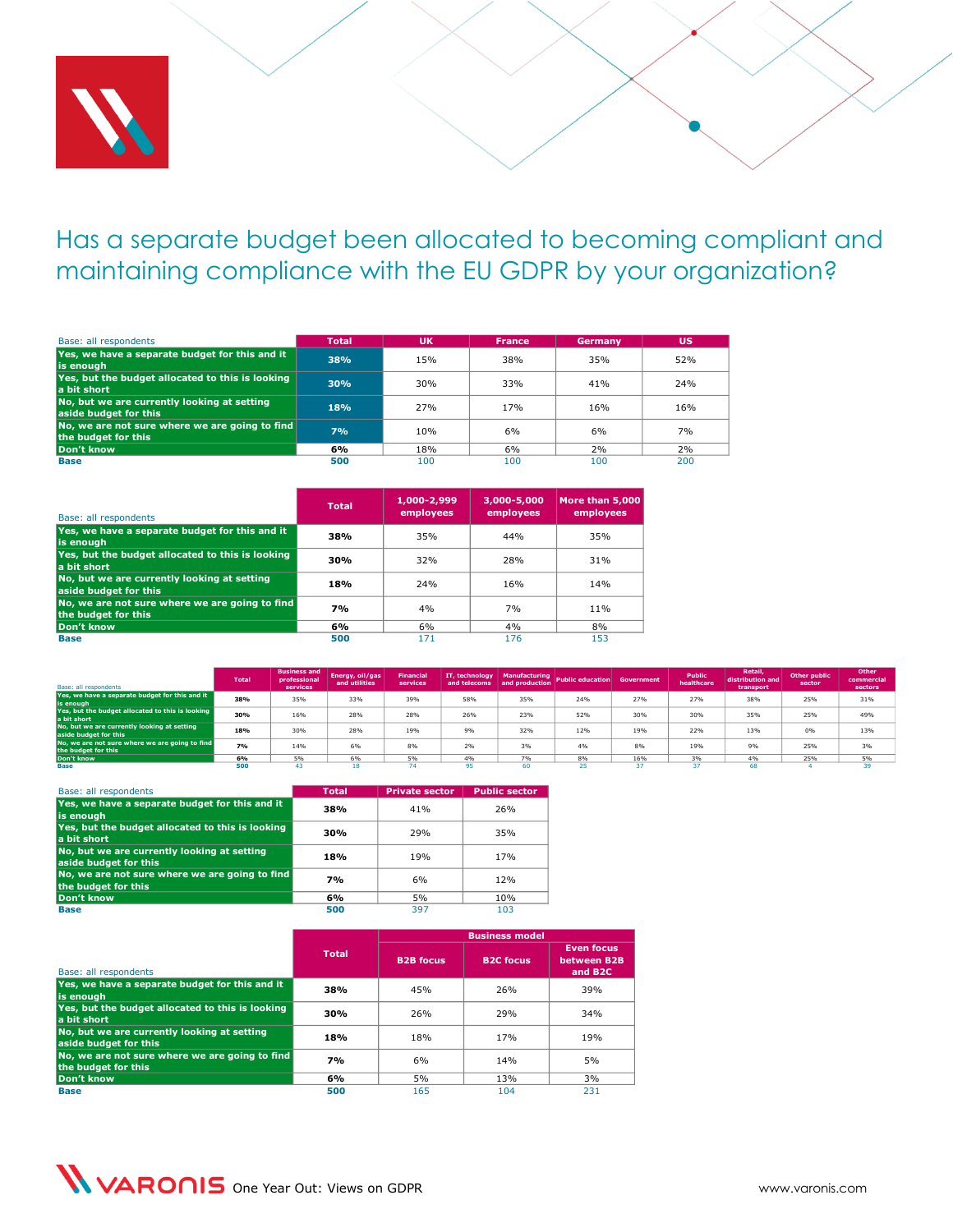

# <span id="page-24-0"></span>Where is this separate budget broadly being derived from?

| Base: respondents whose organization currently<br>has, or is looking to set aside a separate budget for<br>becoming compliant and maintaining compliance<br>with the EU GDPR (sheet 18) | <b>Total</b> | <b>UK</b> | <b>France</b> | Germany | <b>US</b> |
|-----------------------------------------------------------------------------------------------------------------------------------------------------------------------------------------|--------------|-----------|---------------|---------|-----------|
| It has been reassigned from previous data<br><b>protection budgets</b>                                                                                                                  | 41%          | 39%       | 33%           | 49%     | 43%       |
| Brand new budget                                                                                                                                                                        | 32%          | 28%       | 33%           | 34%     | 33%       |
| It has been reassigned from previous security<br>budgets                                                                                                                                | 23%          | 28%       | 31%           | 14%     | 23%       |
| *It has been reassigned from specific<br>department's budgets (please specify the<br>departments)                                                                                       | 1%           | 1%        | $1\%$         | $1\%$   | $1\%$     |
| Other (please specify)                                                                                                                                                                  | 0%           | 0%        | $0\%$         | 0%      | $0\%$     |
| Don't know                                                                                                                                                                              | 2%           | 4%        | 2%            | 2%      | 1%        |
| <b>Base</b>                                                                                                                                                                             | 434          | 72        | 88            | 92      | 182       |

\*It has been reassigned from specific department's budgets (please specify the departments): IT department; Legal department; Market research and development department; Marketing department

| Base: respondents whose organization currently<br>has, or is looking to set aside a separate budget for<br>becoming compliant and maintaining compliance<br>with the EU GDPR (sheet 18) | <b>Total</b> | 1,000-2,999<br>employees | 3,000-5,000<br>employees | More than 5,000<br>employees |
|-----------------------------------------------------------------------------------------------------------------------------------------------------------------------------------------|--------------|--------------------------|--------------------------|------------------------------|
| It has been reassigned from previous data<br>protection budgets                                                                                                                         | 41%          | 37%                      | 39%                      | 50%                          |
| <b>Brand new budget</b>                                                                                                                                                                 | 32%          | 33%                      | 32%                      | 32%                          |
| It has been reassigned from previous security<br><b>budgets</b>                                                                                                                         | 23%          | 28%                      | 25%                      | 15%                          |
| It has been reassigned from specific<br>department's budgets (please specify the<br>departments)                                                                                        | 1%           | 1%                       | 1%                       | 2%                           |
| Other (please specify)                                                                                                                                                                  | 0%           | $0\%$                    | 0%                       | 0%                           |
| Don't know                                                                                                                                                                              | 2%           | 2%                       | 3%                       | 1%                           |
| <b>Base</b>                                                                                                                                                                             | 434          | 155                      | 156                      | 123                          |

| Base: respondents whose organization currently<br>has, or is looking to set aside a separate budget for<br>becoming compliant and maintaining compliance<br>with the EU GDPR (sheet 18) | <b>Total</b> | <b>Business and</b><br>professional<br>services | Energy, oil/gas<br>and utilities | <b>Financial</b><br>services | IT, technology $\ $ | and telecoms and production | Manufacturing Public education Government |     | Public<br>healthcare | Retail.<br>distribution and<br>transport | <b>Other public</b><br>sector | Other<br>commercial<br>sectors |
|-----------------------------------------------------------------------------------------------------------------------------------------------------------------------------------------|--------------|-------------------------------------------------|----------------------------------|------------------------------|---------------------|-----------------------------|-------------------------------------------|-----|----------------------|------------------------------------------|-------------------------------|--------------------------------|
| It has been reassigned from previous data                                                                                                                                               | 41%          | 29%                                             | 50%                              | 36%                          | 39%                 | 30%                         | 55%                                       | 43% | 52%                  | 47%                                      | 50%                           | 56%                            |
| protection budgets                                                                                                                                                                      |              |                                                 |                                  |                              |                     |                             |                                           |     |                      |                                          |                               |                                |
| <b>Brand new budget</b>                                                                                                                                                                 | 32%          | 37%                                             | 31%                              | 33%                          | 40%                 | 31%                         | 27%                                       | 43% | 24%                  | 19%                                      | 0%                            | 33%                            |
| It has been reassigned from previous security<br>budgets                                                                                                                                | <b>23%</b>   | 34%                                             | 19%                              | 30%                          | 18%                 | 33%                         | 18%                                       | 11% | 21%                  | 27%                                      | 50%                           | 8%                             |
| It has been reassigned from specific<br>department's budgets (please specify the<br>departments)                                                                                        | 1%           | 0%                                              | 0%                               | 0%                           | 1%                  | 0%                          | 0%                                        | 0%  | 0%                   | 3%                                       | 0%                            | 3%                             |
| Other (please specify)                                                                                                                                                                  | 0%           | 0%                                              | 0%                               | 0%                           | 0%                  | 0%                          | 0%                                        | 0%  | 0%                   | 0%                                       | 0%                            | 0%                             |
| Don't know                                                                                                                                                                              | 2%           | 0%                                              | 0%                               | 2%                           | 1%                  | 6%                          | 0%                                        | 4%  | 3%                   | 3%                                       | 0%                            | 0%                             |
| <b>Base</b>                                                                                                                                                                             | 434          |                                                 | 16                               |                              | 89                  |                             |                                           | 28  |                      | 59                                       |                               |                                |

| Base: respondents whose organization currently<br>has, or is looking to set aside a separate budget for<br>becoming compliant and maintaining compliance<br>with the EU GDPR (sheet 18) | <b>Total</b> | <b>Private sector</b> | <b>Public sector</b> |
|-----------------------------------------------------------------------------------------------------------------------------------------------------------------------------------------|--------------|-----------------------|----------------------|
| It has been reassigned from previous data<br><b>protection budgets</b>                                                                                                                  | 41%          | 40%                   | 49%                  |
| <b>Brand new budget</b>                                                                                                                                                                 | 32%          | 33%                   | 31%                  |
| It has been reassigned from previous security<br>budgets                                                                                                                                | 23%          | 25%                   | 17%                  |
| It has been reassigned from specific<br>department's budgets (please specify the<br>departments)                                                                                        | 1%           | 1%                    | 0%                   |
| Other (please specify)                                                                                                                                                                  | 0%           | 0%                    | $0\%$                |
| Don't know                                                                                                                                                                              | 2%           | 2%                    | 2%                   |
| <b>Base</b>                                                                                                                                                                             | 434          | 353                   | 81                   |

|                                                                                                                                                                                         |              |                  | <b>Business model</b> |                                                         |
|-----------------------------------------------------------------------------------------------------------------------------------------------------------------------------------------|--------------|------------------|-----------------------|---------------------------------------------------------|
| Base: respondents whose organization currently<br>has, or is looking to set aside a separate budget for<br>becoming compliant and maintaining compliance<br>with the EU GDPR (sheet 18) | <b>Total</b> | <b>B2B</b> focus | <b>B2C focus</b>      | <b>Even focus</b><br>between B2B<br>and B <sub>2C</sub> |
| It has been reassigned from previous data<br><b>protection budgets</b>                                                                                                                  | 41%          | 34%              | 45%                   | 46%                                                     |
| <b>Brand new budget</b>                                                                                                                                                                 | 32%          | 38%              | 27%                   | 31%                                                     |
| It has been reassigned from previous security<br><b>budaets</b>                                                                                                                         | 23%          | 25%              | 25%                   | 22%                                                     |
| It has been reassigned from specific<br>department's budgets (please specify the<br>departments)                                                                                        | 1%           | 1%               | $1\%$                 | $1\%$                                                   |
| Other (please specify)                                                                                                                                                                  | 0%           | $0\%$            | 0%                    | $0\%$                                                   |
| Don't know                                                                                                                                                                              | 2%           | 3%               | $1\%$                 | $1\%$                                                   |
| <b>Base</b>                                                                                                                                                                             | 434          | 146              | 75                    | 213                                                     |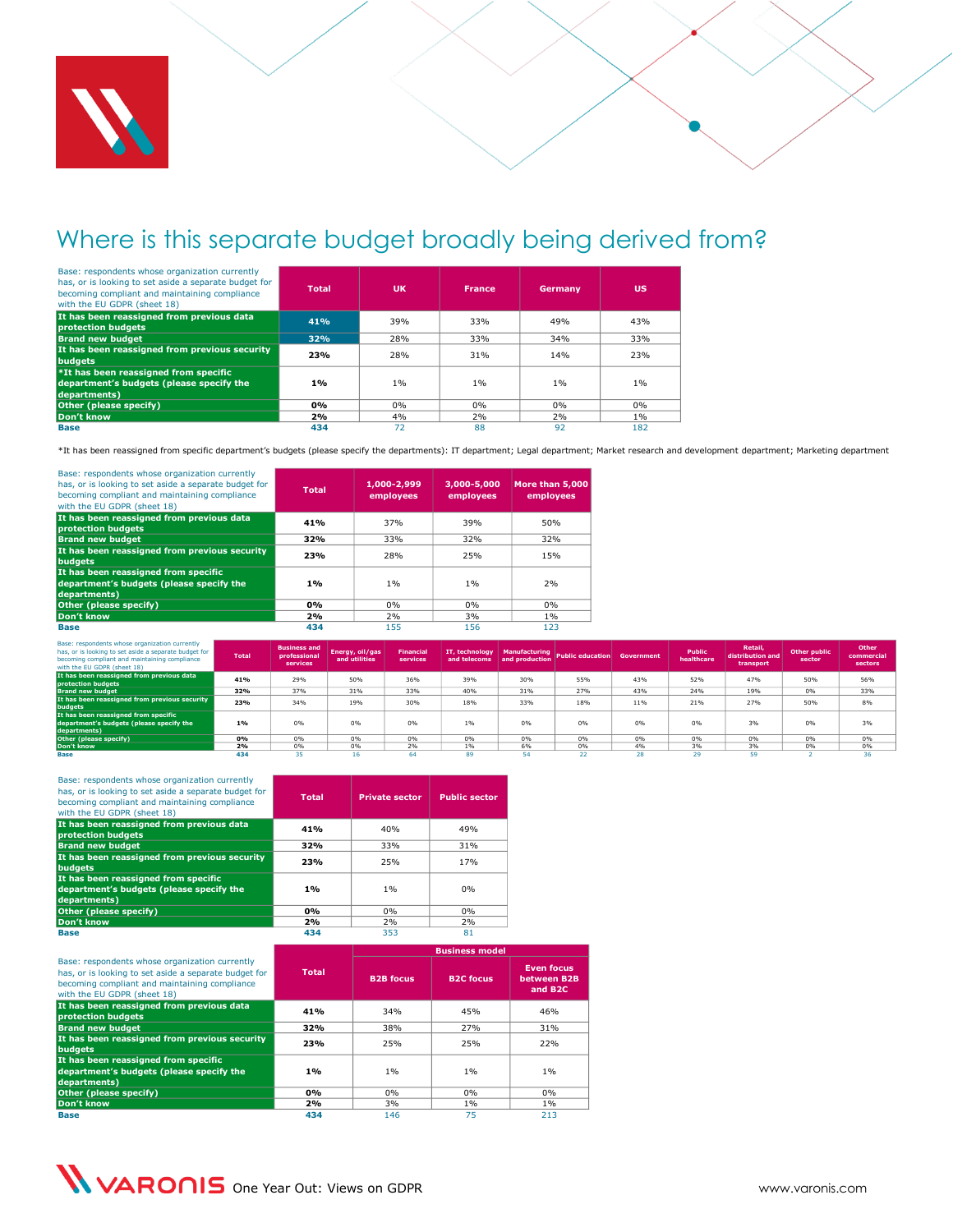

### <span id="page-25-0"></span>Which of the following EU countries do you believe will enforce the EU GDPR the most rigorously?

Combination of responses ranked first, second and third

| Base: all respondents                            | <b>Total</b> | <b>UK</b> | <b>France</b> | <b>Germany</b> | <b>US</b> |
|--------------------------------------------------|--------------|-----------|---------------|----------------|-----------|
| Germany                                          | 76%          | 84%       | 69%           | 85%            | 70%       |
| <b>UK</b>                                        | 57%          | 76%       | 35%           | 24%            | 76%       |
| France                                           | 57%          | 52%       | 62%           | 59%            | 56%       |
| <b>Netherlands</b>                               | 27%          | 24%       | 26%           | 50%            | 18%       |
| <b>Belgium</b>                                   | 18%          | 15%       | 22%           | 27%            | 13%       |
| <b>Spain</b>                                     | 11%          | 4%        | 13%           | 7%             | 15%       |
| Italy                                            | 11%          | 3%        | 5%            | 4%             | 21%       |
| <b>Republic of Ireland</b>                       | 9%           | 11%       | 9%            | 6%             | 9%        |
| Portugal                                         | 4%           | 2%        | 6%            | 5%             | 3%        |
| <b>Greece</b>                                    | 1%           | $1\%$     | 1%            | 0%             | 3%        |
| *Another European country (please specify)       | 1%           | $1\%$     | $1\%$         | 3%             | $1\%$     |
| I do not think that any country will be rigorous | 6%           | 4%        | 10%           | 8%             | 3%        |
| at all                                           |              |           |               |                |           |
| Don't know                                       | 4%           | 5%        | 7%            | 2%             | 3%        |
| <b>Base</b>                                      | 500          | 100       | 100           | 100            | 200       |

\*Another European country (please specify): Austria; Denmark (x2); Luxembourg; Sweden (x2)

| Base: all respondents                                      | <b>Total</b> | 1,000-2,999<br>employees | 3,000-5,000<br>employees | More than 5.000<br>employees |
|------------------------------------------------------------|--------------|--------------------------|--------------------------|------------------------------|
| Germany                                                    | 76%          | 77%                      | 77%                      | <b>73%</b>                   |
| <b>UK</b>                                                  | 57%          | 57%                      | 59%                      | 56%                          |
| France                                                     | 57%          | 61%                      | 60%                      | 50%                          |
| <b>Netherlands</b>                                         | 27%          | 30%                      | 24%                      | 27%                          |
| <b>Belgium</b>                                             | 18%          | 11%                      | 18%                      | 25%                          |
| <b>Spain</b>                                               | 11%          | 8%                       | 14%                      | 10%                          |
| Italy                                                      | 11%          | 11%                      | 13%                      | 8%                           |
| <b>Republic of Ireland</b>                                 | 9%           | 7%                       | 11%                      | 8%                           |
| Portugal                                                   | 4%           | 2%                       | 5%                       | 4%                           |
| Greece                                                     | $1\%$        | 1%                       | $1\%$                    | 2%                           |
| <b>Another European country (please specify)</b>           | $1\%$        | 1%                       | 0%                       | 3%                           |
| I do not think that any country will be rigorous<br>at all | 6%           | 8%                       | 3%                       | 6%                           |
| Don't know                                                 | 4%           | 4%                       | 3%                       | 5%                           |
| <b>Base</b>                                                | 500          | 171                      | 176                      | 153                          |

| Base: all respondents                                      | <b>Total</b> | <b>Business and</b><br>professional<br>services | Energy, oil/gas<br>and utilities | <b>Financial</b><br>services | IT, technology<br>and telecoms | <b>Manufacturing</b><br>and production | Public education Government |     | Public<br>healthcare | Retail,<br>distribution and<br>transport | Other public<br>sector | Other<br>commercial<br>sectors |
|------------------------------------------------------------|--------------|-------------------------------------------------|----------------------------------|------------------------------|--------------------------------|----------------------------------------|-----------------------------|-----|----------------------|------------------------------------------|------------------------|--------------------------------|
| Germany                                                    | 76%          | 67%                                             | 72%                              | 84%                          | 79%                            | 80%                                    | 80%                         | 70% | 76%                  | 74%                                      | 75%                    | 62%                            |
| <b>UK</b>                                                  | 57%          | 67%                                             | 50%                              | 58%                          | 61%                            | 48%                                    | 60%                         | 54% | 65%                  | 56%                                      | 25%                    | 51%                            |
| France                                                     | 57%          | 58%                                             | 61%                              | 58%                          | 61%                            | 53%                                    | 48%                         | 41% | 73%                  | 54%                                      | 25%                    | 62%                            |
| <b>Netherlands</b>                                         | 27%          | 26%                                             | 39%                              | 27%                          | 22%                            | 35%                                    | 28%                         | 24% | 27%                  | 21%                                      | 75%                    | 31%                            |
| <b>Belgium</b>                                             | 18%          | 5%                                              | 28%                              | 20%                          | 16%                            | 18%                                    | 16%                         | 16% | 24%                  | 22%                                      | 0%                     | 18%                            |
| <b>Spain</b>                                               | 11%          | 2%                                              | 6%                               | 7%                           | 13%                            | 8%                                     | 12%                         | 11% | 5%                   | 19%                                      | 25%                    | 18%                            |
| Italy                                                      | 11%          | 12%                                             | 6%                               | 7%                           | 12%                            | 12%                                    | 20%                         | 11% | 3%                   | 13%                                      | 0%                     | 13%                            |
| <b>Republic of Ireland</b>                                 | 9%           | 2%                                              | 22%                              | 9%                           | 8%                             | 10%                                    | 12%                         | 8%  | 5%                   | 7%                                       | 0%                     | 13%                            |
| Portugal                                                   | 4%           | 2%                                              | 0%                               | 3%                           | 2%                             | 3%                                     | 8%                          | 3%  | 3%                   | 7%                                       | 0%                     | 8%                             |
| <b>Greece</b>                                              | $1\%$        | 2%                                              | 0%                               | 1%                           | 0%                             | 3%                                     | 4%                          | 0%  | 3%                   | 0%                                       | 0%                     | 3%                             |
| Another European country (please specify)                  | 1%           | 0%                                              | 0%                               | 1%                           | 1%                             | 3%                                     | 0%                          | 5%  | 0%                   | 0%                                       | 0%                     | 0%                             |
| I do not think that any country will be rigorous<br>at all | 6%           | 19%                                             | 6%                               | 7%                           | 4%                             | 5%                                     | 0%                          | 3%  | 3%                   | 3%                                       | 25%                    | 5%                             |
| Don't know                                                 | 4%           | 0%                                              | 0%                               | 1%                           | 4%                             | 3%                                     | 4%                          | 16% | 3%                   | 6%                                       | 0%                     | 3%                             |
| Base                                                       | 500          |                                                 |                                  |                              | 95                             | 60                                     |                             |     |                      | 68                                       |                        |                                |

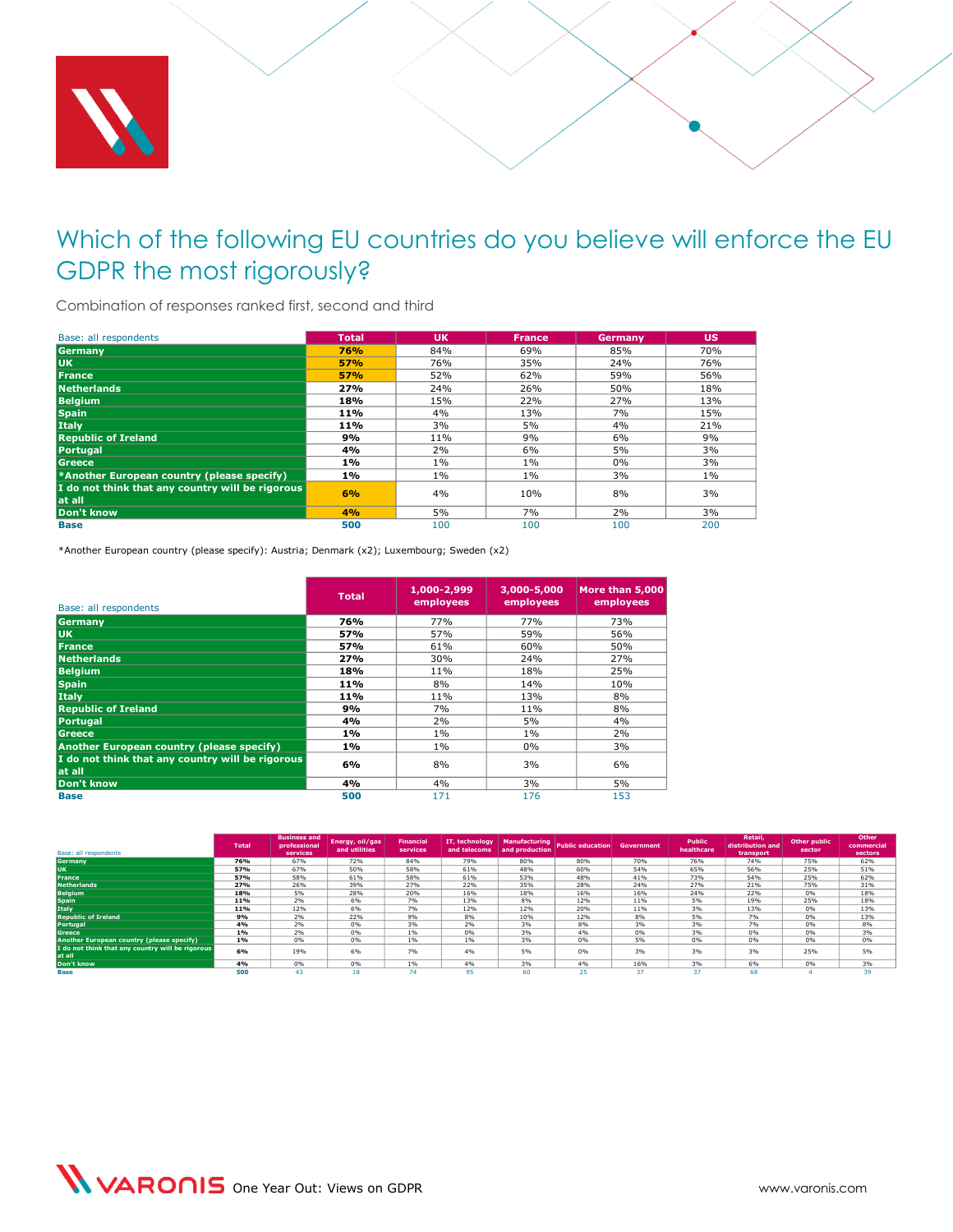

| Base: all respondents                                      | <b>Total</b> | <b>Private sector</b> | <b>Public sector</b> |
|------------------------------------------------------------|--------------|-----------------------|----------------------|
| Germany                                                    | 76%          | 76%                   | 75%                  |
| luk.                                                       | 57%          | 57%                   | 58%                  |
| <b>France</b>                                              | 57%          | 58%                   | 53%                  |
| <b>Netherlands</b>                                         | 27%          | 27%                   | 28%                  |
| <b>Belaium</b>                                             | 18%          | 18%                   | 18%                  |
| <b>Spain</b>                                               | 11%          | 11%                   | 10%                  |
| Italy                                                      | 11%          | 11%                   | 10%                  |
| <b>Republic of Ireland</b>                                 | 9%           | 9%                    | 8%                   |
| <b>Portugal</b>                                            | 4%           | 4%                    | 4%                   |
| Greece                                                     | 1%           | $1\%$                 | 2%                   |
| <b>Another European country (please specify)</b>           | 1%           | 1%                    | 2%                   |
| I do not think that any country will be rigorous<br>at all | 6%           | 6%                    | 3%                   |
| Don't know                                                 | 4%           | 3%                    | 8%                   |
| <b>Base</b>                                                | 500          | 397                   | 103                  |

|                                                            |              |                  | <b>Business model</b> |                                                         |
|------------------------------------------------------------|--------------|------------------|-----------------------|---------------------------------------------------------|
| Base: all respondents                                      | <b>Total</b> | <b>B2B focus</b> | <b>B2C</b> focus      | <b>Even focus</b><br>between B2B<br>and B <sub>2C</sub> |
| Germany                                                    | 76%          | 74%              | 69%                   | 80%                                                     |
| UK.                                                        | 57%          | 56%              | 61%                   | 56%                                                     |
| France                                                     | 57%          | 56%              | 62%                   | 56%                                                     |
| <b>Netherlands</b>                                         | 27%          | 25%              | 21%                   | 31%                                                     |
| <b>Belaium</b>                                             | 18%          | 13%              | 17%                   | 21%                                                     |
| <b>Spain</b>                                               | 11%          | 14%              | 7%                    | 10%                                                     |
| Italy                                                      | 11%          | 9%               | 17%                   | 9%                                                      |
| <b>Republic of Ireland</b>                                 | 9%           | 10%              | 6%                    | 9%                                                      |
| Portugal                                                   | 4%           | 4%               | 5%                    | 3%                                                      |
| <b>Greece</b>                                              | 1%           | 1%               | 3%                    | $1\%$                                                   |
| Another European country (please specify)                  | 1%           | 2%               | $1\%$                 | $1\%$                                                   |
| I do not think that any country will be rigorous<br>at all | 6%           | 10%              | $1\%$                 | 4%                                                      |
| Don't know                                                 | 4%           | 2%               | 10%                   | 3%                                                      |
| <b>Base</b>                                                | 500          | 165              | 104                   | 231                                                     |

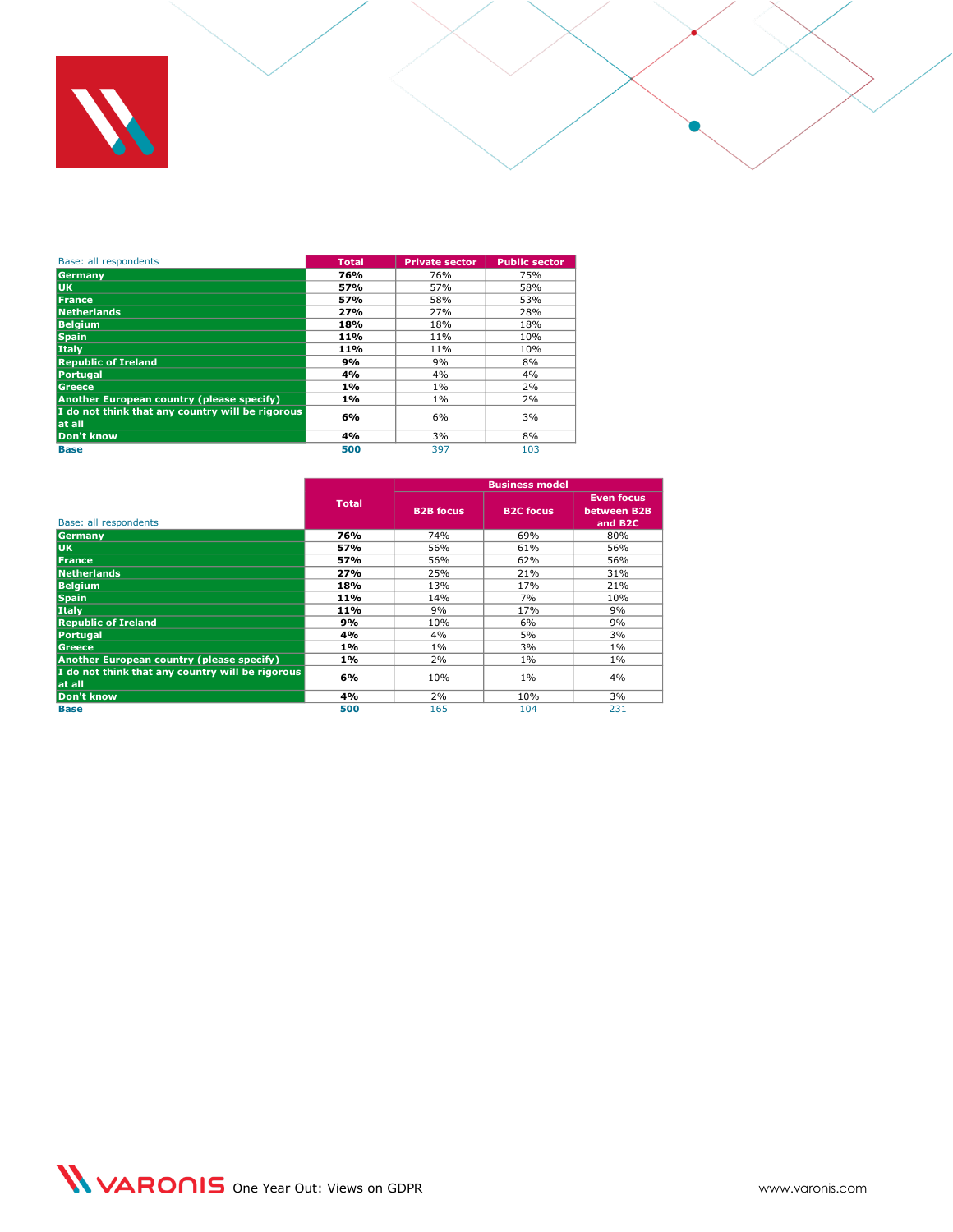

#### <span id="page-27-1"></span><span id="page-27-0"></span>Which industry do you believe is most likely to be made an example of if an organization from that industry breaches the EU GDPR?

| Base: all respondents                                   | <b>Total</b> | <b>UK</b> | <b>France</b> | Germany | <b>US</b> |
|---------------------------------------------------------|--------------|-----------|---------------|---------|-----------|
| <b>Banking</b>                                          | 26%          | 52%       | 18%           | 15%     | 23%       |
| IT, technology and telecoms                             | 20%          | 6%        | 19%           | 22%     | 27%       |
| Financial services (excluding banking and<br>insurance) | 8%           | 11%       | 3%            | 9%      | 10%       |
| <b>Business and professional services</b>               | 5%           | 3%        | 10%           | $1\%$   | 7%        |
| <b>Government</b>                                       | 5%           | 3%        | 5%            | 6%      | 6%        |
| <b>Manufacturing and production</b>                     | 4%           | 2%        | 8%            | 4%      | 4%        |
| <b>Consumer services</b>                                | 4%           | 3%        | 3%            | 7%      | 3%        |
| Retail, distribution and transport                      | 3%           | 4%        | 3%            | $1\%$   | 5%        |
| <b>Insurance</b>                                        | 3%           | $1\%$     | 4%            | 4%      | 3%        |
| Media, leisure and entertainment                        | 3%           | 5%        | 2%            | 6%      | $1\%$     |
| <b>Public healthcare</b>                                | 3%           | $1\%$     | 3%            | 3%      | 3%        |
| <b>Energy, oil/gas and utilities</b>                    | 2%           | 2%        | $1\%$         | $1\%$   | 4%        |
| <b>Construction and property</b>                        | 2%           | $1\%$     | $1\%$         | 3%      | 3%        |
| Legal                                                   | 1%           | 0%        | 4%            | 3%      | 0%        |
| <b>Public education</b>                                 | $1\%$        | 0%        | 2%            | 0%      | $1\%$     |
| Other public sector (please specify)                    | 0%           | $0\%$     | 0%            | 0%      | $0\%$     |
| Other commercial sector (please specify)                | 0%           | $0\%$     | $0\%$         | 0%      | $0\%$     |
| I do not think that any industry in particular is       |              |           |               |         |           |
| more likely to be made an example of should             | 8%           | 6%        | 14%           | 15%     | 4%        |
| one of their organization's breach GDPR                 |              |           |               |         |           |
| <b>Base</b>                                             | 500          | 100       | 100           | 100     | 200       |

| Base: all respondents                                   | <b>Total</b> | 1,000-2,999<br>employees | 3,000-5,000<br>employees | More than 5,000<br>employees |
|---------------------------------------------------------|--------------|--------------------------|--------------------------|------------------------------|
| <b>Banking</b>                                          | 26%          | 26%                      | 23%                      | 29%                          |
| IT, technology and telecoms                             | 20%          | 22%                      | 22%                      | 16%                          |
| Financial services (excluding banking and<br>insurance) | 8%           | 9%                       | 7%                       | 9%                           |
| <b>Business and professional services</b>               | 5%           | 7%                       | 6%                       | 3%                           |
| <b>Government</b>                                       | 5%           | 4%                       | 3%                       | 8%                           |
| <b>Manufacturing and production</b>                     | 4%           | 4%                       | 5%                       | 4%                           |
| <b>Consumer services</b>                                | 4%           | 2%                       | 3%                       | 6%                           |
| <b>Retail, distribution and transport</b>               | 3%           | 4%                       | 4%                       | 3%                           |
| <b>Insurance</b>                                        | 3%           | 2%                       | 4%                       | 3%                           |
| <b>Media, leisure and entertainment</b>                 | 3%           | 3%                       | 3%                       | 2%                           |
| <b>Public healthcare</b>                                | 3%           | 3%                       | 1%                       | 4%                           |
| <b>Energy, oil/gas and utilities</b>                    | 2%           | 2%                       | 2%                       | 3%                           |
| <b>Construction and property</b>                        | 2%           | 2%                       | 3%                       | 1%                           |
| Legal                                                   | 1%           | 2%                       | 1%                       | 1%                           |
| <b>Public education</b>                                 | 1%           | 1%                       | $1\%$                    | 0%                           |
| Other public sector (please specify)                    | 0%           | 0%                       | 0%                       | 0%                           |
| Other commercial sector (please specify)                | 0%           | 0%                       | 0%                       | 0%                           |
| I do not think that any industry in particular is       |              |                          |                          |                              |
| more likely to be made an example of should             | 8%           | 7%                       | 10%                      | 8%                           |
| one of their organization's breach GDPR                 |              |                          |                          |                              |
| <b>Base</b>                                             | 500          | 171                      | 176                      | 153                          |

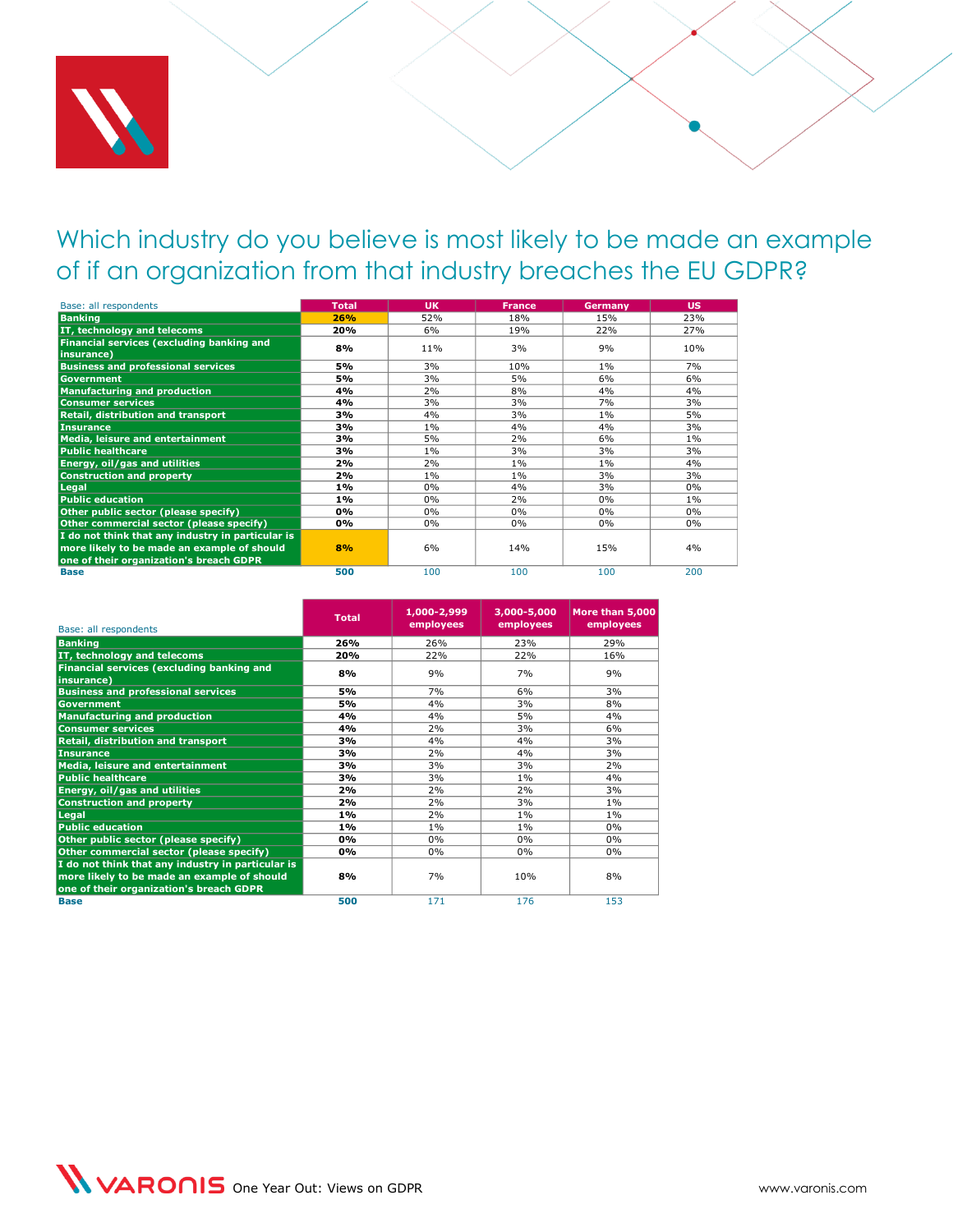

| Base: all respondents                                                                                                                       | <b>Total</b> | <b>Business and</b><br>professional<br>services | Energy, oil/gas<br>and utilities | <b>Financial</b><br>services | IT, technology<br>and telecoms | <b>Manufacturing</b><br>and production | <b>Public education</b> | <b>Government</b> | Public<br>healthcare | Retail,<br>distribution and<br>transport | Other public<br>sector | Other<br>commercial<br>sectors |
|---------------------------------------------------------------------------------------------------------------------------------------------|--------------|-------------------------------------------------|----------------------------------|------------------------------|--------------------------------|----------------------------------------|-------------------------|-------------------|----------------------|------------------------------------------|------------------------|--------------------------------|
| <b>Banking</b>                                                                                                                              | 26%          | 28%                                             | 22%                              | 32%                          | 24%                            | 33%                                    | 36%                     | 30%               | 35%                  | 13%                                      | 50%                    | 10%                            |
| IT, technology and telecoms                                                                                                                 | 20%          | 9%                                              | 22%                              | 9%                           | 49%                            | 8%                                     | 4%                      | 14%               | 19%                  | 21%                                      | 0%                     | 15%                            |
| Financial services (excluding banking and<br>insurance)                                                                                     | 8%           | 7%                                              | 0%                               | 19%                          | 3%                             | 10%                                    | 4%                      | 3%                | 8%                   | 10%                                      | 0%                     | 10%                            |
| <b>Business and professional services</b>                                                                                                   | 5%           | 16%                                             | 6%                               | 7%                           | 4%                             | 0%                                     | 0%                      | 3%                | 3%                   | 6%                                       | 0%                     | 10%                            |
| <b>Government</b>                                                                                                                           | 5%           | 2%                                              | 6%                               | 1%                           | 3%                             | 3%                                     | 12%                     | 22%               | 11%                  | 0%                                       | 0%                     | 5%                             |
| <b>Manufacturing and production</b>                                                                                                         | 4%           | 0%                                              | 11%                              | 1%                           | 2%                             | 18%                                    | 0%                      | 3%                | 8%                   | 3%                                       | 0%                     | 0%                             |
| <b>Consumer services</b>                                                                                                                    | 4%           | 0%                                              | 0%                               | 4%                           | 2%                             | 2%                                     | 8%                      | 8%                | 3%                   | 4%                                       | 0%                     | 10%                            |
| Retail, distribution and transport                                                                                                          | 3%           | 5%                                              | 0%                               | 0%                           | 0%                             | 3%                                     | 4%                      | 3%                | 0%                   | 16%                                      | 0%                     | 0%                             |
| Insurance                                                                                                                                   | 3%           | 2%                                              | 0%                               | 5%                           | 1%                             | 2%                                     | 4%                      | 0%                | 3%                   | 4%                                       | 0%                     | 5%                             |
| Media, leisure and entertainment                                                                                                            | 3%           | 2%                                              | 11%                              | 4%                           | 2%                             | 2%                                     | 4%                      | 0%                | 0%                   | 3%                                       | 0%                     | 5%                             |
| <b>Public healthcare</b>                                                                                                                    | 3%           | 9%                                              | 0%                               | 3%                           | 1%                             | 2%                                     | 0%                      | 0%                | 3%                   | 3%                                       | 25%                    | 3%                             |
| Energy, oil/gas and utilities                                                                                                               | 2%           | 0%                                              | 17%                              | 1%                           | 1%                             | 3%                                     | 0%                      | 0%                | 3%                   | 3%                                       | 0%                     | 5%                             |
| <b>Construction and property</b>                                                                                                            | 2%           | 2%                                              | 0%                               | 0%                           | 3%                             | 0%                                     | 4%                      | 3%                | 0%                   | 3%                                       | 0%                     | 8%                             |
| Legal                                                                                                                                       | 1%           | 0%                                              | 0%                               | 0%                           | 2%                             | 3%                                     | 8%                      | 0%                | 0%                   | 0%                                       | 25%                    | 0%                             |
| <b>Public education</b>                                                                                                                     | 1%           | 0%                                              | 0%                               | 1%                           | 0%                             | 0%                                     | 8%                      | 0%                | 0%                   | 1%                                       | 0%                     | 0%                             |
| Other public sector (please specify)                                                                                                        | 0%           | 0%                                              | 0%                               | 0%                           | 0%                             | 0%                                     | 0%                      | 0%                | 0%                   | 0%                                       | 0%                     | 0%                             |
| Other commercial sector (please specify)                                                                                                    | 0%           | 0%                                              | 0%                               | 0%                           | 0%                             | 0%                                     | 0%                      | 0%                | 0%                   | 0%                                       | 0%                     | 0%                             |
| I do not think that any industry in particular is<br>more likely to be made an example of should<br>one of their organization's breach GDPR | 8%           | 16%                                             | 6%                               | 11%                          | 1%                             | 10%                                    | 4%                      | 14%               | 5%                   | 9%                                       | 0%                     | 13%                            |
| <b>Base</b>                                                                                                                                 | 500          | 43                                              | 18                               | 74                           | 95                             | 60                                     | 25                      | 37                | 37                   | 68                                       |                        | 39                             |

| Base: all respondents                                          | <b>Total</b> | <b>Private sector</b> | <b>Public sector</b> |
|----------------------------------------------------------------|--------------|-----------------------|----------------------|
| <b>Banking</b>                                                 | 26%          | 24%                   | 34%                  |
| IT, technology and telecoms                                    | 20%          | 22%                   | 13%                  |
| <b>Financial services (excluding banking and</b><br>insurance) | 8%           | 9%                    | 5%                   |
| <b>Business and professional services</b>                      | 5%           | 6%                    | 2%                   |
| <b>Government</b>                                              | 5%           | 3%                    | 15%                  |
| <b>Manufacturing and production</b>                            | 4%           | 5%                    | 4%                   |
| <b>Consumer services</b>                                       | 4%           | 3%                    | 6%                   |
| Retail, distribution and transport                             | 3%           | 4%                    | 2%                   |
| <b>Insurance</b>                                               | 3%           | 3%                    | 2%                   |
| Media, leisure and entertainment                               | 3%           | 3%                    | $1\%$                |
| <b>Public healthcare</b>                                       | 3%           | 3%                    | 2%                   |
| <b>Energy, oil/gas and utilities</b>                           | 2%           | 3%                    | $1\%$                |
| <b>Construction and property</b>                               | 2%           | 2%                    | 2%                   |
| <b>Legal</b>                                                   | 1%           | 1%                    | 3%                   |
| <b>Public education</b>                                        | 1%           | $1\%$                 | 2%                   |
| Other public sector (please specify)                           | 0%           | 0%                    | 0%                   |
| Other commercial sector (please specify)                       | 0%           | 0%                    | 0%                   |
| I do not think that any industry in particular is              |              |                       |                      |
| more likely to be made an example of should                    | 8%           | 9%                    | 8%                   |
| one of their organization's breach GDPR                        |              |                       |                      |
| <b>Base</b>                                                    | 500          | 397                   | 103                  |

| Base: all respondents                                                                                                                       | <b>Total</b> | <b>B2B focus</b> | <b>B2C focus</b> | <b>Even focus</b><br>between B2B<br>and B <sub>2C</sub> |
|---------------------------------------------------------------------------------------------------------------------------------------------|--------------|------------------|------------------|---------------------------------------------------------|
| <b>Banking</b>                                                                                                                              | 26%          | 23%              | 35%              | 25%                                                     |
| IT, technology and telecoms                                                                                                                 | 20%          | 21%              | 13%              | 23%                                                     |
| <b>Financial services (excluding banking and</b><br>insurance)                                                                              | 8%           | 5%               | 10%              | 10%                                                     |
| <b>Business and professional services</b>                                                                                                   | <b>5%</b>    | 7%               | 7%               | 4%                                                      |
| <b>Government</b>                                                                                                                           | 5%           | 4%               | 5%               | 6%                                                      |
| <b>Manufacturing and production</b>                                                                                                         | 4%           | 5%               | 4%               | 4%                                                      |
| <b>Consumer services</b>                                                                                                                    | 4%           | 3%               | 5%               | 4%                                                      |
| Retail, distribution and transport                                                                                                          | 3%           | 4%               | 5%               | 2%                                                      |
| <b>Insurance</b>                                                                                                                            | 3%           | 4%               | $1\%$            | 3%                                                      |
| <b>Media, leisure and entertainment</b>                                                                                                     | 3%           | 2%               | 2%               | 4%                                                      |
| <b>Public healthcare</b>                                                                                                                    | 3%           | 6%               | $1\%$            | $1\%$                                                   |
| <b>Energy, oil/gas and utilities</b>                                                                                                        | 2%           | 2%               | 3%               | 3%                                                      |
| <b>Construction and property</b>                                                                                                            | 2%           | 2%               | 2%               | 2%                                                      |
| Legal                                                                                                                                       | 1%           | $1\%$            | 0%               | 2%                                                      |
| <b>Public education</b>                                                                                                                     | 1%           | 1%               | 1%               | 1%                                                      |
| Other public sector (please specify)                                                                                                        | 0%           | 0%               | 0%               | 0%                                                      |
| Other commercial sector (please specify)                                                                                                    | 0%           | 0%               | 0%               | 0%                                                      |
| I do not think that any industry in particular is<br>more likely to be made an example of should<br>one of their organization's breach GDPR | 8%           | 10%              | 8%               | 7%                                                      |
| <b>Base</b>                                                                                                                                 | 500          | 165              | 104              | 231                                                     |

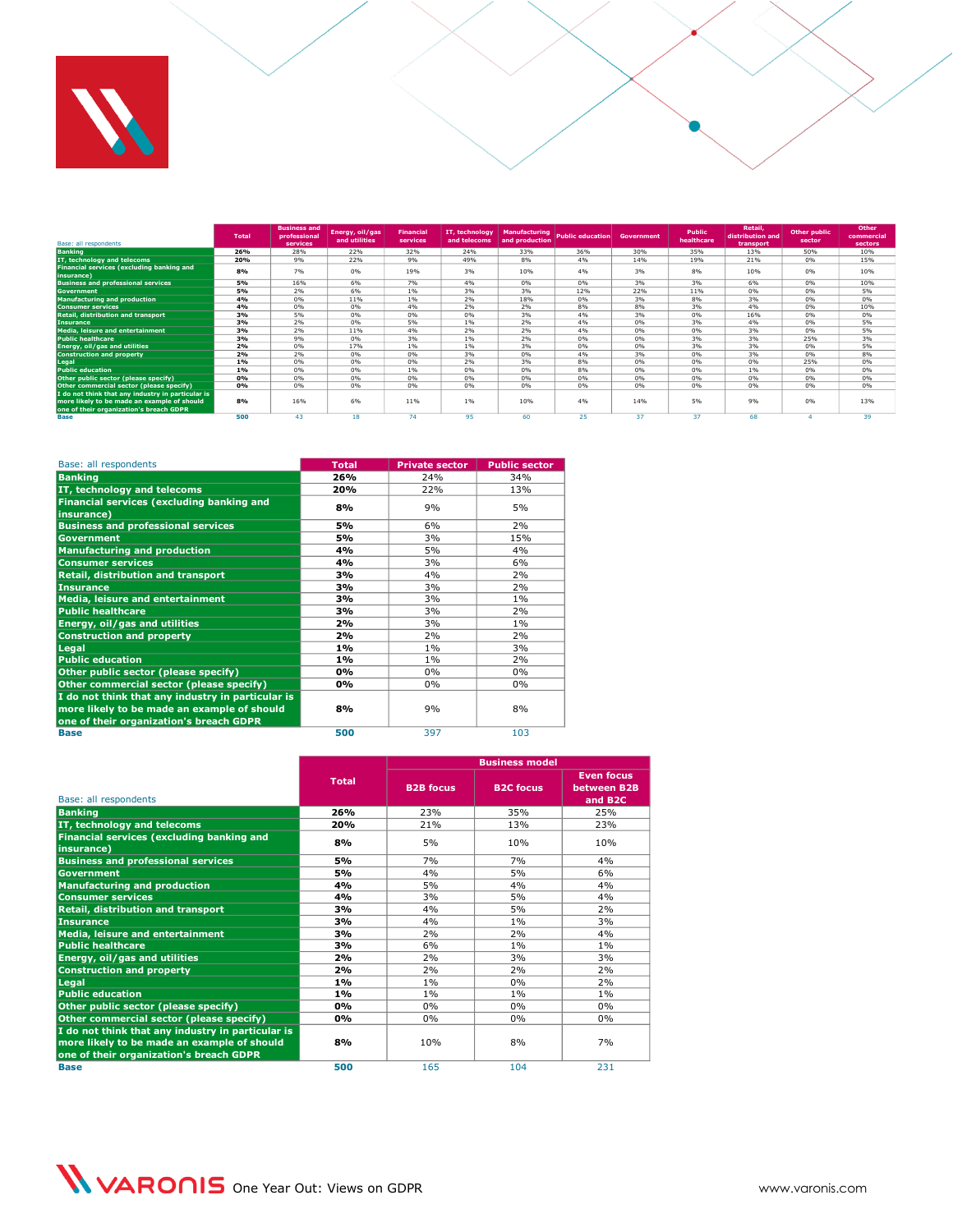

<span id="page-29-1"></span><span id="page-29-0"></span>Which country do you believe is most likely to be made an example of if an organization from that country breaches the EU GDPR?

| Base: all respondents                                                                                                                      | <b>Total</b> | <b>UK</b> | <b>France</b> | Germany | <b>US</b> |
|--------------------------------------------------------------------------------------------------------------------------------------------|--------------|-----------|---------------|---------|-----------|
| <b>UK</b>                                                                                                                                  | <b>23%</b>   | 48%       | 2%            | 11%     | 27%       |
| Germany                                                                                                                                    | 21%          | 10%       | 30%           | 47%     | 9%        |
| lus:                                                                                                                                       | 19%          | 9%        | 6%            | 7%      | 36%       |
| <b>France</b>                                                                                                                              | 10%          | 4%        | 28%           | 7%      | 6%        |
| <b>China</b>                                                                                                                               | 4%           | 0%        | 0%            | $1\%$   | 9%        |
| <b>Brazil</b>                                                                                                                              | 2%           | 3%        | 3%            | 0%      | 2%        |
| <b>Canada</b>                                                                                                                              | 1%           | $1\%$     | 3%            | $0\%$   | 2%        |
| <b>Japan</b>                                                                                                                               | 1%           | $0\%$     | $0\%$         | $0\%$   | 2%        |
| Australia                                                                                                                                  | 0%           | $0\%$     | $0\%$         | 0%      | $0\%$     |
| *Another European country (please specify)                                                                                                 | 1%           | $1\%$     | $1\%$         | $1\%$   | $1\%$     |
| <b>Another APAC country (please specify)</b>                                                                                               | 0%           | $0\%$     | $0\%$         | 0%      | $0\%$     |
| Another country in the Americas (please<br>specify)                                                                                        | 0%           | $0\%$     | 0%            | 0%      | $0\%$     |
| Don't know                                                                                                                                 | 6%           | 6%        | 12%           | 13%     | $1\%$     |
| I do not think that any country in particular is<br>more likely to be made an example of should<br>one of their organization's breach GDPR | 12%          | 18%       | 15%           | 13%     | 7%        |
| <b>Base</b>                                                                                                                                | 500          | 100       | 100           | 100     | 200       |

\*Another European country (please specify): Greece (x3); Italy; Spain

| Base: all respondents                                                                                                                      | <b>Total</b> | $1,000 - 2,999$<br>employees | 3,000-5,000<br>employees | More than 5,000<br>employees |
|--------------------------------------------------------------------------------------------------------------------------------------------|--------------|------------------------------|--------------------------|------------------------------|
| UK.                                                                                                                                        | 23%          | 23%                          | 20%                      | 27%                          |
| <b>Germany</b>                                                                                                                             | 21%          | 24%                          | 18%                      | 21%                          |
| <b>US</b>                                                                                                                                  | 19%          | 19%                          | 19%                      | 18%                          |
| <b>France</b>                                                                                                                              | 10%          | 7%                           | 14%                      | 9%                           |
| <b>China</b>                                                                                                                               | 4%           | 5%                           | 3%                       | 3%                           |
| <b>Brazil</b>                                                                                                                              | 2%           | 1%                           | 2%                       | 3%                           |
| Canada                                                                                                                                     | 1%           | 2%                           | 2%                       | 0%                           |
| <b>Japan</b>                                                                                                                               | 1%           | $0\%$                        | 1%                       | 1%                           |
| <b>Australia</b>                                                                                                                           | $0\%$        | $0\%$                        | 0%                       | $0\%$                        |
| Another European country (please specify)                                                                                                  | 1%           | 1%                           | 1%                       | 1%                           |
| Another APAC country (please specify)                                                                                                      | 0%           | 0%                           | 0%                       | 0%                           |
| Another country in the Americas (please<br>specify)                                                                                        | 0%           | 0%                           | $0\%$                    | 0%                           |
| Don't know                                                                                                                                 | 6%           | 6%                           | 8%                       | 5%                           |
| I do not think that any country in particular is<br>more likely to be made an example of should<br>one of their organization's breach GDPR | 12%          | 13%                          | 11%                      | 12%                          |
| <b>Base</b>                                                                                                                                | 500          | 171                          | 176                      | 153                          |

| Base: all respondents                               | <b>Total</b> | <b>Business and</b><br>professional<br>services | Energy, oil/gas<br>and utilities | <b>Financial</b><br>services | IT, technology<br>and telecoms | and production | Manufacturing Public education | Government | <b>Public</b><br>healthcare | Retail,<br>distribution and<br>transport | Other public<br>sector | Other<br>commercial<br>sectors |
|-----------------------------------------------------|--------------|-------------------------------------------------|----------------------------------|------------------------------|--------------------------------|----------------|--------------------------------|------------|-----------------------------|------------------------------------------|------------------------|--------------------------------|
| <b>UK</b>                                           | 23%          | 19%                                             | 22%                              | 27%                          | 26%                            | 12%            | 16%                            | 27%        | 32%                         | 22%                                      | 25%                    | 23%                            |
| <b>Germany</b>                                      | 21%          | 26%                                             | 17%                              | 27%                          | 20%                            | 17%            | 16%                            | 27%        | 8%                          | 26%                                      | 25%                    | 15%                            |
| <b>US</b>                                           | 19%          | 16%                                             | 22%                              | 14%                          | 28%                            | 13%            | 20%                            | 16%        | 19%                         | 15%                                      | 0%                     | 23%                            |
| <b>France</b>                                       | 10%          | 9%                                              | 22%                              | 9%                           | 9%                             | 10%            | 4%                             | 11%        | 14%                         | 10%                                      | 0%                     | 10%                            |
| China                                               | 4%           | 2%                                              | 6%                               | 3%                           | 2%                             | 12%            | 8%                             | 0%         | 0%                          | 3%                                       | 0%                     | 5%                             |
| <b>Brazil</b>                                       | 2%           | 2%                                              | 0%                               | 1%                           | 1%                             | 0%             | 12%                            | 5%         | 0%                          | 3%                                       | 0%                     | 0%                             |
| Canada                                              | 1%           | 5%                                              | 0%                               | 1%                           | 0%                             | 0%             | 4%                             | 0%         | 3%                          | 1%                                       | 0%                     | 3%                             |
| <b>Japan</b>                                        | 1%           | 2%                                              | 0%                               | 0%                           | 0%                             | 2%             | 0%                             | 0%         | 0%                          | 0%                                       | 0%                     | 3%                             |
| <b>Australia</b>                                    | 0%           | 0%                                              | 0%                               | 0%                           | 0%                             | 0%             | 0%                             | 0%         | 0%                          | 0%                                       | 0%                     | 0%                             |
| Another European country (please specify)           | 1%           | 2%                                              | 0%                               | 1%                           | 0%                             | 2%             | 4%                             | 0%         | 0%                          | 0%                                       | 25%                    | 0%                             |
| Another APAC country (please specify)               | 0%           | 0%                                              | 0%                               | 0%                           | 0%                             | 0%             | 0%                             | 0%         | 0%                          | 0%                                       | 0%                     | 0%                             |
| Another country in the Americas (please<br>specify) | 0%           | 0%                                              | 0%                               | 0%                           | 0%                             | 0%             | 0%                             | 0%         | 0%                          | 0%                                       | 0%                     | 0%                             |
| Don't know                                          | 6%           | 2%                                              | 0%                               | 4%                           | 3%                             | 15%            | 12%                            | 0%         | 16%                         | 6%                                       | 25%                    | 5%                             |
| I do not think that any country in particular is    |              |                                                 |                                  |                              |                                |                |                                |            |                             |                                          |                        |                                |
| more likely to be made an example of should         | 12%          | 14%                                             | 11%                              | 12%                          | 9%                             | 18%            | 4%                             | 14%        | 8%                          | 13%                                      | 0%                     | 13%                            |
| one of their organization's breach GDPR             |              |                                                 |                                  |                              |                                |                |                                |            |                             |                                          |                        |                                |
| Base                                                | 500          | 43                                              | 18                               | 74                           | 95                             | 60             |                                |            |                             | 68                                       |                        | 39                             |

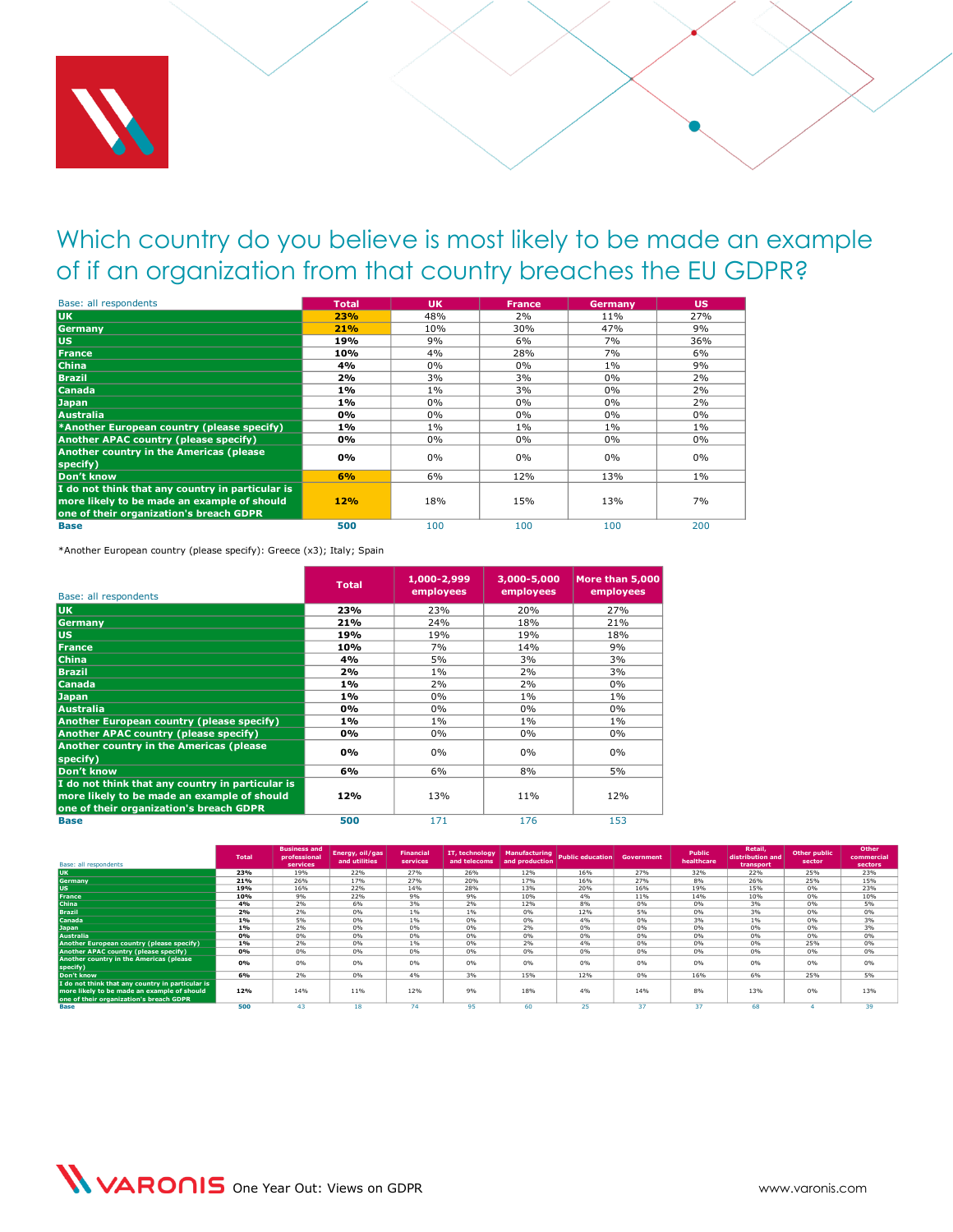

| Base: all respondents                                                                                                                      | <b>Total</b> | <b>Private sector</b> | <b>Public sector</b> |
|--------------------------------------------------------------------------------------------------------------------------------------------|--------------|-----------------------|----------------------|
| <b>UK</b>                                                                                                                                  | 23%          | 22%                   | 26%                  |
| Germany                                                                                                                                    | 21%          | 22%                   | 17%                  |
| lus.                                                                                                                                       | 19%          | 19%                   | 17%                  |
| <b>France</b>                                                                                                                              | 10%          | 10%                   | 10%                  |
| <b>China</b>                                                                                                                               | 4%           | 4%                    | 2%                   |
| <b>Brazil</b>                                                                                                                              | 2%           | 1%                    | 5%                   |
| <b>Canada</b>                                                                                                                              | $1\%$        | 1%                    | 2%                   |
| <b>Japan</b>                                                                                                                               | $1\%$        | $1\%$                 | 0%                   |
| <b>Australia</b>                                                                                                                           | 0%           | 0%                    | 0%                   |
| Another European country (please specify)                                                                                                  | $1\%$        | 1%                    | 2%                   |
| Another APAC country (please specify)                                                                                                      | 0%           | 0%                    | 0%                   |
| Another country in the Americas (please<br>specify)                                                                                        | 0%           | 0%                    | 0%                   |
| Don't know                                                                                                                                 | 6%           | 6%                    | 10%                  |
| I do not think that any country in particular is<br>more likely to be made an example of should<br>one of their organization's breach GDPR | 12%          | 13%                   | 9%                   |
| <b>Base</b>                                                                                                                                | 500          | 397                   | 103                  |

|                                                                                                                                            |              |                  | <b>Business model</b> |                                                         |
|--------------------------------------------------------------------------------------------------------------------------------------------|--------------|------------------|-----------------------|---------------------------------------------------------|
| Base: all respondents                                                                                                                      | <b>Total</b> | <b>B2B</b> focus | <b>B2C</b> focus      | <b>Even focus</b><br>between B2B<br>and B <sub>2C</sub> |
| <b>UK</b>                                                                                                                                  | 23%          | 24%              | 23%                   | 22%                                                     |
| <b>Germany</b>                                                                                                                             | 21%          | 19%              | 14%                   | 25%                                                     |
| <b>US</b>                                                                                                                                  | 19%          | 18%              | 23%                   | 17%                                                     |
| <b>France</b>                                                                                                                              | 10%          | 10%              | 11%                   | 10%                                                     |
| <b>China</b>                                                                                                                               | 4%           | 4%               | 3%                    | 4%                                                      |
| <b>Brazil</b>                                                                                                                              | 2%           | 2%               | 3%                    | 2%                                                      |
| Canada                                                                                                                                     | $1\%$        | 2%               | 4%                    | $0\%$                                                   |
| <b>Japan</b>                                                                                                                               | 1%           | 1%               | 1%                    | $0\%$                                                   |
| <b>Australia</b>                                                                                                                           | 0%           | 0%               | $0\%$                 | $0\%$                                                   |
| Another European country (please specify)                                                                                                  | 1%           | 1%               | 1%                    | 1%                                                      |
| <b>Another APAC country (please specify)</b>                                                                                               | 0%           | 0%               | $0\%$                 | $0\%$                                                   |
| Another country in the Americas (please<br>specify)                                                                                        | 0%           | 0%               | $0\%$                 | $0\%$                                                   |
| Don't know                                                                                                                                 | 6%           | 2%               | 5%                    | 10%                                                     |
| I do not think that any country in particular is<br>more likely to be made an example of should<br>one of their organization's breach GDPR | 12%          | 16%              | 13%                   | 9%                                                      |
| <b>Base</b>                                                                                                                                | 500          | 165              | 104                   | 231                                                     |

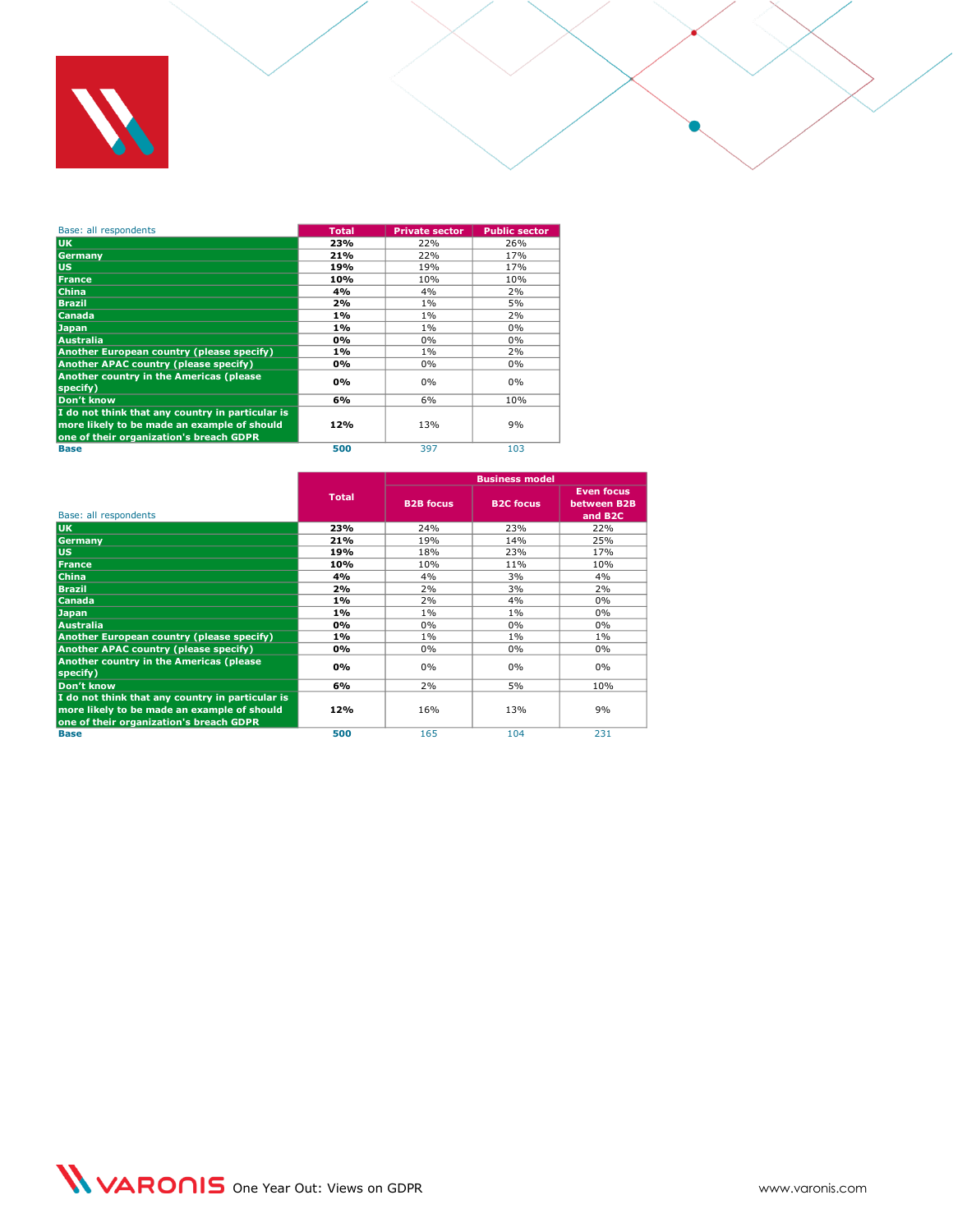

<span id="page-31-0"></span>Country

|                                                                                                                                                                                         | <b>Total</b>          |       |                 |                             |            |  |  |  |
|-----------------------------------------------------------------------------------------------------------------------------------------------------------------------------------------|-----------------------|-------|-----------------|-----------------------------|------------|--|--|--|
| Base: all respondents (500)                                                                                                                                                             | <b>Strongly agree</b> | Agree | <b>Disagree</b> | <b>Strongly</b><br>disagree | Don't know |  |  |  |
| We face some serious challenges in being<br>compliant with the EU GDPR by 25th May 2018                                                                                                 | 21%                   | 54%   | 17%             | 5%                          | 3%         |  |  |  |
| The fines imposed as a result of breaching<br>regulations could cripple some organizations                                                                                              | 26%                   | 49%   | 17%             | 3%                          | 5%         |  |  |  |
| The EU GDPR will not have enough regulators<br>to enforce the mandate                                                                                                                   | 17 <sub>%</sub>       | 41%   | 27%             | 5%                          | 10%        |  |  |  |
| We believe that adhering to the EU GDPR will<br>give us a competitive advantage over other<br>organizations in our sector                                                               | 17%                   | 43%   | 26%             | 6%                          | 8%         |  |  |  |
| An organization from the UK will be made an<br>example of should they breach any part of the<br><b>EU GDPR, as a result of Brexit</b>                                                   | 23%                   | 45%   | 18%             | 5%                          | 10%        |  |  |  |
| The EU GDPR has meant my organization has<br>extra budget available to focus resource onto<br>'housekeeping' tasks like data access rights<br>that would have previously been neglected | 18%                   | 45%   | 25%             | 7%                          | 6%         |  |  |  |
| Our organization does not view compliance<br>with GDPR by the deadline as a priority                                                                                                    | 13%                   | 29%   | 33%             | 19%                         | 6%         |  |  |  |

|                                                                                                                                                                                         | <b>UK</b>             |       |                 |                             |            |  |  |  |
|-----------------------------------------------------------------------------------------------------------------------------------------------------------------------------------------|-----------------------|-------|-----------------|-----------------------------|------------|--|--|--|
| Base: respondents from the UK (100)                                                                                                                                                     | <b>Strongly agree</b> | Agree | <b>Disagree</b> | <b>Strongly</b><br>disagree | Don't know |  |  |  |
| We face some serious challenges in being<br>compliant with the EU GDPR by 25th May 2018                                                                                                 | 15%                   | 58%   | 18%             | 2%                          | 7%         |  |  |  |
| The fines imposed as a result of breaching<br>regulations could cripple some organizations                                                                                              | 20%                   | 54%   | 16%             | 0%                          | 10%        |  |  |  |
| The EU GDPR will not have enough regulators<br>to enforce the mandate                                                                                                                   | 9%                    | 47%   | 23%             | 1%                          | 20%        |  |  |  |
| We believe that adhering to the EU GDPR will<br>give us a competitive advantage over other<br>organizations in our sector                                                               | 5%                    | 33%   | 39%             | 12%                         | 11%        |  |  |  |
| An organization from the UK will be made an<br>example of should they breach any part of the<br><b>EU GDPR, as a result of Brexit</b>                                                   | 23%                   | 47%   | 12%             | 3%                          | 15%        |  |  |  |
| The EU GDPR has meant my organization has<br>extra budget available to focus resource onto<br>'housekeeping' tasks like data access rights<br>that would have previously been neglected | 10%                   | 38%   | 29%             | 8%                          | 15%        |  |  |  |
| Our organization does not view compliance<br>with GDPR by the deadline as a priority                                                                                                    | 6%                    | 28%   | 38%             | 17%                         | 11%        |  |  |  |

|                                                                                                                                                                                         | <b>France</b>         |              |                 |                             |            |  |  |  |
|-----------------------------------------------------------------------------------------------------------------------------------------------------------------------------------------|-----------------------|--------------|-----------------|-----------------------------|------------|--|--|--|
| Base: respondents from France (100)                                                                                                                                                     | <b>Strongly agree</b> | <b>Agree</b> | <b>Disagree</b> | <b>Strongly</b><br>disagree | Don't know |  |  |  |
| We face some serious challenges in being<br>compliant with the EU GDPR by 25th May 2018                                                                                                 | 23%                   | 51%          | 14%             | 7%                          | 5%         |  |  |  |
| The fines imposed as a result of breaching<br>regulations could cripple some organizations                                                                                              | 29%                   | 35%          | 21%             | 6%                          | 9%         |  |  |  |
| The EU GDPR will not have enough regulators<br>to enforce the mandate                                                                                                                   | 16%                   | 48%          | 18%             | 9%                          | 9%         |  |  |  |
| We believe that adhering to the EU GDPR will<br>give us a competitive advantage over other<br>organizations in our sector                                                               | 19%                   | 44%          | 19%             | 8%                          | 10%        |  |  |  |
| An organization from the UK will be made an<br>example of should they breach any part of the<br><b>EU GDPR, as a result of Brexit</b>                                                   | 17 <sub>%</sub>       | 41%          | 27%             | 4%                          | 11%        |  |  |  |
| The EU GDPR has meant my organization has<br>extra budget available to focus resource onto<br>'housekeeping' tasks like data access rights<br>that would have previously been neglected | 23%                   | 37%          | 26%             | 9%                          | 5%         |  |  |  |
| Our organization does not view compliance<br>with GDPR by the deadline as a priority                                                                                                    | 10%                   | 26%          | 30%             | 25%                         | 9%         |  |  |  |

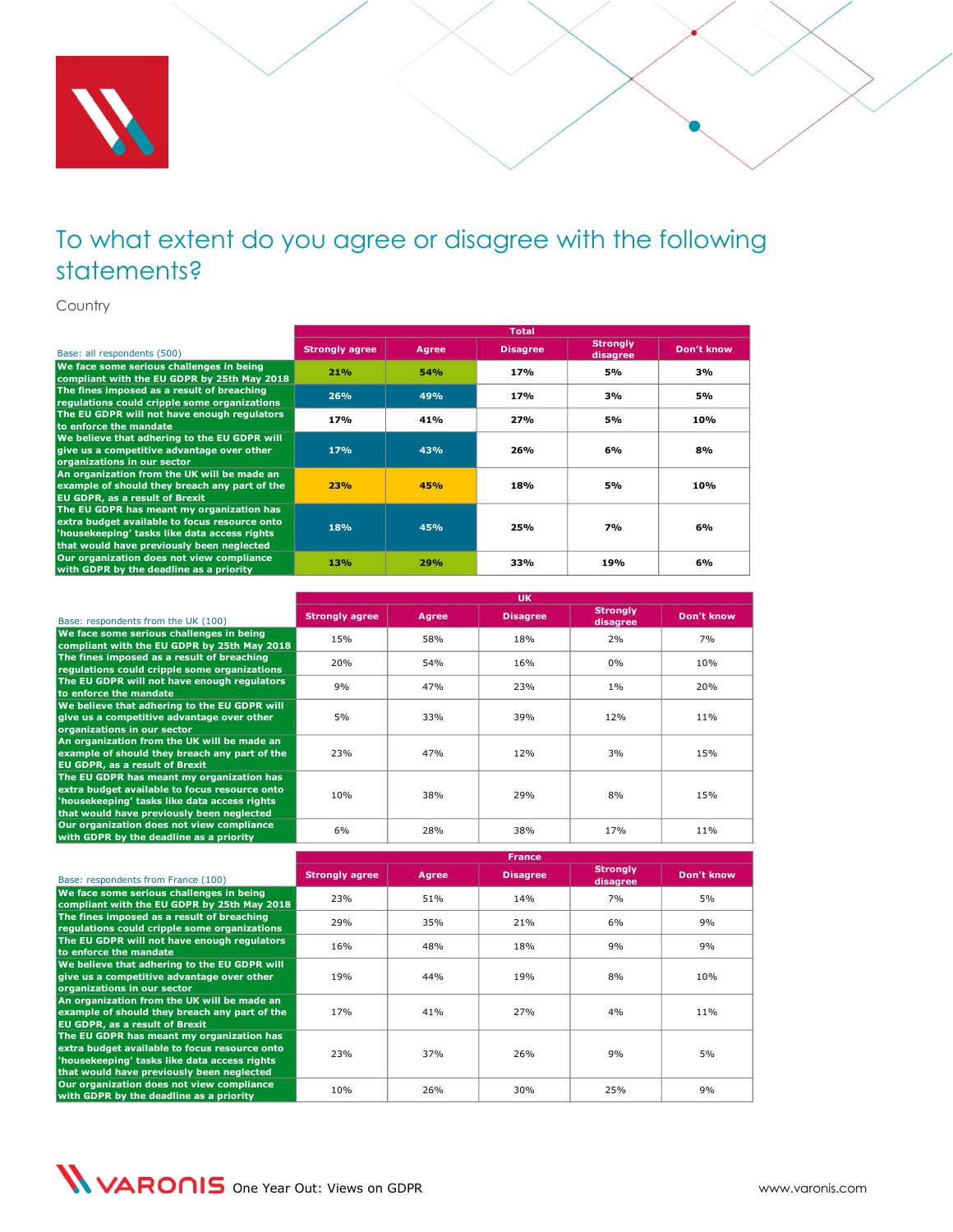

|                                                                                                                                                                                         | Germany               |       |                 |                             |            |  |  |  |
|-----------------------------------------------------------------------------------------------------------------------------------------------------------------------------------------|-----------------------|-------|-----------------|-----------------------------|------------|--|--|--|
| Base: respondents from Germany (100)                                                                                                                                                    | <b>Strongly agree</b> | Agree | <b>Disagree</b> | <b>Strongly</b><br>disagree | Don't know |  |  |  |
| We face some serious challenges in being<br>compliant with the EU GDPR by 25th May 2018                                                                                                 | 17%                   | 64%   | 15%             | 4%                          | 0%         |  |  |  |
| The fines imposed as a result of breaching<br>regulations could cripple some organizations                                                                                              | 27%                   | 48%   | 20%             | 2%                          | 3%         |  |  |  |
| The EU GDPR will not have enough regulators<br>to enforce the mandate                                                                                                                   | 18%                   | 42%   | 31%             | 3%                          | 6%         |  |  |  |
| We believe that adhering to the EU GDPR will<br>give us a competitive advantage over other<br>organizations in our sector                                                               | 10%                   | 46%   | 33%             | 6%                          | 5%         |  |  |  |
| An organization from the UK will be made an<br>example of should they breach any part of the<br><b>EU GDPR, as a result of Brexit</b>                                                   | 20%                   | 37%   | 28%             | 7%                          | 8%         |  |  |  |
| The EU GDPR has meant my organization has<br>extra budget available to focus resource onto<br>'housekeeping' tasks like data access rights<br>that would have previously been neglected | 14%                   | 56%   | 23%             | 6%                          | 1%         |  |  |  |
| Our organization does not view compliance<br>with GDPR by the deadline as a priority                                                                                                    | 10%                   | 48%   | 31%             | 9%                          | 2%         |  |  |  |

|                                                                                                                                                                                         | υs                    |       |                 |                             |            |  |  |  |
|-----------------------------------------------------------------------------------------------------------------------------------------------------------------------------------------|-----------------------|-------|-----------------|-----------------------------|------------|--|--|--|
| Base: respondents from the US (200)                                                                                                                                                     | <b>Strongly agree</b> | Agree | <b>Disagree</b> | <b>Strongly</b><br>disagree | Don't know |  |  |  |
| We face some serious challenges in being<br>compliant with the EU GDPR by 25th May 2018                                                                                                 | 25%                   | 50%   | 18%             | 5%                          | 3%         |  |  |  |
| The fines imposed as a result of breaching<br>regulations could cripple some organizations                                                                                              | 27%                   | 54%   | 15%             | 3%                          | 2%         |  |  |  |
| The EU GDPR will not have enough regulators<br>to enforce the mandate                                                                                                                   | 21%                   | 35%   | 31%             | 7%                          | 7%         |  |  |  |
| We believe that adhering to the EU GDPR will<br>give us a competitive advantage over other<br>organizations in our sector                                                               | 26%                   | 46%   | 19%             | 3%                          | 8%         |  |  |  |
| An organization from the UK will be made an<br>example of should they breach any part of the<br><b>EU GDPR, as a result of Brexit</b>                                                   | 28%                   | 49%   | 12%             | 5%                          | 7%         |  |  |  |
| The EU GDPR has meant my organization has<br>extra budget available to focus resource onto<br>'housekeeping' tasks like data access rights<br>that would have previously been neglected | 21%                   | 47%   | 24%             | 6%                          | 4%         |  |  |  |
| Our organization does not view compliance<br>with GDPR by the deadline as a priority                                                                                                    | 19%                   | 23%   | 32%             | 22%                         | 5%         |  |  |  |

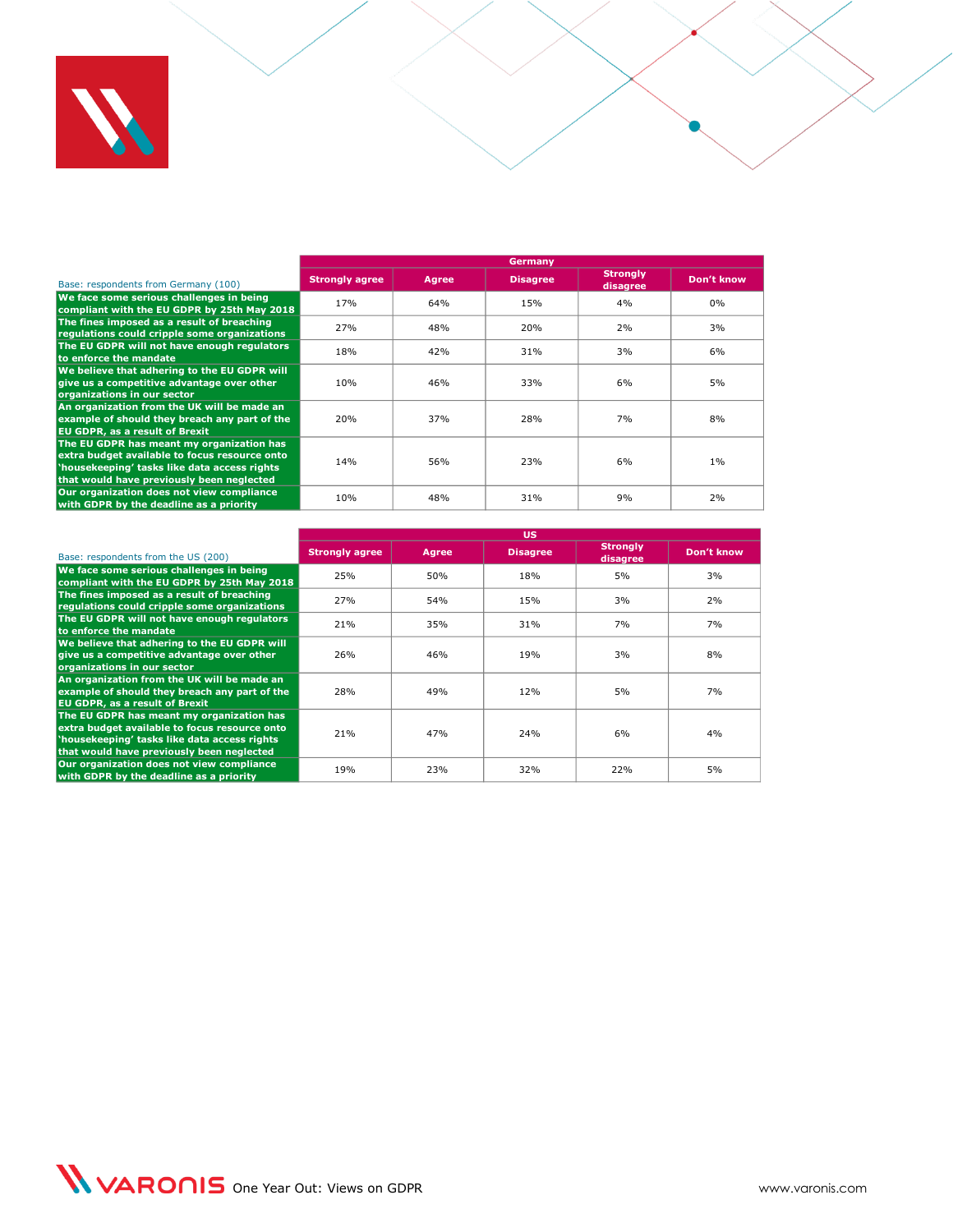

<span id="page-33-0"></span>Size

|                                                                                                                                                                                         | <b>Total</b>          |       |                 |                             |            |  |  |  |
|-----------------------------------------------------------------------------------------------------------------------------------------------------------------------------------------|-----------------------|-------|-----------------|-----------------------------|------------|--|--|--|
| Base: all respondents (500)                                                                                                                                                             | <b>Strongly agree</b> | Agree | <b>Disagree</b> | <b>Strongly</b><br>disagree | Don't know |  |  |  |
| We face some serious challenges in being<br>compliant with the EU GDPR by 25th May 2018                                                                                                 | 21%                   | 54%   | 17%             | 5%                          | 3%         |  |  |  |
| The fines imposed as a result of breaching<br>regulations could cripple some organizations                                                                                              | 26%                   | 49%   | 17%             | 3%                          | 5%         |  |  |  |
| The EU GDPR will not have enough regulators<br>to enforce the mandate                                                                                                                   | 17%                   | 41%   | 27%             | 5%                          | 10%        |  |  |  |
| We believe that adhering to the EU GDPR will<br>give us a competitive advantage over other<br>organizations in our sector                                                               | 17%                   | 43%   | 26%             | 6%                          | 8%         |  |  |  |
| An organization from the UK will be made an<br>example of should they breach any part of the<br><b>EU GDPR, as a result of Brexit</b>                                                   | 23%                   | 45%   | 18%             | 5%                          | 10%        |  |  |  |
| The EU GDPR has meant my organization has<br>extra budget available to focus resource onto<br>'housekeeping' tasks like data access rights<br>that would have previously been neglected | 18%                   | 45%   | 25%             | <b>7%</b>                   | 6%         |  |  |  |
| Our organization does not view compliance<br>with GDPR by the deadline as a priority                                                                                                    | 13%                   | 29%   | 33%             | 19%                         | 6%         |  |  |  |

|                                                                                                                                                                                         | 1,000-2,999 employees |       |                 |                             |            |
|-----------------------------------------------------------------------------------------------------------------------------------------------------------------------------------------|-----------------------|-------|-----------------|-----------------------------|------------|
| Base: respondents from organizations with 1,000-<br>2,999 employees (171)                                                                                                               | <b>Strongly agree</b> | Agree | <b>Disagree</b> | <b>Strongly</b><br>disagree | Don't know |
| We face some serious challenges in being<br>compliant with the EU GDPR by 25th May 2018                                                                                                 | 16%                   | 58%   | 18%             | 5%                          | 3%         |
| The fines imposed as a result of breaching<br>regulations could cripple some organizations                                                                                              | 20%                   | 50%   | 23%             | 4%                          | 4%         |
| The EU GDPR will not have enough regulators<br>to enforce the mandate                                                                                                                   | 17%                   | 42%   | 25%             | 6%                          | 10%        |
| We believe that adhering to the EU GDPR will<br>give us a competitive advantage over other<br>organizations in our sector                                                               | 19 <sub>%</sub>       | 44%   | 23%             | 5%                          | 9%         |
| An organization from the UK will be made an<br>example of should they breach any part of the<br><b>EU GDPR, as a result of Brexit</b>                                                   | 19 <sub>%</sub>       | 50%   | 18%             | 4%                          | 9%         |
| The EU GDPR has meant my organization has<br>extra budget available to focus resource onto<br>'housekeeping' tasks like data access rights<br>that would have previously been neglected | 15%                   | 43%   | 29%             | 8%                          | 6%         |
| Our organization does not view compliance<br>with GDPR by the deadline as a priority                                                                                                    | 14%                   | 29%   | 34%             | 19%                         | 4%         |

|                                                                                                                                                                                         | 3,000-5,000 employees |              |                 |                             |            |
|-----------------------------------------------------------------------------------------------------------------------------------------------------------------------------------------|-----------------------|--------------|-----------------|-----------------------------|------------|
| Base: respondents from organizations with 3,000-<br>5,000 employees (176)                                                                                                               | <b>Strongly agree</b> | <b>Agree</b> | <b>Disagree</b> | <b>Strongly</b><br>disagree | Don't know |
| We face some serious challenges in being<br>compliant with the EU GDPR by 25th May 2018                                                                                                 | 24%                   | 55%          | 11%             | 6%                          | 3%         |
| The fines imposed as a result of breaching<br>regulations could cripple some organizations                                                                                              | 33%                   | 45%          | 14%             | 3%                          | 5%         |
| The EU GDPR will not have enough regulators<br>to enforce the mandate                                                                                                                   | 20%                   | 42%          | 25%             | 6%                          | 7%         |
| We believe that adhering to the EU GDPR will<br>give us a competitive advantage over other<br>organizations in our sector                                                               | 19%                   | 45%          | 22%             | 7%                          | 7%         |
| An organization from the UK will be made an<br>example of should they breach any part of the<br><b>EU GDPR, as a result of Brexit</b>                                                   | 27%                   | 41%          | 18%             | 6%                          | 8%         |
| The EU GDPR has meant my organization has<br>extra budget available to focus resource onto<br>'housekeeping' tasks like data access rights<br>that would have previously been neglected | 20%                   | 46%          | 22%             | 6%                          | 6%         |
| Our organization does not view compliance<br>with GDPR by the deadline as a priority                                                                                                    | 13%                   | 34%          | 31%             | 16%                         | 7%         |

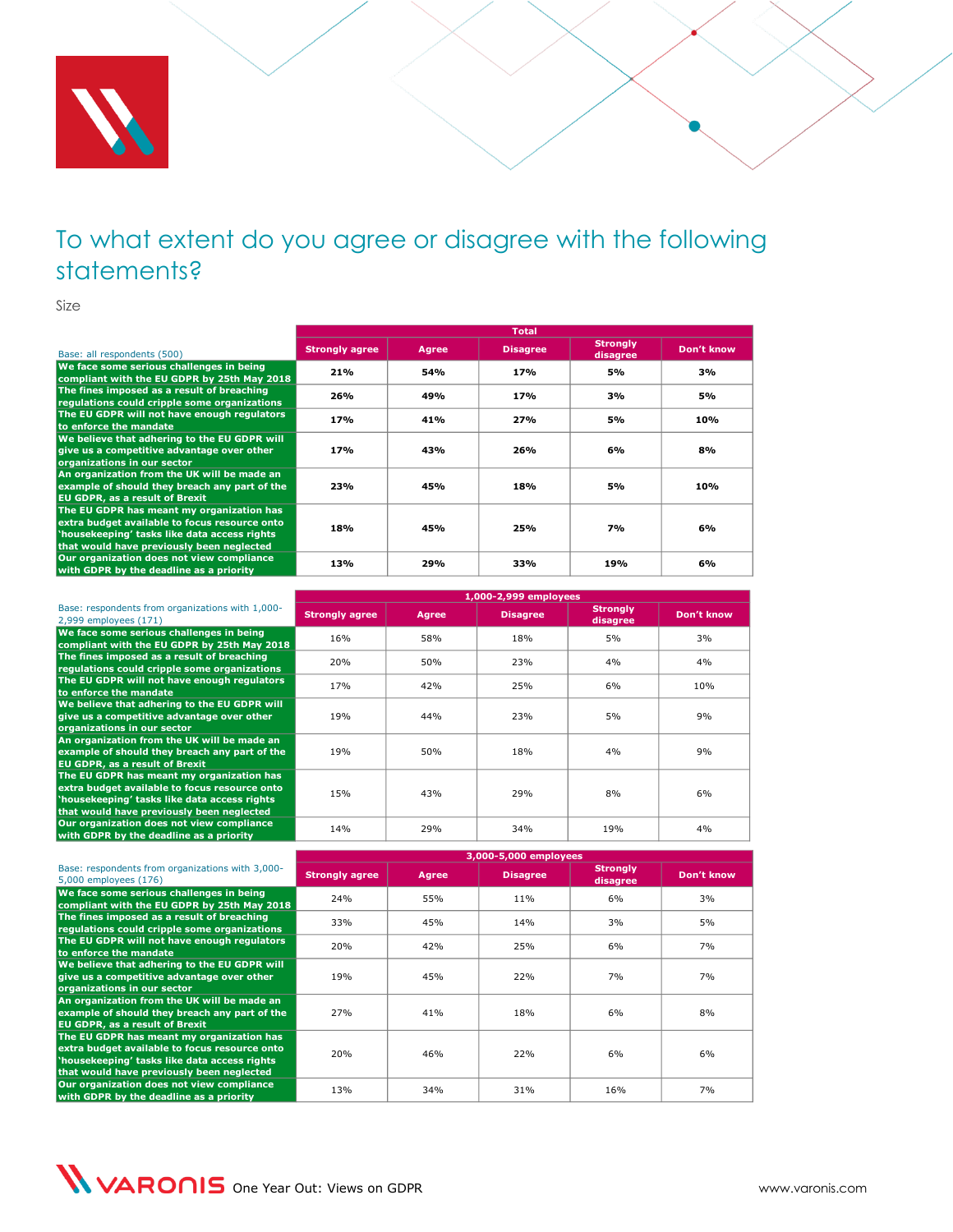

|                                                                                                                                                                                         | More than 5,000 employees |       |                 |                             |            |
|-----------------------------------------------------------------------------------------------------------------------------------------------------------------------------------------|---------------------------|-------|-----------------|-----------------------------|------------|
| Base: respondents from organizations with more<br>than $5,000$ employees $(153)$                                                                                                        | <b>Strongly agree</b>     | Agree | <b>Disagree</b> | <b>Strongly</b><br>disagree | Don't know |
| We face some serious challenges in being<br>compliant with the EU GDPR by 25th May 2018                                                                                                 | 23%                       | 50%   | 21%             | 2%                          | 5%         |
| The fines imposed as a result of breaching<br>regulations could cripple some organizations                                                                                              | 24%                       | 52%   | 14%             | 1%                          | 8%         |
| The EU GDPR will not have enough regulators<br>to enforce the mandate                                                                                                                   | 14%                       | 40%   | 30%             | 4%                          | 12%        |
| We believe that adhering to the EU GDPR will<br>give us a competitive advantage over other<br>organizations in our sector                                                               | 13%                       | 39%   | 33%             | 7%                          | 9%         |
| An organization from the UK will be made an<br>example of should they breach any part of the<br><b>EU GDPR, as a result of Brexit</b>                                                   | 23%                       | 42%   | 18%             | 5%                          | 12%        |
| The EU GDPR has meant my organization has<br>extra budget available to focus resource onto<br>'housekeeping' tasks like data access rights<br>that would have previously been neglected | 17%                       | 46%   | 25%             | 7%                          | 5%         |
| Our organization does not view compliance<br>with GDPR by the deadline as a priority                                                                                                    | 11%                       | 25%   | 33%             | 22%                         | 8%         |

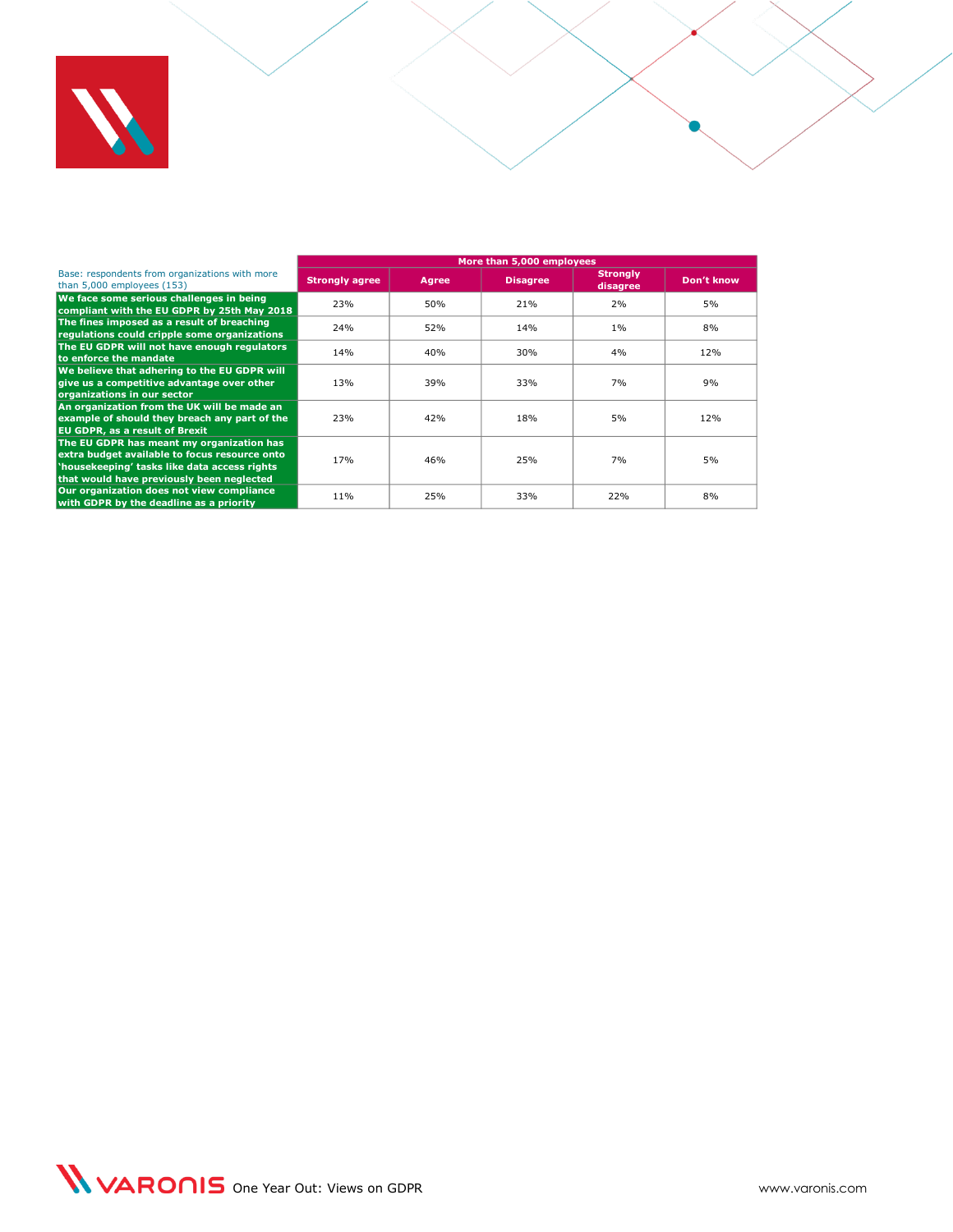

<span id="page-35-0"></span>Sector

|                                                                                                                                                                                         | <b>Total</b>          |       |                 |                             |            |  |
|-----------------------------------------------------------------------------------------------------------------------------------------------------------------------------------------|-----------------------|-------|-----------------|-----------------------------|------------|--|
| Base: all respondents (500)                                                                                                                                                             | <b>Strongly agree</b> | Agree | <b>Disagree</b> | <b>Strongly</b><br>disagree | Don't know |  |
| We face some serious challenges in being<br>compliant with the EU GDPR by 25th May 2018                                                                                                 | 21%                   | 54%   | 17 <sub>%</sub> | 5%                          | 3%         |  |
| The fines imposed as a result of breaching<br>regulations could cripple some organizations                                                                                              | 26%                   | 49%   | 17 <sub>%</sub> | 3%                          | 5%         |  |
| The EU GDPR will not have enough regulators<br>to enforce the mandate                                                                                                                   | 17%                   | 41%   | 27%             | 5%                          | 10%        |  |
| We believe that adhering to the EU GDPR will<br>give us a competitive advantage over other<br>organizations in our sector                                                               | 17%                   | 43%   | 26%             | 6%                          | 8%         |  |
| An organization from the UK will be made an<br>example of should they breach any part of the<br><b>EU GDPR, as a result of Brexit</b>                                                   | 23%                   | 45%   | 18%             | 5%                          | 10%        |  |
| The EU GDPR has meant my organization has<br>extra budget available to focus resource onto<br>'housekeeping' tasks like data access rights<br>that would have previously been neglected | 18%                   | 45%   | 25%             | 7%                          | 6%         |  |
| Our organization does not view compliance<br>with GDPR by the deadline as a priority                                                                                                    | 13%                   | 29%   | 33%             | 19%                         | 6%         |  |

|                                                                                                                                                                                         | <b>Business and professional services</b> |       |                 |                             |            |  |
|-----------------------------------------------------------------------------------------------------------------------------------------------------------------------------------------|-------------------------------------------|-------|-----------------|-----------------------------|------------|--|
| Base: respondents from organizations in the<br>business and professional services sector (43)                                                                                           | <b>Strongly agree</b>                     | Agree | <b>Disagree</b> | <b>Strongly</b><br>disagree | Don't know |  |
| We face some serious challenges in being<br>compliant with the EU GDPR by 25th May 2018                                                                                                 | 2%                                        | 60%   | 33%             | 5%                          | 0%         |  |
| The fines imposed as a result of breaching<br>regulations could cripple some organizations                                                                                              | 26%                                       | 44%   | 21%             | 9%                          | 0%         |  |
| The EU GDPR will not have enough regulators<br>to enforce the mandate                                                                                                                   | 16%                                       | 44%   | 26%             | 5%                          | 9%         |  |
| We believe that adhering to the EU GDPR will<br>give us a competitive advantage over other<br>organizations in our sector                                                               | 21%                                       | 37%   | 28%             | 9%                          | 5%         |  |
| An organization from the UK will be made an<br>example of should they breach any part of the<br>EU GDPR, as a result of Brexit                                                          | 16%                                       | 40%   | 26%             | 7%                          | 12%        |  |
| The EU GDPR has meant my organization has<br>extra budget available to focus resource onto<br>'housekeeping' tasks like data access rights<br>that would have previously been neglected | 12%                                       | 40%   | 26%             | 19%                         | 5%         |  |
| Our organization does not view compliance<br>with GDPR by the deadline as a priority                                                                                                    | 7%                                        | 21%   | 47%             | 26%                         | 0%         |  |

|                                                                                                                                                                                         |                       | <b>Energy, oil/gas and utilities</b> |                 |                             |            |  |
|-----------------------------------------------------------------------------------------------------------------------------------------------------------------------------------------|-----------------------|--------------------------------------|-----------------|-----------------------------|------------|--|
| Base: respondents from organizations in the<br>energy, oil/gas and utilities sector (18)                                                                                                | <b>Strongly agree</b> | <b>Agree</b>                         | <b>Disagree</b> | <b>Strongly</b><br>disagree | Don't know |  |
| We face some serious challenges in being<br>compliant with the EU GDPR by 25th May 2018                                                                                                 | 28%                   | 44%                                  | 22%             | 6%                          | 0%         |  |
| The fines imposed as a result of breaching<br>regulations could cripple some organizations                                                                                              | 28%                   | 56%                                  | 17%             | 0%                          | 0%         |  |
| The EU GDPR will not have enough regulators<br>to enforce the mandate                                                                                                                   | 22%                   | 56%                                  | 11%             | 11%                         | 0%         |  |
| We believe that adhering to the EU GDPR will<br>give us a competitive advantage over other<br>organizations in our sector                                                               | 17 <sub>%</sub>       | 39%                                  | 28%             | 6%                          | 11%        |  |
| An organization from the UK will be made an<br>example of should they breach any part of the<br><b>EU GDPR, as a result of Brexit</b>                                                   | 28%                   | 50%                                  | 22%             | 0%                          | 0%         |  |
| The EU GDPR has meant my organization has<br>extra budget available to focus resource onto<br>'housekeeping' tasks like data access rights<br>that would have previously been neglected | 0%                    | 67%                                  | 28%             | $0\%$                       | 6%         |  |
| Our organization does not view compliance<br>with GDPR by the deadline as a priority                                                                                                    | 17%                   | 33%                                  | 22%             | 22%                         | 6%         |  |

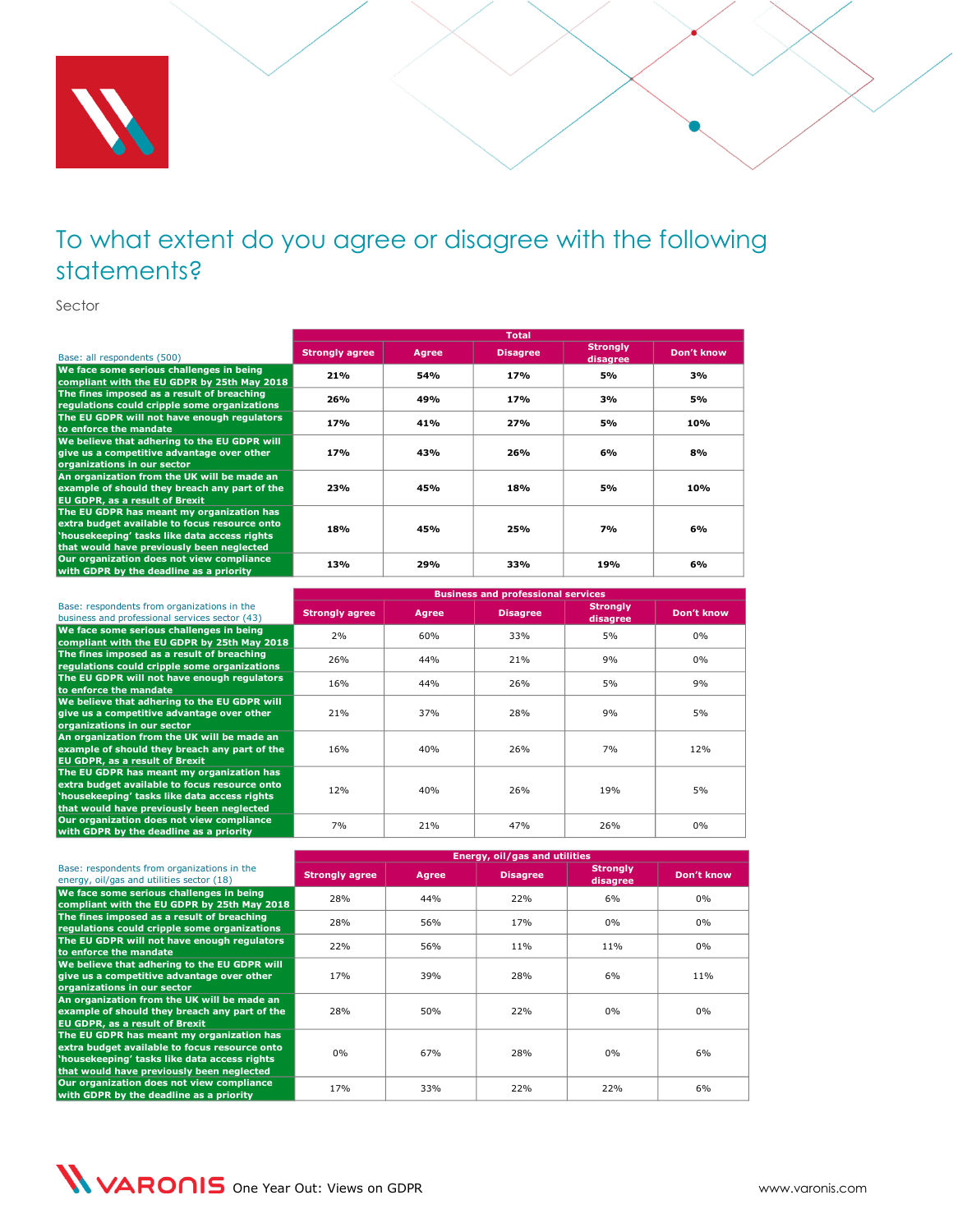

#### Base: respondents from organizations in the

| We face some serious challenges in being                                  |  |
|---------------------------------------------------------------------------|--|
| compliant with the EU GDPR by 25th May 2018                               |  |
| The fines imposed as a result of breaching                                |  |
| regulations could cripple some organizations                              |  |
| The EU GDPR will not have enough regulators                               |  |
| to enforce the mandate                                                    |  |
| tara da a Dias da Tabaira a dheesha a tara tabair 1911. Wixiyo wasan 1911 |  |

**We believe that adhering to the EU GDPR will give us a competitive advantage over other** 

**organizations in our sector An organization from the UK will be made an example of should they breach any part of the EU GDPR, as a result of Brexit**

**The EU GDPR has meant my organization has extra budget available to focus resource onto 'housekeeping' tasks like data access rights** 

financial services sector (74) **Strongly agree Agree Disagree Strongly disagree Don't know compliant with the EU GDPR by 25th May 2018** 19% 57% 18% 18% 4% 4% 3% 3% **regulations could cripple some organizations** 19% 54% 20% 1% 5% **to enforce the mandate** cheesing check and the state and the state and the state of the mandate the mandate the mandate of the state of the state of the state of the state of the state of the state of the state of the sta 20% 46% 26% 7% 1% 24% | 49% | 18% | 1% | 8% **that would have previously been neglected**<br>Our organization does not view compliance 9% 35% 28% 3%<br>with GDPR by the deadline as a priority 19% 39% 30% 8% 4%

**Financial services**

|                                                                                                                                                                                         |                       | IT, technology and telecoms |                 |                             |            |  |  |
|-----------------------------------------------------------------------------------------------------------------------------------------------------------------------------------------|-----------------------|-----------------------------|-----------------|-----------------------------|------------|--|--|
| Base: respondents from organizations in the IT,<br>technology and telecoms sector (95)                                                                                                  | <b>Strongly agree</b> | Agree                       | <b>Disagree</b> | <b>Strongly</b><br>disagree | Don't know |  |  |
| We face some serious challenges in being<br>compliant with the EU GDPR by 25th May 2018                                                                                                 | 31%                   | 51%                         | 11%             | 5%                          | 3%         |  |  |
| The fines imposed as a result of breaching<br>regulations could cripple some organizations                                                                                              | 31%                   | 49%                         | 14%             | 3%                          | 3%         |  |  |
| The EU GDPR will not have enough regulators<br>to enforce the mandate                                                                                                                   | 19%                   | 36%                         | 23%             | 8%                          | 14%        |  |  |
| We believe that adhering to the EU GDPR will<br>give us a competitive advantage over other<br>organizations in our sector                                                               | 21%                   | 47%                         | 19%             | 4%                          | 8%         |  |  |
| An organization from the UK will be made an<br>example of should they breach any part of the<br><b>EU GDPR, as a result of Brexit</b>                                                   | 23%                   | 54%                         | 12%             | 4%                          | 7%         |  |  |
| The EU GDPR has meant my organization has<br>extra budget available to focus resource onto<br>'housekeeping' tasks like data access rights<br>that would have previously been neglected | 22%                   | 51%                         | 16%             | 4%                          | 7%         |  |  |
| Our organization does not view compliance<br>with GDPR by the deadline as a priority                                                                                                    | 23%                   | 26%                         | 29%             | 16%                         | 5%         |  |  |

|                                                                                                                                                                                         | <b>Manufacturing and production</b> |       |                 |                             |                   |  |
|-----------------------------------------------------------------------------------------------------------------------------------------------------------------------------------------|-------------------------------------|-------|-----------------|-----------------------------|-------------------|--|
| Base: respondents from organizations in the<br>manufacturing and production sector (60)                                                                                                 | <b>Strongly agree</b>               | Agree | <b>Disagree</b> | <b>Strongly</b><br>disagree | <b>Don't know</b> |  |
| We face some serious challenges in being<br>compliant with the EU GDPR by 25th May 2018                                                                                                 | 18%                                 | 48%   | 23%             | 8%                          | 2%                |  |
| The fines imposed as a result of breaching<br>regulations could cripple some organizations                                                                                              | 18%                                 | 57%   | 17%             | 5%                          | 3%                |  |
| The EU GDPR will not have enough regulators<br>to enforce the mandate                                                                                                                   | 12%                                 | 45%   | 27%             | 8%                          | 8%                |  |
| We believe that adhering to the EU GDPR will<br>give us a competitive advantage over other<br>organizations in our sector                                                               | 15%                                 | 38%   | 37%             | 7%                          | 3%                |  |
| An organization from the UK will be made an<br>example of should they breach any part of the<br><b>EU GDPR, as a result of Brexit</b>                                                   | 18%                                 | 45%   | 20%             | 7%                          | 10%               |  |
| The EU GDPR has meant my organization has<br>extra budget available to focus resource onto<br>'housekeeping' tasks like data access rights<br>that would have previously been neglected | 13%                                 | 52%   | 25%             | 7%                          | 3%                |  |
| Our organization does not view compliance<br>with GDPR by the deadline as a priority                                                                                                    | 5%                                  | 38%   | 32%             | 22%                         | 3%                |  |

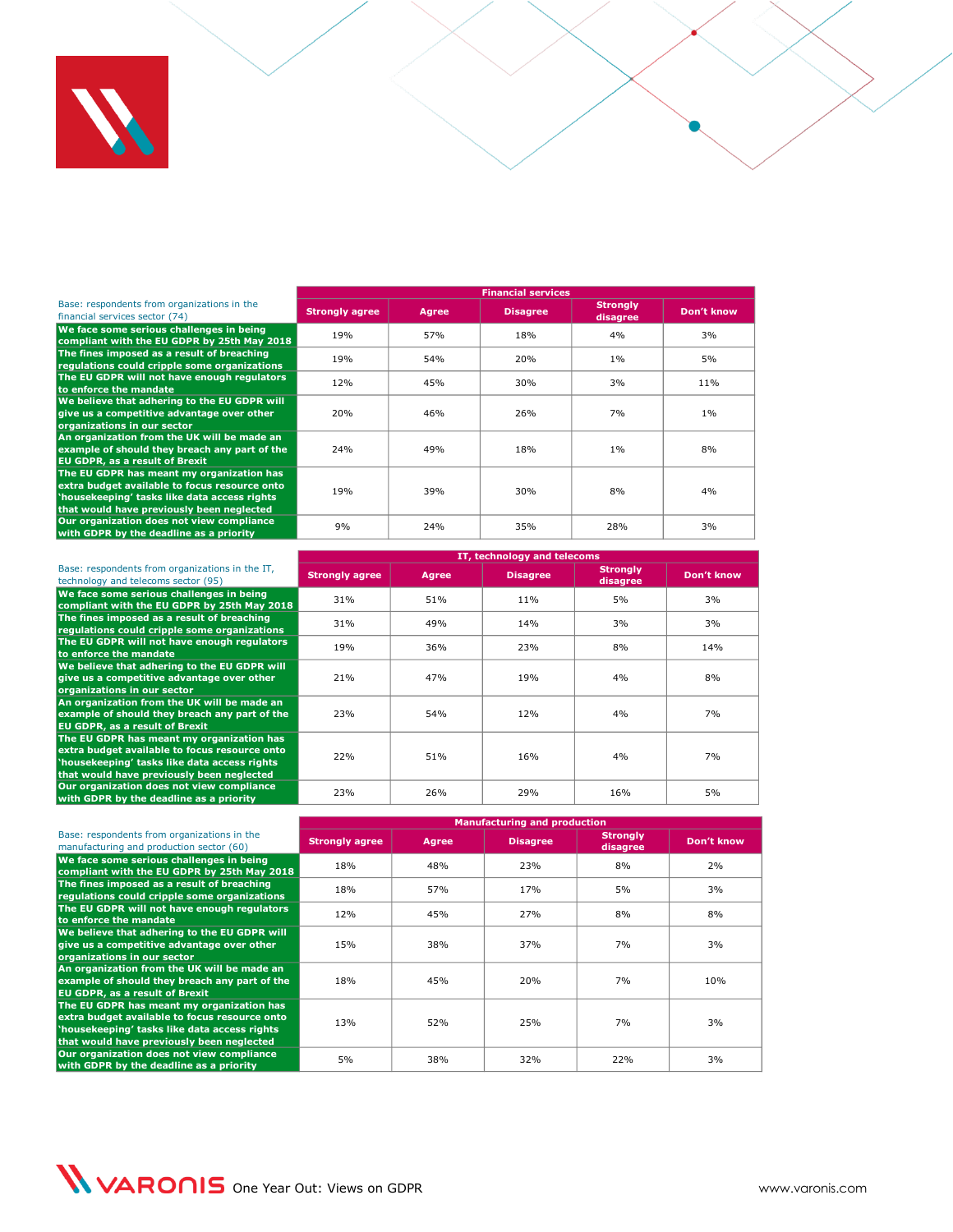

|                                                                                                                                                                                         | <b>Public education</b> |              |                 |                             |            |  |  |
|-----------------------------------------------------------------------------------------------------------------------------------------------------------------------------------------|-------------------------|--------------|-----------------|-----------------------------|------------|--|--|
| Base: respondents from organizations in the public<br>education sector (25)                                                                                                             | <b>Strongly agree</b>   | <b>Agree</b> | <b>Disagree</b> | <b>Strongly</b><br>disagree | Don't know |  |  |
| We face some serious challenges in being<br>compliant with the EU GDPR by 25th May 2018                                                                                                 | 16%                     | 80%          | 0%              | 0%                          | 4%         |  |  |
| The fines imposed as a result of breaching<br>regulations could cripple some organizations                                                                                              | 20%                     | 68%          | 12%             | 0%                          | 0%         |  |  |
| The EU GDPR will not have enough regulators<br>to enforce the mandate                                                                                                                   | 20%                     | 32%          | 36%             | 0%                          | 12%        |  |  |
| We believe that adhering to the EU GDPR will<br>give us a competitive advantage over other<br>organizations in our sector                                                               | 4%                      | 52%          | 32%             | 8%                          | 4%         |  |  |
| An organization from the UK will be made an<br>example of should they breach any part of the<br><b>EU GDPR, as a result of Brexit</b>                                                   | 24%                     | 36%          | 20%             | 8%                          | 12%        |  |  |
| The EU GDPR has meant my organization has<br>extra budget available to focus resource onto<br>'housekeeping' tasks like data access rights<br>that would have previously been neglected | 16%                     | 48%          | 24%             | 4%                          | 8%         |  |  |
| Our organization does not view compliance<br>with GDPR by the deadline as a priority                                                                                                    | 0%                      | 48%          | 36%             | 8%                          | 8%         |  |  |

|                                                                                                                                                                                         | <b>Government</b>     |              |                 |                             |            |  |
|-----------------------------------------------------------------------------------------------------------------------------------------------------------------------------------------|-----------------------|--------------|-----------------|-----------------------------|------------|--|
| Base: respondents from organizations in the<br>qovernment sector (37)                                                                                                                   | <b>Strongly agree</b> | <b>Agree</b> | <b>Disagree</b> | <b>Strongly</b><br>disagree | Don't know |  |
| We face some serious challenges in being<br>compliant with the EU GDPR by 25th May 2018                                                                                                 | 24%                   | 41%          | 19%             | 3%                          | 14%        |  |
| The fines imposed as a result of breaching<br>regulations could cripple some organizations                                                                                              | 27%                   | 35%          | 16%             | $0\%$                       | 22%        |  |
| The EU GDPR will not have enough regulators<br>to enforce the mandate                                                                                                                   | 19%                   | 32%          | 32%             | 3%                          | 14%        |  |
| We believe that adhering to the EU GDPR will<br>give us a competitive advantage over other<br>organizations in our sector                                                               | 22%                   | 27%          | 22%             | 11%                         | 19%        |  |
| An organization from the UK will be made an<br>example of should they breach any part of the<br><b>EU GDPR, as a result of Brexit</b>                                                   | 24%                   | 46%          | 8%              | 5%                          | 16%        |  |
| The EU GDPR has meant my organization has<br>extra budget available to focus resource onto<br>'housekeeping' tasks like data access rights<br>that would have previously been neglected | 16%                   | 32%          | 22%             | 14%                         | 16%        |  |
| Our organization does not view compliance<br>with GDPR by the deadline as a priority                                                                                                    | 24%                   | 22%          | 27%             | 14%                         | 14%        |  |

|                                                                                                                                                                                         |                       | <b>Public healthcare</b> |                 |                             |            |  |  |
|-----------------------------------------------------------------------------------------------------------------------------------------------------------------------------------------|-----------------------|--------------------------|-----------------|-----------------------------|------------|--|--|
| Base: respondents from organizations in the public<br>healthcare sector (37)                                                                                                            | <b>Strongly agree</b> | Agree                    | <b>Disagree</b> | <b>Strongly</b><br>disagree | Don't know |  |  |
| We face some serious challenges in being<br>compliant with the EU GDPR by 25th May 2018                                                                                                 | 19%                   | 68%                      | 11%             | $0\%$                       | 3%         |  |  |
| The fines imposed as a result of breaching<br>regulations could cripple some organizations                                                                                              | 22%                   | 57%                      | 22%             | $0\%$                       | 0%         |  |  |
| The EU GDPR will not have enough regulators<br>to enforce the mandate                                                                                                                   | 11%                   | 51%                      | 32%             | 3%                          | 3%         |  |  |
| We believe that adhering to the EU GDPR will<br>give us a competitive advantage over other<br>organizations in our sector                                                               | 11%                   | 59%                      | 14%             | $0\%$                       | 16%        |  |  |
| An organization from the UK will be made an<br>example of should they breach any part of the<br><b>EU GDPR, as a result of Brexit</b>                                                   | 30%                   | 46%                      | 14%             | 5%                          | 5%         |  |  |
| The EU GDPR has meant my organization has<br>extra budget available to focus resource onto<br>'housekeeping' tasks like data access rights<br>that would have previously been neglected | 16%                   | 51%                      | 24%             | 3%                          | 5%         |  |  |
| Our organization does not view compliance<br>with GDPR by the deadline as a priority                                                                                                    | 3%                    | 41%                      | 32%             | 22%                         | 3%         |  |  |

WARONIS One Year Out: Views on GDPR www.varonis.com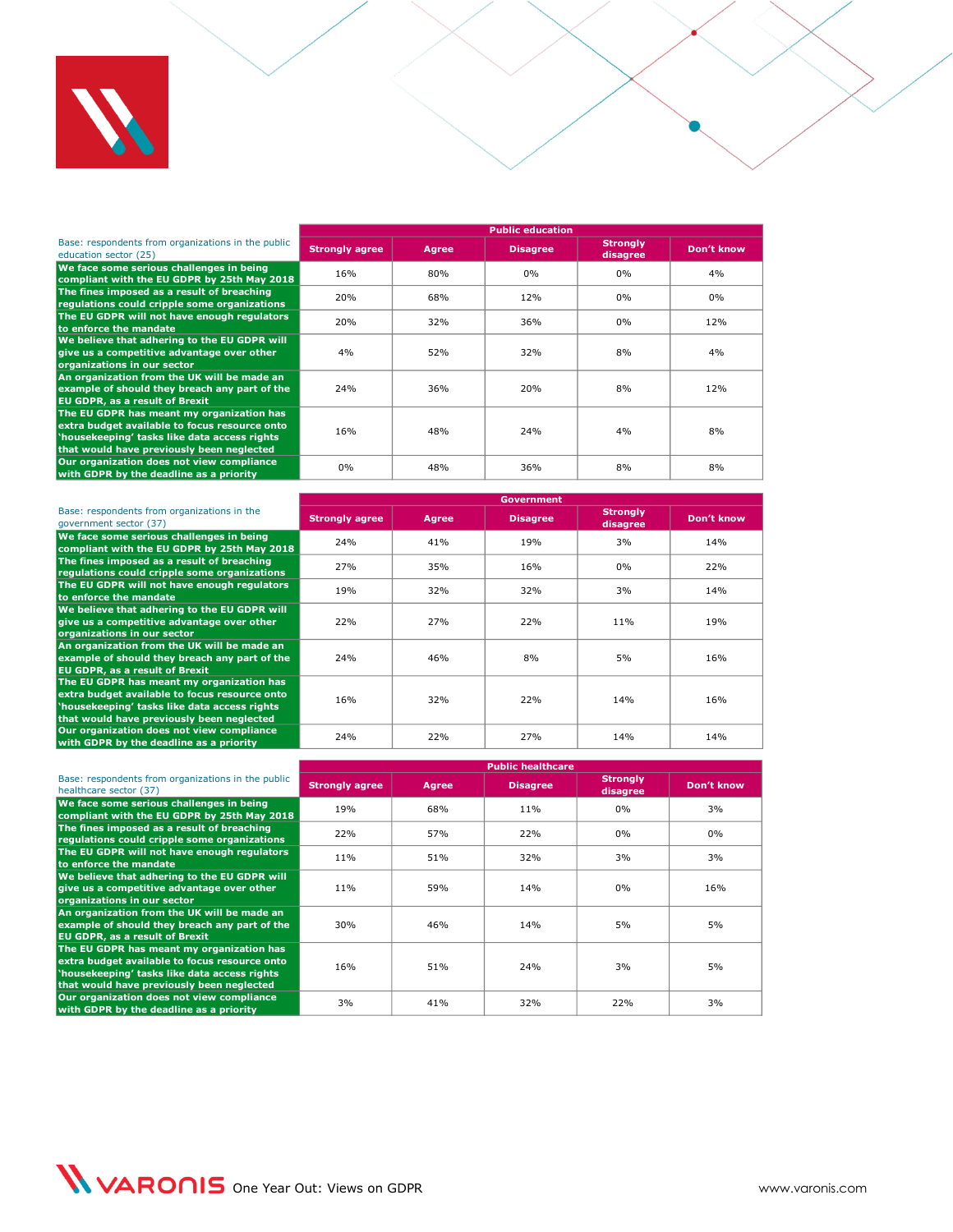

Base: respondents from organizations in the retail,

**We believe that adhering to the EU GDPR will give us a competitive advantage over other organizations in our sector**

**An organization from the UK will be made an example of should they breach any part of the EU GDPR, as a result of Brexit**

**The EU GDPR has meant my organization has extra budget available to focus resource onto 'housekeeping' tasks like data access rights that would have previously been neglected**

Base: respondents from organizations in the retail, **Strongly agree | Agree | Disagree | Strongly | Strongly <b>Strongly | Strongly | Strongly | Strongly** | **Bagree** | **Bagree** | **Bagree | Bagree | Bagree | Bagree | Bagree | disagree Don't know We face some serious challenges in being compliant with the EU GDPR by 25th May 2018** 22% 49% 18% 7% 4% **The fines imposed as a result of breaching regulations could cripple some organizations** 32% 34% 19% 3% 12% **The EU GDPR will not have enough regulators the EU GDPR will not have enough regulators** 22% 237% 24% 24% 24% 7% 10% 15% 34% 32% 7% 12% 19% 43% 25% 0% 13% 19% 35% 37% 6% 3% **Our organization does not view compliance with GDPR by the deadline as a priority** 13% 28% 34% 13% 12%

**Retail, distribution and transport**

|                                                                                                                                                                                         | <b>Other public sector</b> |              |                 |                             |            |  |
|-----------------------------------------------------------------------------------------------------------------------------------------------------------------------------------------|----------------------------|--------------|-----------------|-----------------------------|------------|--|
| Base: respondents from organizations in other<br>public sectors (4)                                                                                                                     | <b>Strongly agree</b>      | <b>Agree</b> | <b>Disagree</b> | <b>Strongly</b><br>disagree | Don't know |  |
| We face some serious challenges in being<br>compliant with the EU GDPR by 25th May 2018                                                                                                 | 25%                        | 50%          | 25%             | $0\%$                       | 0%         |  |
| The fines imposed as a result of breaching<br>regulations could cripple some organizations                                                                                              | 25%                        | 75%          | 0%              | $0\%$                       | $0\%$      |  |
| The EU GDPR will not have enough regulators<br>to enforce the mandate                                                                                                                   | 0%                         | 75%          | 0%              | 0%                          | 25%        |  |
| We believe that adhering to the EU GDPR will<br>give us a competitive advantage over other<br>organizations in our sector                                                               | 0%                         | 0%           | 50%             | 0%                          | 50%        |  |
| An organization from the UK will be made an<br>example of should they breach any part of the<br><b>EU GDPR, as a result of Brexit</b>                                                   | 25%                        | 25%          | 25%             | $0\%$                       | 25%        |  |
| The EU GDPR has meant my organization has<br>extra budget available to focus resource onto<br>'housekeeping' tasks like data access rights<br>that would have previously been neglected | 0%                         | 50%          | 50%             | $0\%$                       | 0%         |  |
| Our organization does not view compliance<br>with GDPR by the deadline as a priority                                                                                                    | 0%                         | 25%          | 25%             | 0%                          | 50%        |  |

|                                                                                                                                                                                         | <b>Other commercial sectors</b> |              |                 |                             |            |  |
|-----------------------------------------------------------------------------------------------------------------------------------------------------------------------------------------|---------------------------------|--------------|-----------------|-----------------------------|------------|--|
| Base: respondents from organizations in other<br>commercial sectors (39)                                                                                                                | <b>Strongly agree</b>           | <b>Agree</b> | <b>Disagree</b> | <b>Strongly</b><br>disagree | Don't know |  |
| We face some serious challenges in being<br>compliant with the EU GDPR by 25th May 2018                                                                                                 | 23%                             | 62%          | 10%             | 3%                          | 3%         |  |
| The fines imposed as a result of breaching<br>regulations could cripple some organizations                                                                                              | 36%                             | 44%          | 15%             | 3%                          | 3%         |  |
| The EU GDPR will not have enough regulators<br>to enforce the mandate                                                                                                                   | 23%                             | 44%          | 28%             | 3%                          | 3%         |  |
| We believe that adhering to the EU GDPR will<br>give us a competitive advantage over other<br>organizations in our sector                                                               | 18%                             | 54%          | 18%             | 5%                          | 5%         |  |
| An organization from the UK will be made an<br>example of should they breach any part of the<br>EU GDPR, as a result of Brexit                                                          | 31%                             | 26%          | 23%             | 13%                         | 8%         |  |
| The EU GDPR has meant my organization has<br>extra budget available to focus resource onto<br>'housekeeping' tasks like data access rights<br>that would have previously been neglected | 28%                             | 46%          | 18%             | 3%                          | 5%         |  |
| Our organization does not view compliance<br>with GDPR by the deadline as a priority                                                                                                    | 18%                             | 28%          | 28%             | 15%                         | 10%        |  |

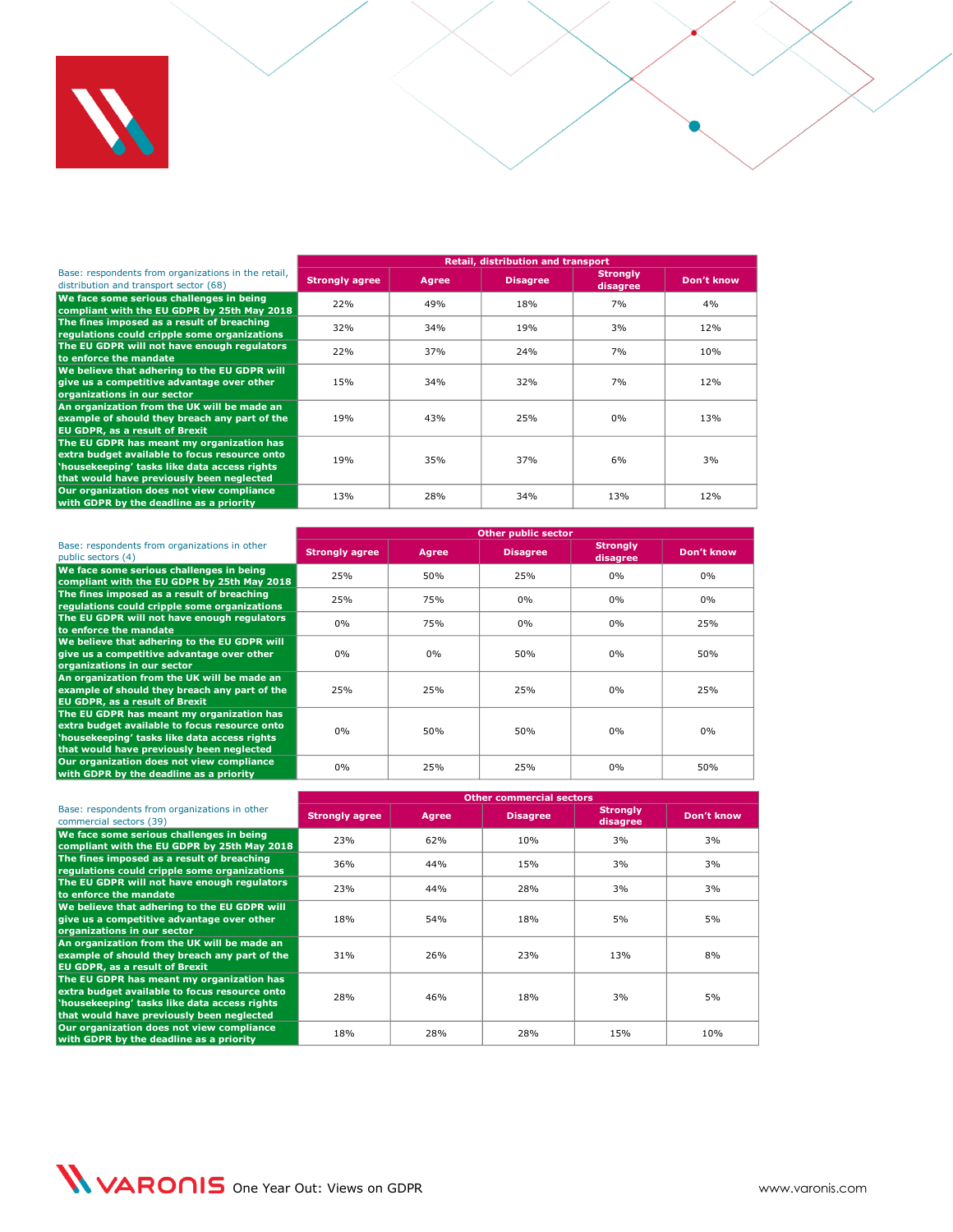

<span id="page-39-0"></span>Private vs. public sector

|                                                                                                                                                                                         |                       | Total |                 |                             |            |  |  |  |
|-----------------------------------------------------------------------------------------------------------------------------------------------------------------------------------------|-----------------------|-------|-----------------|-----------------------------|------------|--|--|--|
| Base: all respondents (500)                                                                                                                                                             | <b>Strongly agree</b> | Agree | <b>Disagree</b> | <b>Strongly</b><br>disagree | Don't know |  |  |  |
| We face some serious challenges in being<br>compliant with the EU GDPR by 25th May 2018                                                                                                 | 21%                   | 54%   | 17%             | 5%                          | 3%         |  |  |  |
| The fines imposed as a result of breaching<br>regulations could cripple some organizations                                                                                              | 26%                   | 49%   | 17%             | 3%                          | 5%         |  |  |  |
| The EU GDPR will not have enough regulators<br>to enforce the mandate                                                                                                                   | 17%                   | 41%   | 27%             | 5%                          | 10%        |  |  |  |
| We believe that adhering to the EU GDPR will<br>give us a competitive advantage over other<br>organizations in our sector                                                               | 17%                   | 43%   | 26%             | 6%                          | 8%         |  |  |  |
| An organization from the UK will be made an<br>example of should they breach any part of the<br><b>EU GDPR, as a result of Brexit</b>                                                   | 23%                   | 45%   | 18%             | 5%                          | 10%        |  |  |  |
| The EU GDPR has meant my organization has<br>extra budget available to focus resource onto<br>'housekeeping' tasks like data access rights<br>that would have previously been neglected | 18%                   | 45%   | 25%             | <b>7%</b>                   | 6%         |  |  |  |
| Our organization does not view compliance<br>with GDPR by the deadline as a priority                                                                                                    | 13%                   | 29%   | 33%             | 19%                         | 6%         |  |  |  |

|                                                                                                                                                                                         |                       | <b>Private sector</b> |                 |                              |            |  |  |
|-----------------------------------------------------------------------------------------------------------------------------------------------------------------------------------------|-----------------------|-----------------------|-----------------|------------------------------|------------|--|--|
| Base: respondents from organizations in the private<br>sector (397)                                                                                                                     | <b>Strongly agree</b> | <b>Agree</b>          | <b>Disagree</b> | <b>Strongly</b><br>disagree, | Don't know |  |  |
| We face some serious challenges in being<br>compliant with the EU GDPR by 25th May 2018                                                                                                 | 21%                   | 53%                   | 18%             | 6%                           | 3%         |  |  |
| The fines imposed as a result of breaching<br>regulations could cripple some organizations                                                                                              | 27%                   | 48%                   | 17%             | 4%                           | 5%         |  |  |
| The EU GDPR will not have enough regulators<br>to enforce the mandate                                                                                                                   | 17 <sub>%</sub>       | 42%                   | 25%             | 6%                           | 10%        |  |  |
| We believe that adhering to the EU GDPR will<br>give us a competitive advantage over other<br>organizations in our sector                                                               | 18%                   | 43%                   | 26%             | 6%                           | 6%         |  |  |
| An organization from the UK will be made an<br>example of should they breach any part of the<br><b>EU GDPR, as a result of Brexit</b>                                                   | 22%                   | 45%                   | 19%             | 4%                           | 9%         |  |  |
| The EU GDPR has meant my organization has<br>extra budget available to focus resource onto<br>'housekeeping' tasks like data access rights<br>that would have previously been neglected | 18%                   | 45%                   | 25%             | 7%                           | 5%         |  |  |
| Our organization does not view compliance<br>with GDPR by the deadline as a priority                                                                                                    | 14%                   | 28%                   | 33%             | 20%                          | 6%         |  |  |

|                                                                                                                                                                                         | <b>Public sector</b>  |       |                 |                             |            |  |  |
|-----------------------------------------------------------------------------------------------------------------------------------------------------------------------------------------|-----------------------|-------|-----------------|-----------------------------|------------|--|--|
| Base: respondents from organizations in the public<br>sector (103)                                                                                                                      | <b>Strongly agree</b> | Agree | <b>Disagree</b> | <b>Strongly</b><br>disagree | Don't know |  |  |
| We face some serious challenges in being<br>compliant with the EU GDPR by 25th May 2018                                                                                                 | 20%                   | 60%   | 12%             | $1\%$                       | 7%         |  |  |
| The fines imposed as a result of breaching<br>regulations could cripple some organizations                                                                                              | 23%                   | 52%   | 17%             | $0\%$                       | 8%         |  |  |
| The EU GDPR will not have enough regulators<br>to enforce the mandate                                                                                                                   | 16%                   | 41%   | 32%             | 2%                          | 10%        |  |  |
| We believe that adhering to the EU GDPR will<br>give us a competitive advantage over other<br>organizations in our sector                                                               | 13%                   | 44%   | 22%             | 6%                          | 16%        |  |  |
| An organization from the UK will be made an<br>example of should they breach any part of the<br><b>EU GDPR, as a result of Brexit</b>                                                   | 26%                   | 43%   | 14%             | 6%                          | 12%        |  |  |
| The EU GDPR has meant my organization has<br>extra budget available to focus resource onto<br>'housekeeping' tasks like data access rights<br>that would have previously been neglected | 16%                   | 44%   | 24%             | 7%                          | 10%        |  |  |
| Our organization does not view compliance<br>with GDPR by the deadline as a priority                                                                                                    | 10%                   | 35%   | 31%             | 15%                         | 10%        |  |  |

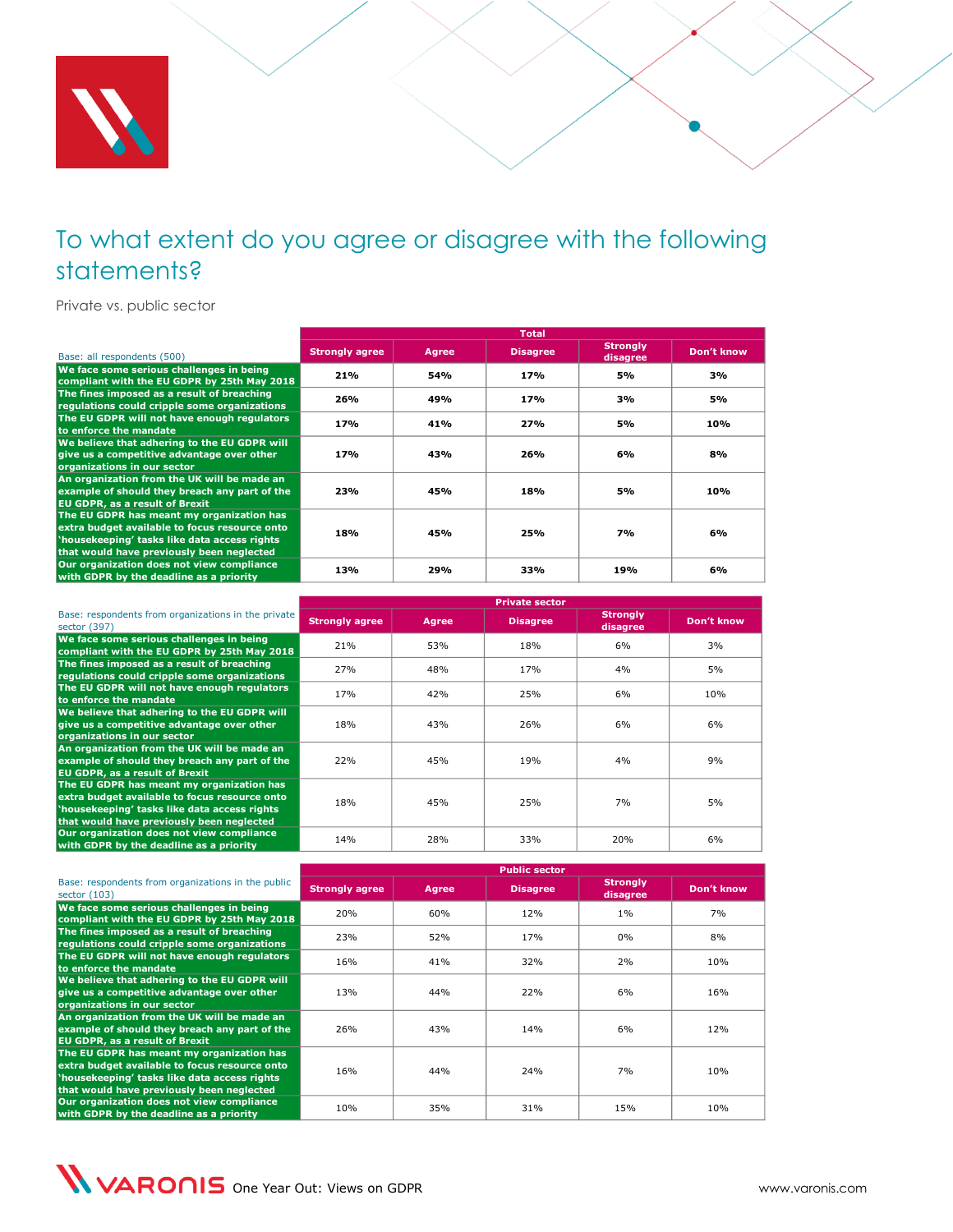

<span id="page-40-0"></span>Business model

|                                                                                                                                                                                         |                       |       | <b>Total</b>    |                             |            |
|-----------------------------------------------------------------------------------------------------------------------------------------------------------------------------------------|-----------------------|-------|-----------------|-----------------------------|------------|
| Base: all respondents (500)                                                                                                                                                             | <b>Strongly agree</b> | Agree | <b>Disagree</b> | <b>Strongly</b><br>disagree | Don't know |
| We face some serious challenges in being<br>compliant with the EU GDPR by 25th May 2018                                                                                                 | 21%                   | 54%   | 17%             | 5%                          | 3%         |
| The fines imposed as a result of breaching<br>regulations could cripple some organizations                                                                                              | 26%                   | 49%   | 17%             | 3%                          | 5%         |
| The EU GDPR will not have enough regulators<br>to enforce the mandate                                                                                                                   | 17%                   | 41%   | 27%             | 5%                          | 10%        |
| We believe that adhering to the EU GDPR will<br>give us a competitive advantage over other<br>organizations in our sector                                                               | 17%                   | 43%   | 26%             | 6%                          | 8%         |
| An organization from the UK will be made an<br>example of should they breach any part of the<br><b>EU GDPR, as a result of Brexit</b>                                                   | 23%                   | 45%   | 18%             | 5%                          | 10%        |
| The EU GDPR has meant my organization has<br>extra budget available to focus resource onto<br>'housekeeping' tasks like data access rights<br>that would have previously been neglected | 18%                   | 45%   | 25%             | 7%                          | 6%         |
| Our organization does not view compliance<br>with GDPR by the deadline as a priority                                                                                                    | 13%                   | 29%   | 33%             | 19%                         | 6%         |

| Base: respondents from organizations that have a<br>primarily B2B focus (165)                                                                                                           | <b>Strongly agree</b> | <b>Agree</b> | <b>Disagree</b>                     | <b>Strongly</b><br>disagree | Don't know        |  |  |  |
|-----------------------------------------------------------------------------------------------------------------------------------------------------------------------------------------|-----------------------|--------------|-------------------------------------|-----------------------------|-------------------|--|--|--|
| We face some serious challenges in being<br>compliant with the EU GDPR by 25th May 2018                                                                                                 | 24%                   | 47%          | 20%                                 | 7%                          | $1\%$             |  |  |  |
| The fines imposed as a result of breaching<br>regulations could cripple some organizations                                                                                              | 29%                   | 46%          | 16%                                 | 4%                          | 4%                |  |  |  |
| The EU GDPR will not have enough regulators<br>to enforce the mandate                                                                                                                   | 17%                   | 41%          | 26%                                 | 10%                         | 7%                |  |  |  |
| We believe that adhering to the EU GDPR will<br>give us a competitive advantage over other<br>organizations in our sector                                                               | 22%                   | 36%          | 28%                                 | 8%                          | 5%                |  |  |  |
| An organization from the UK will be made an<br>example of should they breach any part of the<br><b>EU GDPR, as a result of Brexit</b>                                                   | 26%                   | 42%          | 22%                                 | 4%                          | 6%                |  |  |  |
| The EU GDPR has meant my organization has                                                                                                                                               |                       |              |                                     |                             |                   |  |  |  |
| Base: respondents from organizations that have a<br>primarily B2C focus (104)                                                                                                           | <b>Strongly agree</b> | <b>Agree</b> | <b>B2C focus</b><br><b>Disagree</b> | <b>Strongly</b><br>disagree | <b>Don't know</b> |  |  |  |
| We face some serious challenges in being<br>compliant with the EU GDPR by 25th May 2018                                                                                                 | 20%                   | 53%          | 14%                                 | 3%                          | 10%               |  |  |  |
| The fines imposed as a result of breaching<br>regulations could cripple some organizations                                                                                              | 26%                   | 51%          | 13%                                 | $1\%$                       | 9%                |  |  |  |
| The EU GDPR will not have enough regulators<br>to enforce the mandate                                                                                                                   | 21%                   | 37%          | 24%                                 | 3%                          | 15%               |  |  |  |
| We believe that adhering to the EU GDPR will<br>give us a competitive advantage over other<br>organizations in our sector                                                               | 13%                   | 37%          | 29%                                 | 8%                          | 14%               |  |  |  |
| An organization from the UK will be made an<br>example of should they breach any part of the<br><b>EU GDPR, as a result of Brexit</b>                                                   | 22%                   | 41%          | 16%                                 | 6%                          | 14%               |  |  |  |
| The EU GDPR has meant my organization has<br>extra budget available to focus resource onto<br>'housekeeping' tasks like data access rights<br>that would have previously been neglected | 16%                   | 38%          | 28%                                 | 7%                          | 12%               |  |  |  |
| Our organization does not view compliance<br>with GDPR by the deadline as a priority                                                                                                    | 9%                    | 26%          | 36%                                 | 17%                         | 13%               |  |  |  |

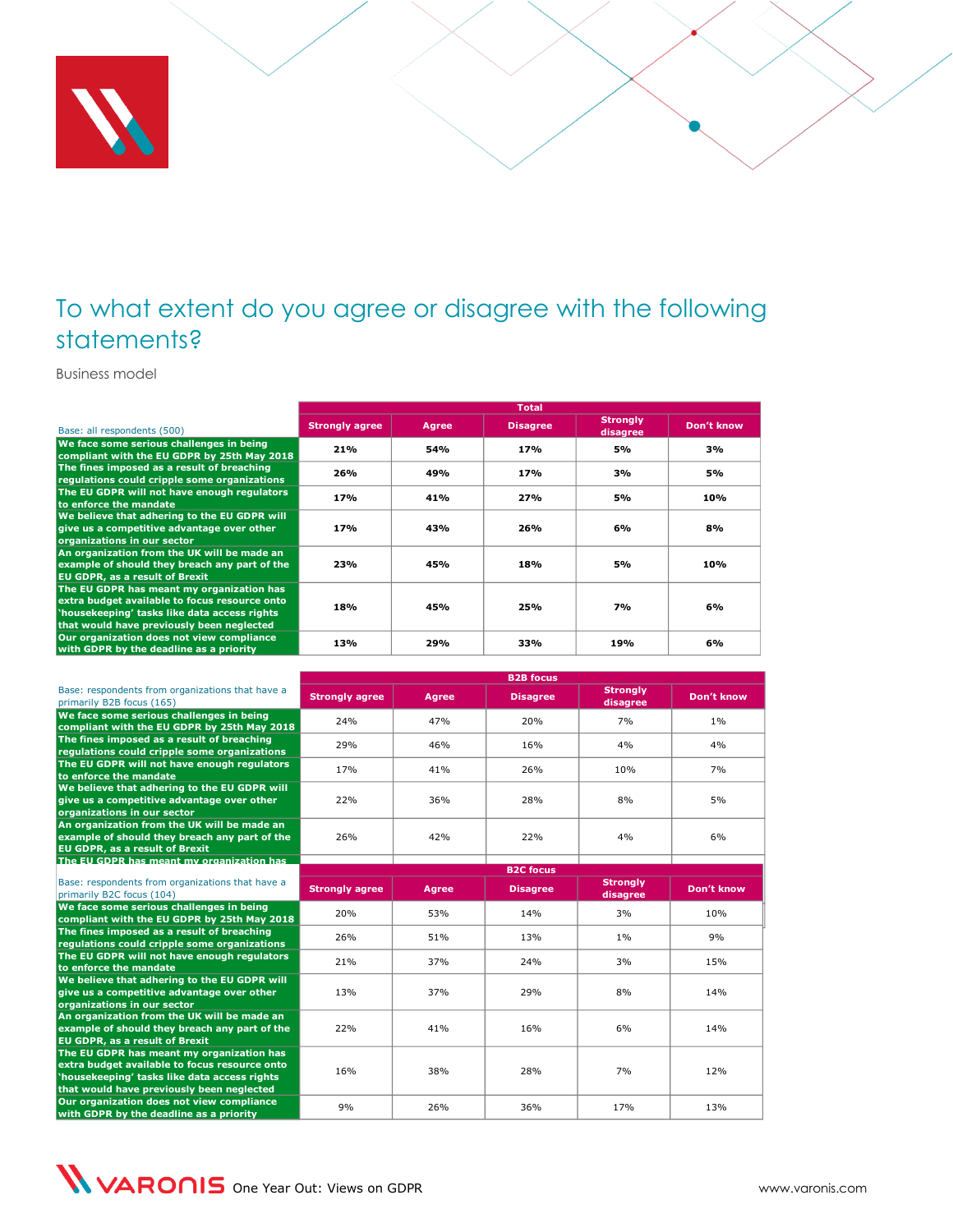

|                                                                                                                                                                                         |                       | Even focus between B2B and B2C |                 |                             |            |  |  |  |
|-----------------------------------------------------------------------------------------------------------------------------------------------------------------------------------------|-----------------------|--------------------------------|-----------------|-----------------------------|------------|--|--|--|
| Base: respondents from organization that have an<br>even focus between B2B and B2C (231)                                                                                                | <b>Strongly agree</b> | Agree                          | <b>Disagree</b> | <b>Strongly</b><br>disagree | Don't know |  |  |  |
| We face some serious challenges in being<br>compliant with the EU GDPR by 25th May 2018                                                                                                 | 19 <sub>%</sub>       | 60%                            | 15%             | 3%                          | 2%         |  |  |  |
| The fines imposed as a result of breaching<br>regulations could cripple some organizations                                                                                              | 24%                   | 50%                            | 19%             | 3%                          | 4%         |  |  |  |
| The EU GDPR will not have enough regulators<br>to enforce the mandate                                                                                                                   | 15%                   | 44%                            | 28%             | 3%                          | 9%         |  |  |  |
| We believe that adhering to the EU GDPR will<br>give us a competitive advantage over other<br>organizations in our sector                                                               | 16 <sub>%</sub>       | 50%                            | 22%             | 4%                          | 7%         |  |  |  |
| An organization from the UK will be made an<br>example of should they breach any part of the<br><b>EU GDPR, as a result of Brexit</b>                                                   | 21%                   | 48%                            | 16%             | 5%                          | 10%        |  |  |  |
| The EU GDPR has meant my organization has<br>extra budget available to focus resource onto<br>'housekeeping' tasks like data access rights<br>that would have previously been neglected | 15%                   | 52%                            | 25%             | 4%                          | 4%         |  |  |  |
| Our organization does not view compliance<br>with GDPR by the deadline as a priority                                                                                                    | 15%                   | 35%                            | 30%             | 15%                         | 6%         |  |  |  |

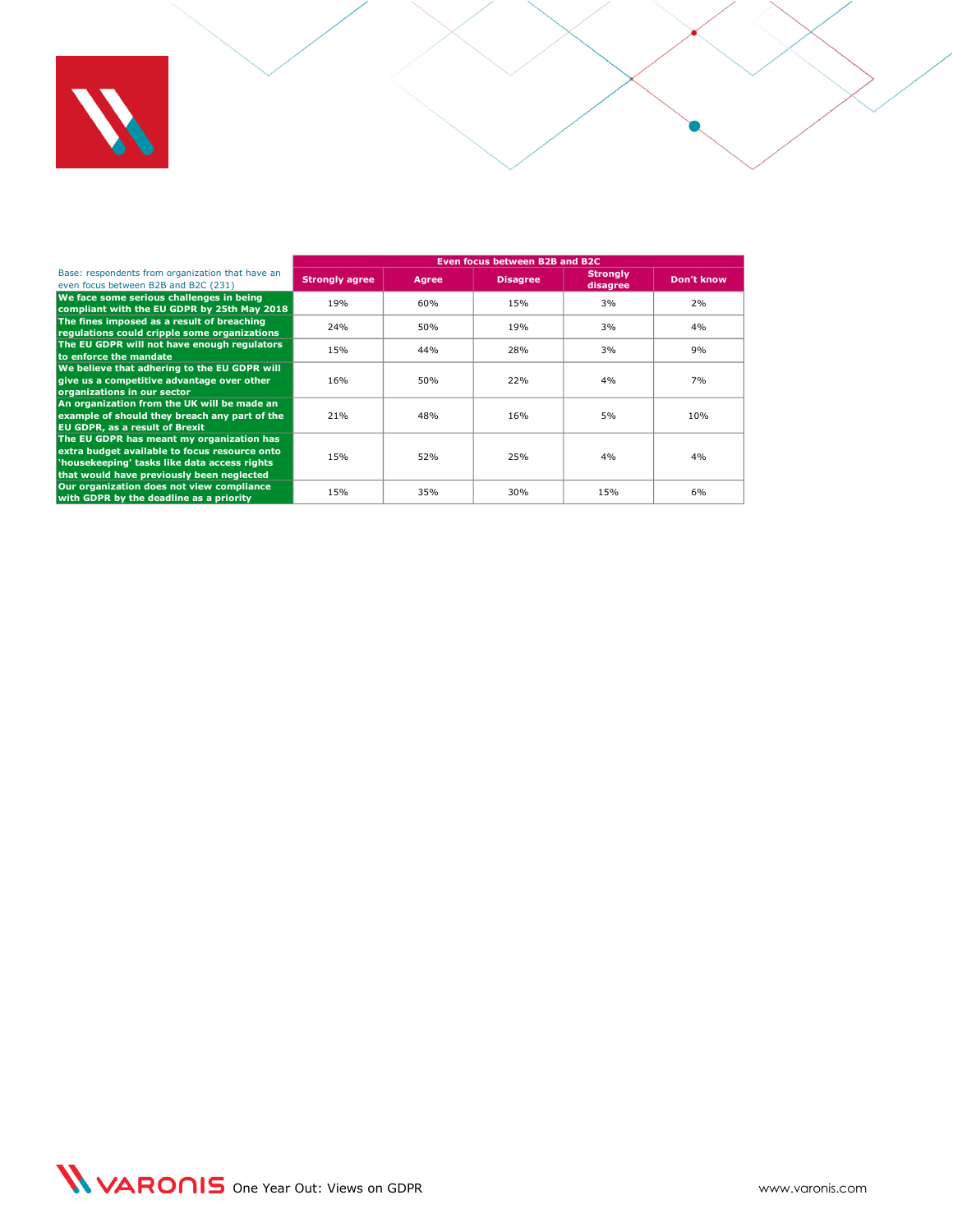

# <span id="page-42-0"></span>**Demographics**

# <span id="page-42-1"></span>How many employees does your organization have in your country?

| Base: all respondents     | <b>Total</b> | UK  | <b>France</b> | Germany | <b>US</b> |
|---------------------------|--------------|-----|---------------|---------|-----------|
| 1,000-2,999 employees     | 34%          | 29% | 35%           | 35%     | 36%       |
| 3,000-5,000 employees     | 35%          | 35% | 35%           | 35%     | 36%       |
| More than 5,000 employees | 31%          | 36% | 30%           | 30%     | 29%       |
| <b>Base</b>               | 500          | 100 | 100           | 100     | 200       |

| Base: all respondents     | <b>Total</b> | <b>Business and</b><br>professional<br>services. | Energy, oil/gas<br>and utilities | <b>Financial</b><br>services | and telecoms and production |     | TI, technology Manufacturing Public education Government |     | <b>Public</b><br>healthcare | Retail,<br>distribution and<br>transport | Other public<br>sector | Other<br>commercial<br>sectors |
|---------------------------|--------------|--------------------------------------------------|----------------------------------|------------------------------|-----------------------------|-----|----------------------------------------------------------|-----|-----------------------------|------------------------------------------|------------------------|--------------------------------|
| 1,000-2,999 employees     | 34%          | 44%                                              | <b>22%</b>                       | 38%                          | 33%                         | 45% | 28%                                                      | 24% | 24%                         | 32%                                      | 25%                    | 36%                            |
| 3,000-5,000 employees     | 35%          | 40%                                              | 44%                              | 24%                          | 41%                         | 27% | 40%                                                      | 11% | 46%                         | 44%                                      | 25%                    | 41%                            |
| More than 5,000 employees | 31%          | 16%                                              | 33%                              | 38%                          | 26%                         | 28% | 32%                                                      | 65% | 30%                         | 24%                                      | FOL                    | 23%                            |
| <b>Base</b>               | 500          |                                                  |                                  |                              |                             |     |                                                          |     |                             |                                          |                        |                                |

| Base: all respondents     | <b>Total</b> | <b>Private sector</b> | <b>Public sector</b> |
|---------------------------|--------------|-----------------------|----------------------|
| 1,000-2,999 employees     | 34%          | 37%                   | 25%                  |
| 3,000-5,000 employees     | 35%          | 36%                   | 31%                  |
| More than 5.000 emplovees | 31%          | 27%                   | 44%                  |
| <b>Base</b>               | 500          | 397                   | 103                  |

|                           |              | <b>Business model</b> |                  |                                                         |  |  |
|---------------------------|--------------|-----------------------|------------------|---------------------------------------------------------|--|--|
| Base: all respondents     | <b>Total</b> | <b>B2B</b> focus      | <b>B2C focus</b> | <b>Even focus</b><br>between B2B<br>and B <sub>2C</sub> |  |  |
|                           |              |                       |                  |                                                         |  |  |
| 1,000-2,999 employees     | 34%          | 36%                   | 26%              | 36%                                                     |  |  |
| 3,000-5,000 employees     | 35%          | 41%                   | 37%              | 31%                                                     |  |  |
| More than 5,000 employees | 31%          | 23%                   | 38%              | 33%                                                     |  |  |
| <b>Base</b>               | 500          | 165                   | 104              | 231                                                     |  |  |

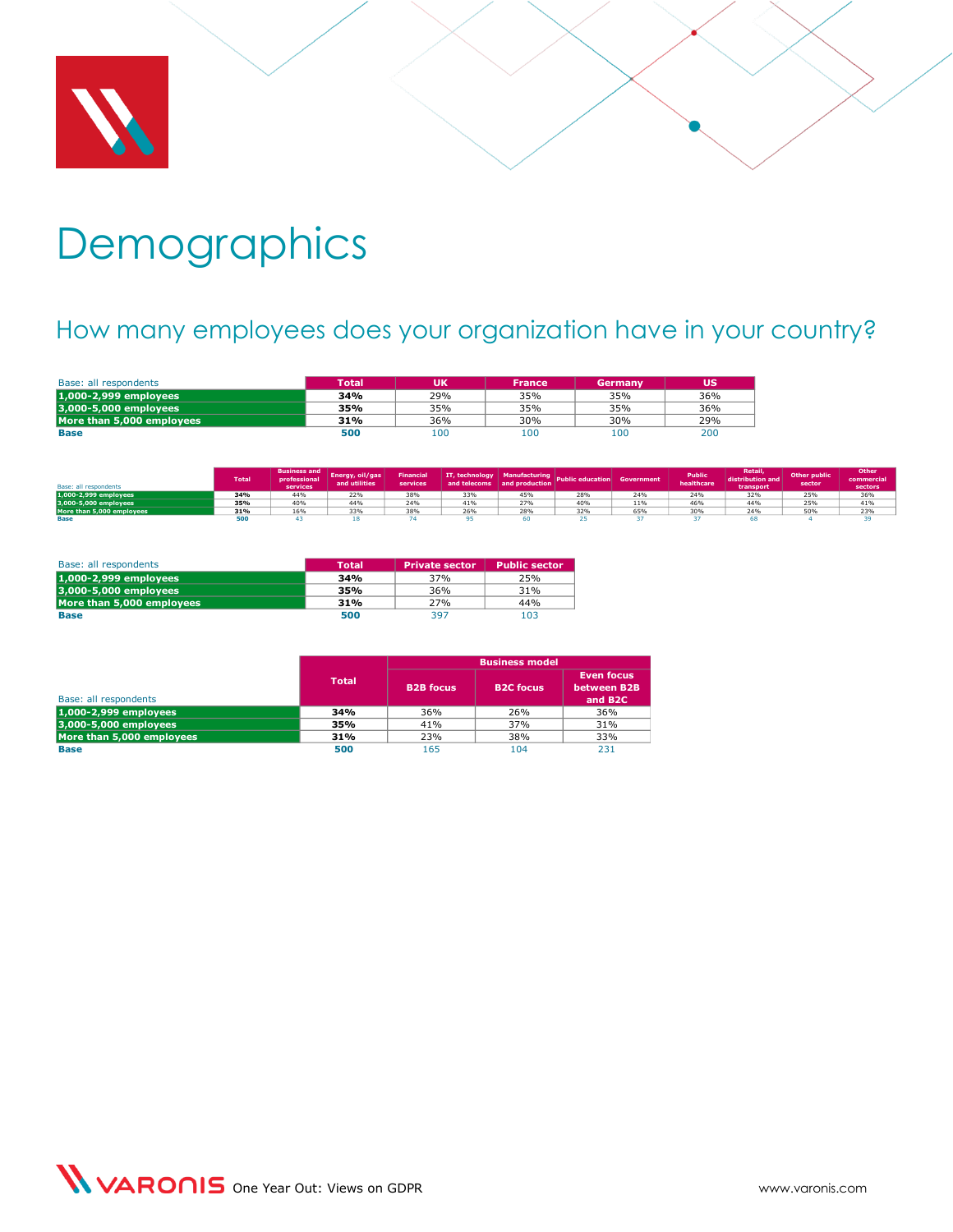

# <span id="page-43-0"></span>Within which sector is your organization?

| Base: all respondents                       | <b>Total</b> | <b>UK</b> | <b>France</b> | Germany | US  |
|---------------------------------------------|--------------|-----------|---------------|---------|-----|
| IT, technology and telecoms                 | 19%          | 20%       | 18%           | 15%     | 21% |
| <b>Financial services</b>                   | 15%          | 20%       | 15%           | 19%     | 10% |
| <b>Retail, distribution and transport</b>   | 14%          | 11%       | $11\%$        | 18%     | 14% |
| <b>Manufacturing and production</b>         | 12%          | 14%       | 10%           | 12%     | 12% |
| <b>Business and professional services</b>   | 9%           | 9%        | 16%           | 2%      | 8%  |
| Government                                  | 7%           | 8%        | 9%            | 7%      | 7%  |
| <b>Public healthcare</b>                    | 7%           | 8%        | 10%           | 3%      | 8%  |
| <b>Public education</b>                     | 5%           | 4%        | 1%            | 8%      | 6%  |
| <b>Energy, oil/gas and utilities</b>        | 4%           | $1\%$     | 4%            | 6%      | 4%  |
| *Other public sector (please specify)       | 1%           | 1%        | 1%            | 2%      | 0%  |
| ** Other commercial sector (please specify) | 8%           | 4%        | 5%            | 8%      | 11% |
| <b>Base</b>                                 | 500          | 100       | 100           | 100     | 200 |

\*Other public sector (please specify): Judiciary; Local authority; Military; Scientific research<br>\*\*Other commercial sectors (please specify): Biotechnology; Construction and property (x16); Consumer services (x13); Media, entertainment (x9)

| Base: all respondents                     | <b>Total</b> | 1,000-2,999<br>employees | 3,000-5,000<br>employees | More than 5.000<br>employees |
|-------------------------------------------|--------------|--------------------------|--------------------------|------------------------------|
| IT, technology and telecoms               | 19%          | 18%                      | 22%                      | 16%                          |
| <b>Financial services</b>                 | 15%          | 16%                      | 10%                      | 18%                          |
| <b>Retail, distribution and transport</b> | 14%          | 13%                      | 17%                      | 10%                          |
| <b>Manufacturing and production</b>       | 12%          | 16%                      | 9%                       | 11%                          |
| <b>Business and professional services</b> | 9%           | 11%                      | 10%                      | 5%                           |
| Government                                | <b>7%</b>    | 5%                       | 2%                       | 16%                          |
| <b>Public healthcare</b>                  | 7%           | 5%                       | 10%                      | 7%                           |
| <b>Public education</b>                   | 5%           | 4%                       | 6%                       | 5%                           |
| Energy, oil/gas and utilities             | 4%           | 2%                       | 5%                       | 4%                           |
| Other public sector (please specify)      | 1%           | 1%                       | 1%                       | 1%                           |
| Other commercial sector (please specify)  | 8%           | 8%                       | 9%                       | 6%                           |
| <b>Base</b>                               | 500          | 171                      | 176                      | 153                          |

| Base: all respondents                     | <b>Total</b> | <b>Private sector</b> | <b>Public sector</b> |
|-------------------------------------------|--------------|-----------------------|----------------------|
| IT, technology and telecoms               | 19%          | 24%                   | 0%                   |
| <b>Financial services</b>                 | 15%          | 19%                   | $0\%$                |
| <b>Retail, distribution and transport</b> | 14%          | 17%                   | $0\%$                |
| <b>Manufacturing and production</b>       | 12%          | 15%                   | $0\%$                |
| <b>Business and professional services</b> | 9%           | 11%                   | 0%                   |
| <b>Government</b>                         | <b>7%</b>    | $0\%$                 | 36%                  |
| <b>Public healthcare</b>                  | <b>7%</b>    | $0\%$                 | 36%                  |
| <b>Public education</b>                   | 5%           | $0\%$                 | 24%                  |
| Energy, oil/gas and utilities             | 4%           | 5%                    | 0%                   |
| Other public sector (please specify)      | 1%           | 0%                    | 4%                   |
| Other commercial sector (please specify)  | 8%           | 10%                   | 0%                   |
| <b>Base</b>                               | 500          | 397                   | 103                  |

|                                           |              |                  | <b>Business model</b> |                                                         |
|-------------------------------------------|--------------|------------------|-----------------------|---------------------------------------------------------|
| Base: all respondents                     | <b>Total</b> | <b>B2B focus</b> | <b>B2C</b> focus      | <b>Even focus</b><br>between B2B<br>and B <sub>2C</sub> |
| IT, technology and telecoms               | 19%          | 19%              | 12%                   | 23%                                                     |
| <b>Financial services</b>                 | 15%          | 14%              | 13%                   | 16%                                                     |
| <b>Retail, distribution and transport</b> | 14%          | 13%              | 14%                   | 13%                                                     |
| <b>Manufacturing and production</b>       | 12%          | 16%              | 7%                    | 11%                                                     |
| <b>Business and professional services</b> | 9%           | 18%              | 5%                    | 4%                                                      |
| Government                                | 7%           | 4%               | 10%                   | 9%                                                      |
| <b>Public healthcare</b>                  | <b>7%</b>    | 4%               | 15%                   | 6%                                                      |
| <b>Public education</b>                   | 5%           | 1%               | 13%                   | 4%                                                      |
| <b>Energy, oil/gas and utilities</b>      | 4%           | 4%               | 2%                    | 4%                                                      |
| Other public sector (please specify)      | 1%           | 1%               | 0%                    | 1%                                                      |
| Other commercial sector (please specify)  | 8%           | 5%               | 11%                   | 8%                                                      |
| <b>Base</b>                               | 500          | 165              | 104                   | 231                                                     |

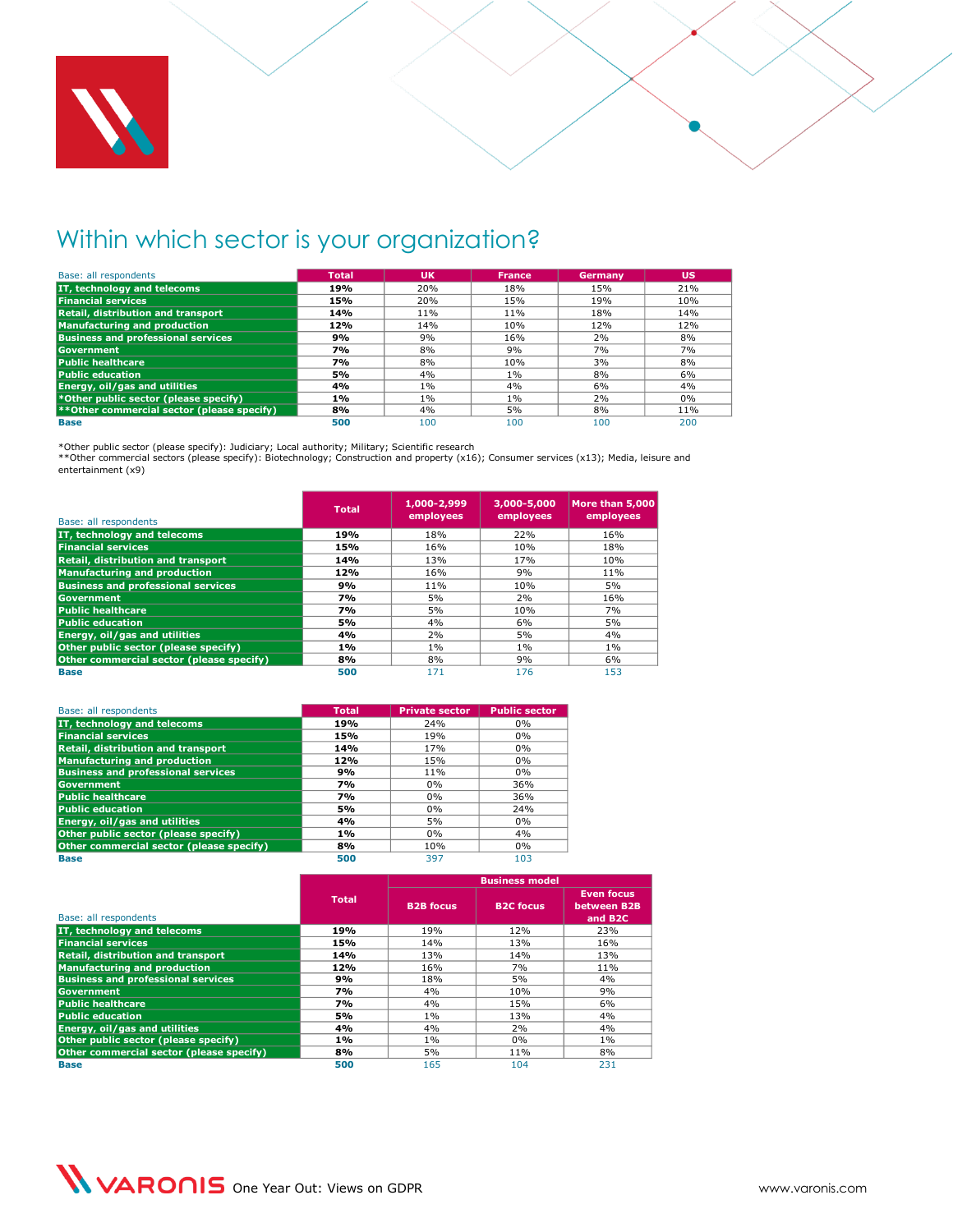

# <span id="page-44-0"></span>In which one of these functional areas are you primarily employed within your organization?

| Base: all respondents            | <b>Total</b> | UΚ  | France | Germany | ้บร |
|----------------------------------|--------------|-----|--------|---------|-----|
| <b>Information technology</b>    | 92%          | 99% | 92%    | 96%     | 86% |
| Risk/fraud/compliance/governance | 8%           | 1%  | 8%     | 4%      | 15% |
| <b>Base</b>                      | 500          | 100 | 100    | 100     | 200 |

| Base: all respondents            | <b>Total</b> | 1,000-2,999<br>employees | 3,000-5,000<br>employees | More than 5,000<br>employees |
|----------------------------------|--------------|--------------------------|--------------------------|------------------------------|
| <b>Information technology</b>    | 92%          | 94%                      | 90%                      | 91%                          |
| Risk/fraud/compliance/governance | 8%           | 6%                       | 10%                      | 9%                           |
| <b>Base</b>                      | 500          | 171                      | 176                      | 153                          |

| Base: all respondents            | <b>Total</b> | <b>Business and</b><br>professional<br>services | Energy, oil/gas<br>and utilities | <b>Financial</b><br>services | <b>Exercise 11, technology</b> Manufacturing Public education Government | and telecoms and production |     |     | <b>Public</b><br>healthcare | Retail.<br>transport | Other public<br>sector | Other<br>commercial<br>sectors |
|----------------------------------|--------------|-------------------------------------------------|----------------------------------|------------------------------|--------------------------------------------------------------------------|-----------------------------|-----|-----|-----------------------------|----------------------|------------------------|--------------------------------|
| <b>Information technology</b>    | 92%          | 86%                                             | 94%                              | 97%                          | 99%                                                                      | 100%                        | 92% | 73% | 84%                         | 87%                  | 100%                   | 87%                            |
| Risk/fraud/compliance/governance | 8%           | 14%                                             | 6%                               |                              | 101                                                                      | 0%                          |     | 27% | 16%                         | 13%                  | nn.                    | 13%                            |
| Base                             | 500          |                                                 |                                  |                              |                                                                          |                             |     |     |                             |                      |                        |                                |

| Base: all respondents            | Total | <b>Private sector</b> | <b>Public sector</b> |
|----------------------------------|-------|-----------------------|----------------------|
| <b>Information technology</b>    | 92%   | 94%                   | 83%                  |
| Risk/fraud/compliance/governance | 8%    | 6%                    | 17%                  |
| <b>Base</b>                      | 500   | 397                   | 103                  |

|                                  |        | <b>Business model</b> |                  |                                                         |  |  |  |
|----------------------------------|--------|-----------------------|------------------|---------------------------------------------------------|--|--|--|
| Base: all respondents            | Total' | <b>B2B</b> focus      | <b>B2C focus</b> | <b>Even focus</b><br>between B2B<br>and B <sub>2C</sub> |  |  |  |
| <b>Information technology</b>    | 92%    | 95%                   | 84%              | 93%                                                     |  |  |  |
| Risk/fraud/compliance/governance | 8%     | 5%                    | 16%              | 7%                                                      |  |  |  |
| <b>Base</b>                      | 500    | 165                   | 104              | 231                                                     |  |  |  |